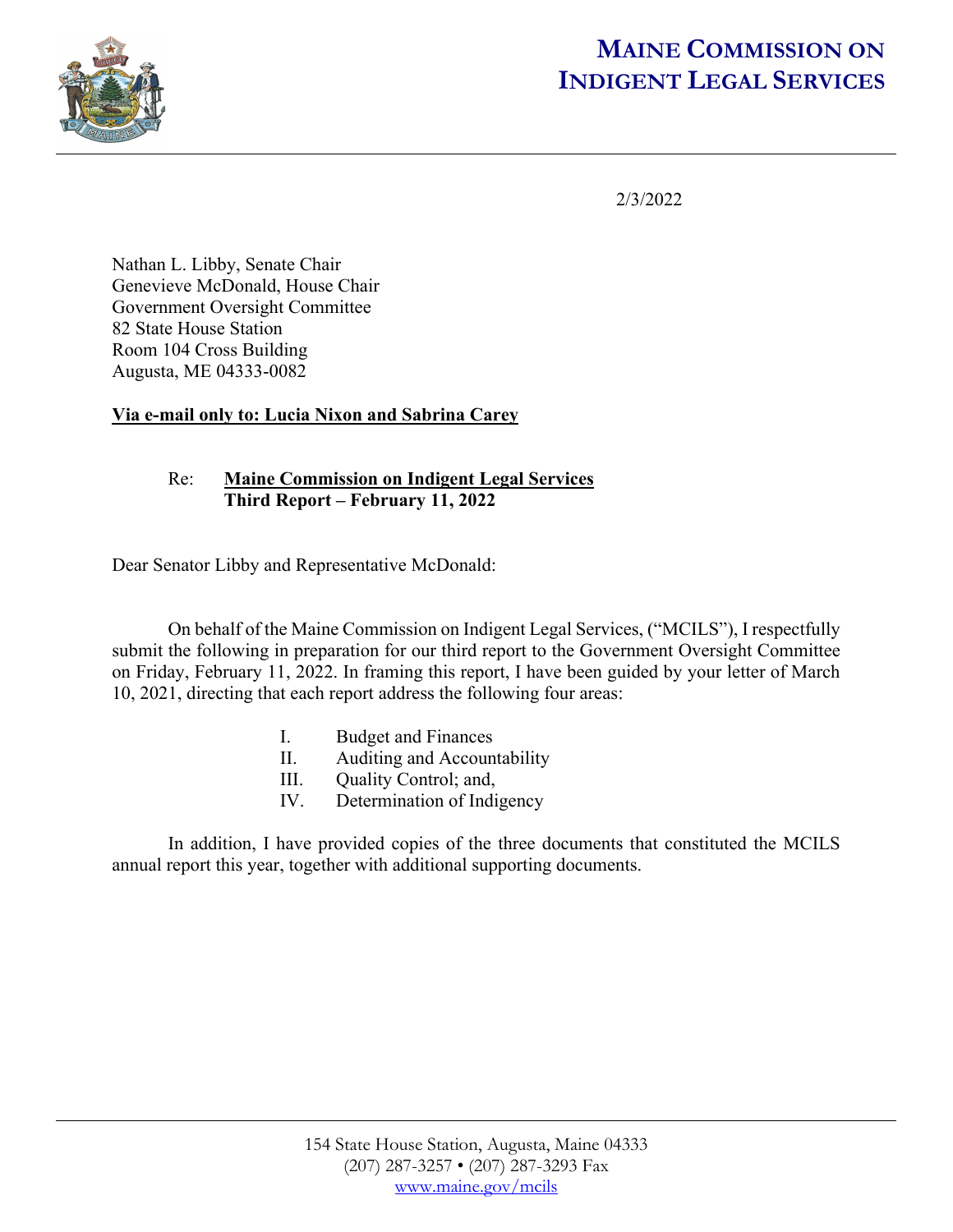## **I. Budget and Finances**

For FY22, MCILS has a working budget of \$27,467,561.30, of which \$ 16,188,447 was unobligated as of January 4, 2022. The working budget consists of \$17,549,392 appropriated through the biennial budget; \$9,918,169,30 appropriated through the supplemental budget, and \$844,522.69 carried forward.

MCILS saw a carry forward of approximately \$2.6 million in addition to the money appropriated for it in the Budget. According to the Budget Office, that money will be available to the Commission through a Financial Order.

In addition, MCILS has been awarded \$4 million in COVID relief funds to help ensure that counsel fees generated because of pandemic related delays may be timely paid. MCILS continues to wait to learn when and how those funds will be available. They are earmarked for attorney fees.

MCILS also holds \$16,232.70 in unobligated cash in an account dedicated to paying the costs associated with presenting training for rostered counsel.

As of February 3, 2022, the MCILS budget was encumbered in the amount of \$128,745 to protect two outstanding contracts. The first contract is for the outside development and implementation of a week-long training program for counsel. The second is for a specialist immigration attorney to provide immigration law support to MCILS clients.

Between July 1 and February 3, 2022, MCILS paid vouchers totaling \$10,311,278. Much of the time recorded on the vouchers paid since July  $1<sup>st</sup>$  still reflects work performed under the \$60 / hour rate. We project that as vouchers evolve to reflect the rate of \$80 / hour for work performed after July  $1<sup>st</sup>$ , the cost of attorney fees will be approximately \$25 million at the current work tempo.

Non-counsel costs have been below the historical average for the past year. We attribute this to the lull in courthouse activity, which has meant that trial related costs have been avoided. We project that non-counsel costs will return to approximately \$1 million for FY22.

Based on the foregoing, MCILS will be able to meet its fiscal obligations. We observed a surge in new cases over the summer but have seen the rate at which new cases are entered decrease. We have no way to determine whether the surge will resume, or whether we are seeing a backlog of cases that were on hold now being filed by the State. As always, MCILS cannot control the number of cases it is called on to staff. Every case that MCILS becomes responsible for was initiated by the State.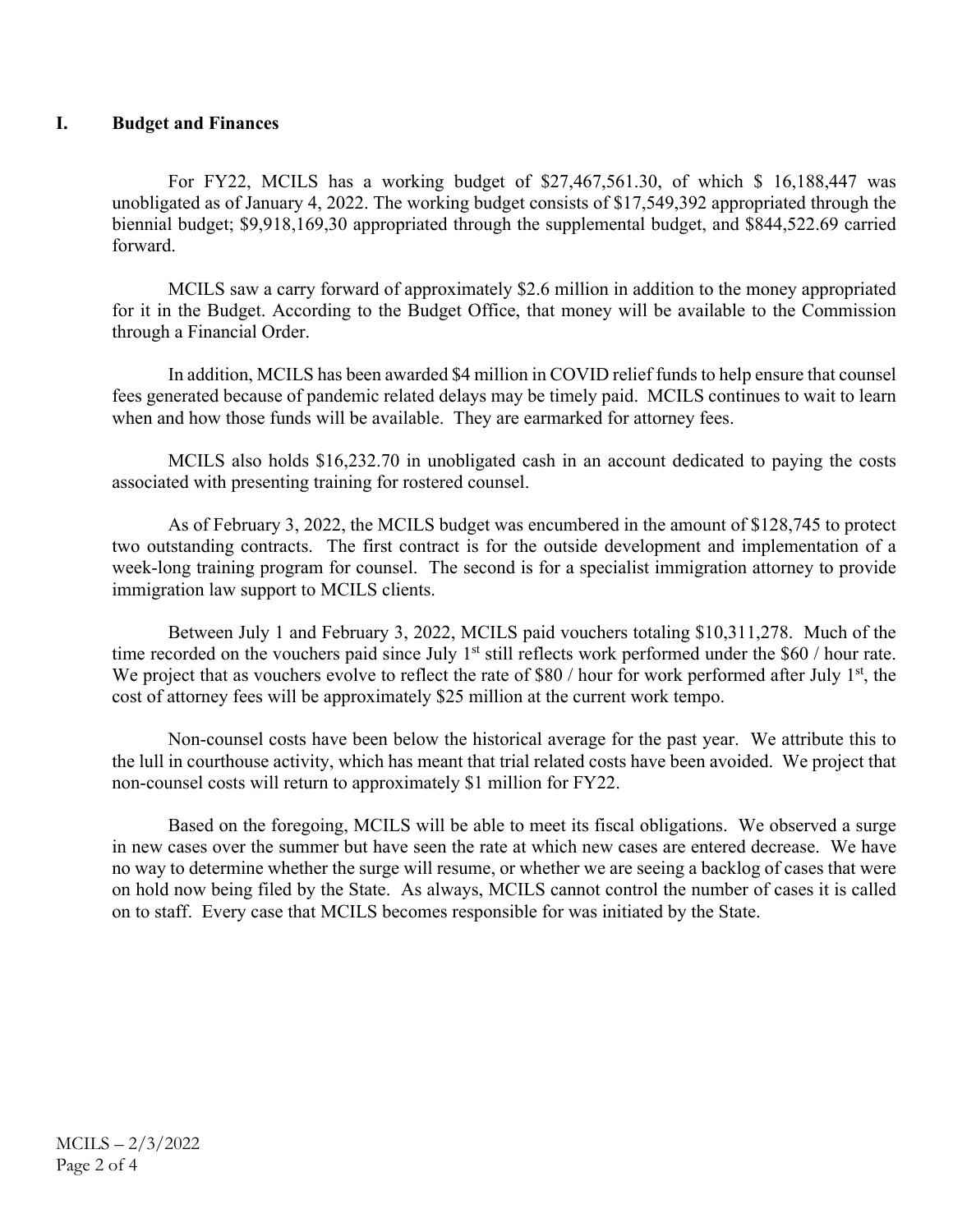## **II. Auditing and Accountability**

MCILS has continued to work to improve its ability to provide accountability. Since our last report, MCILS has hired an audit director and an audit counsel. Those new staff members have developed an audit program and expect to implement it in March 2022. An explanation of that process is attached to this report and incorporated in it.

# **III. Quality Control**

MCILS continues to work toward improving its ability to ensure that its attorneys are well trained; that each is qualified to perform client services; and, that client services meet or exceed requirements. MCILS has been successful in ensuring that cases are assigned only to those attorneys that meet its requirements.

MCILS continues to study systems that provide the requisite constitutional guarantees, with particular focus on the Massachusetts Committee for Public Counsel Services system, as well as alternatives from other states. The CPCS model as an overarching structure provides for attorney-employees of MCILS; contracts with groups of attorneys; and, contracts with individual assignments. This structure provides a full range of options for further development, while supporting near-term implementation of training, performance, and financial controls.

The addition of a training and supervision director and counsel have permitted MCILS to begin to build out a more robust oversight structure. Deployment is expected by July  $1<sup>st</sup>$  as part of the transition to the next fiscal year. Some changes are contingent on changes to statute or rules. We continue to work with the Judiciary Committee and others toward that end.

In the meantime, MCILS continues to investigate instances in which attorneys may not have performed to an adequate standard. Since February 1, 2021, there have been 51 investigations. Three have resulted in suspensions. Several remain open.

# **Attorney Attrition**

 The most serious issue impacting the Commission's ability to provide appropriate representation to its indigent client base continues to be attorney attrition. In May 2021 there were 322 attorneys serving clients through the MCILS progress. That number fell to approximately 225 by August and has subsequently rebounded to 279. The number varies from day to day, as attorneys opt in and out of eligibility for cases. The number of available attorneys has hovered at near 280 for some time, but it is not always the same 280 attorneys from day to day. The increase in the count reflects some attorneys returning to eligibility after opting out to control their caseloads. The total number of attorneys in circulation in the program continues to decrease.

 Depletion of the MCILS attorney pool continues to exceed the replenishment rate. Attorneys continue to report that the MCILS compensation rate does not present a reasonable business case once the costs of benefits and overhead are considered. Attached is a memorandum on attorney demographics and costs. Please consider it incorporated herein.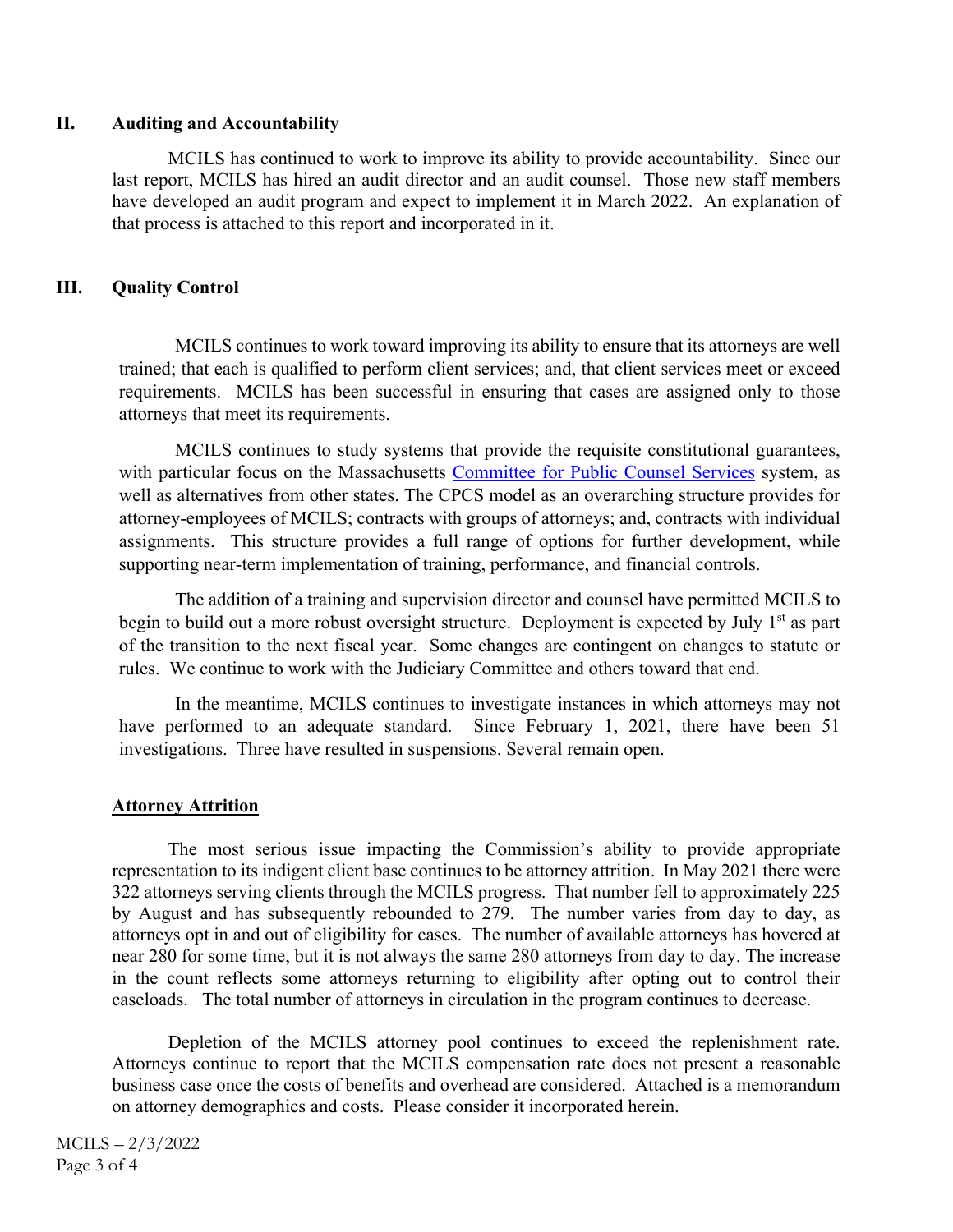### **Specialized Case Type Control**

 Last year, MCILS faced criticism related to the assignment of cases to attorneys who had not yet been certified as qualified to receive those cases. Today, the training and supervision division ensures that every case is staffed by qualified counsel.

#### **IV. Determination of Indigency**

MCILS has seen serious attrition among its financial screeners. Nominally, MCILS employs six fulltime; two parttime; and one investigative screener, for a total of nine individuals. Today three positions are vacant and as many as three additional positions may become vacant this fiscal year. MCILS is actively seeking candidates to fill the vacant positions, but the first effort to do so for the first two positions that became vacant was unsuccessful. MCILS continues to discuss with the Judiciary Committee the benefits of transitioning the screener function to the Judicial Branch. The best practices for an indigent defense system support that transition. The Judicial Branch has indicated that it opposes that transition.

I am looking forward to addressing the Committee on February  $11<sup>th</sup>$ , and to providing details where requested.

Sincerely,

/s/ Justin W. Andrus

 Justin W. Andrus Executive Director MCILS

Enc:

MCILS Annual Report for 2022, with its incorporated memoranda Audit Protocol Attorney Demographic and Cost Report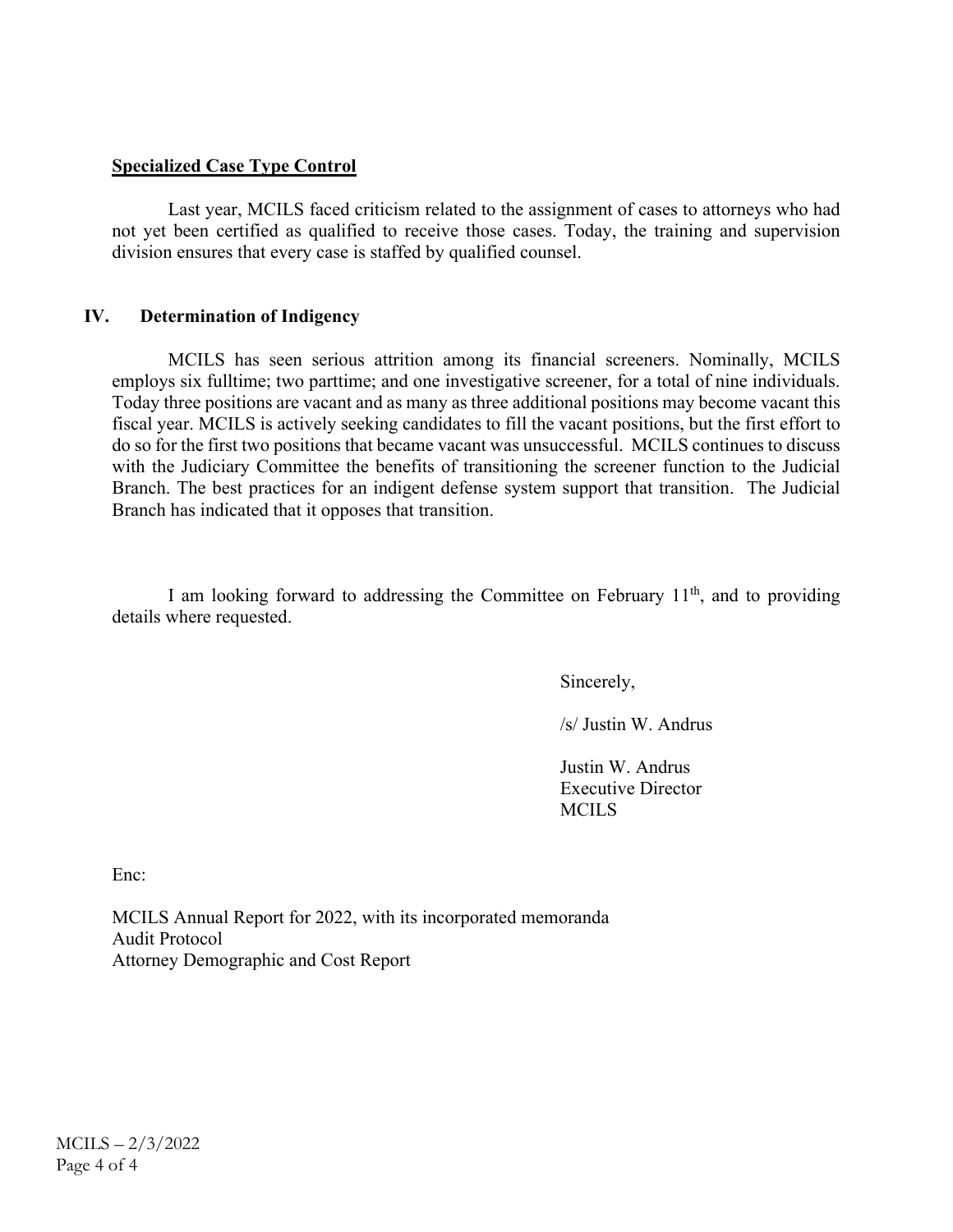

# **MAINE COMMISSION ON INDIGENT LEGAL SERVICES**

January 14, 2022

Governor Janet Mills Chief Justice Valerie Stanfill, Maine Supreme Judicial Court Senator Anne Carney, Senate Chair of the Judiciary Committee Representative Thomas Harnett, House Chair of the Judiciary Committee

# **Delivered via Email**

# Re: **Annual Report of the Maine Commission on Indigent Legal Services** 4 M.R.S.A. §1804(3)(H)

Governor Mills, Chief Justice Stanfill, Senator Carney, and Representative Harnett:

 The Maine Commission on Indigent Legal Services, ("MCILS"), by and through its Executive Director, Justin Andrus, respectfully presents its annual report. Pursuant to 4 M.R.S.A. §1804(3)(H):

By January 15th of each year, [the Commission shall] submit to the Legislature, the Chief Justice of the Supreme Judicial Court and the Governor an annual report on the operation, needs and costs of the indigent legal services system. The report must include:

- (1) An evaluation of contracts; services provided by contract counsel and assigned counsel; any contracted professional services; and cost containment measures; and
- (2) An explanation of the relevant law changes to the indigent legal services covered by the commission and the effect of the changes on the quality of representation and costs.

(207) 287-3257 • (207) 287-3293 Fax

<sup>154</sup> State House Station, Augusta, Maine 04333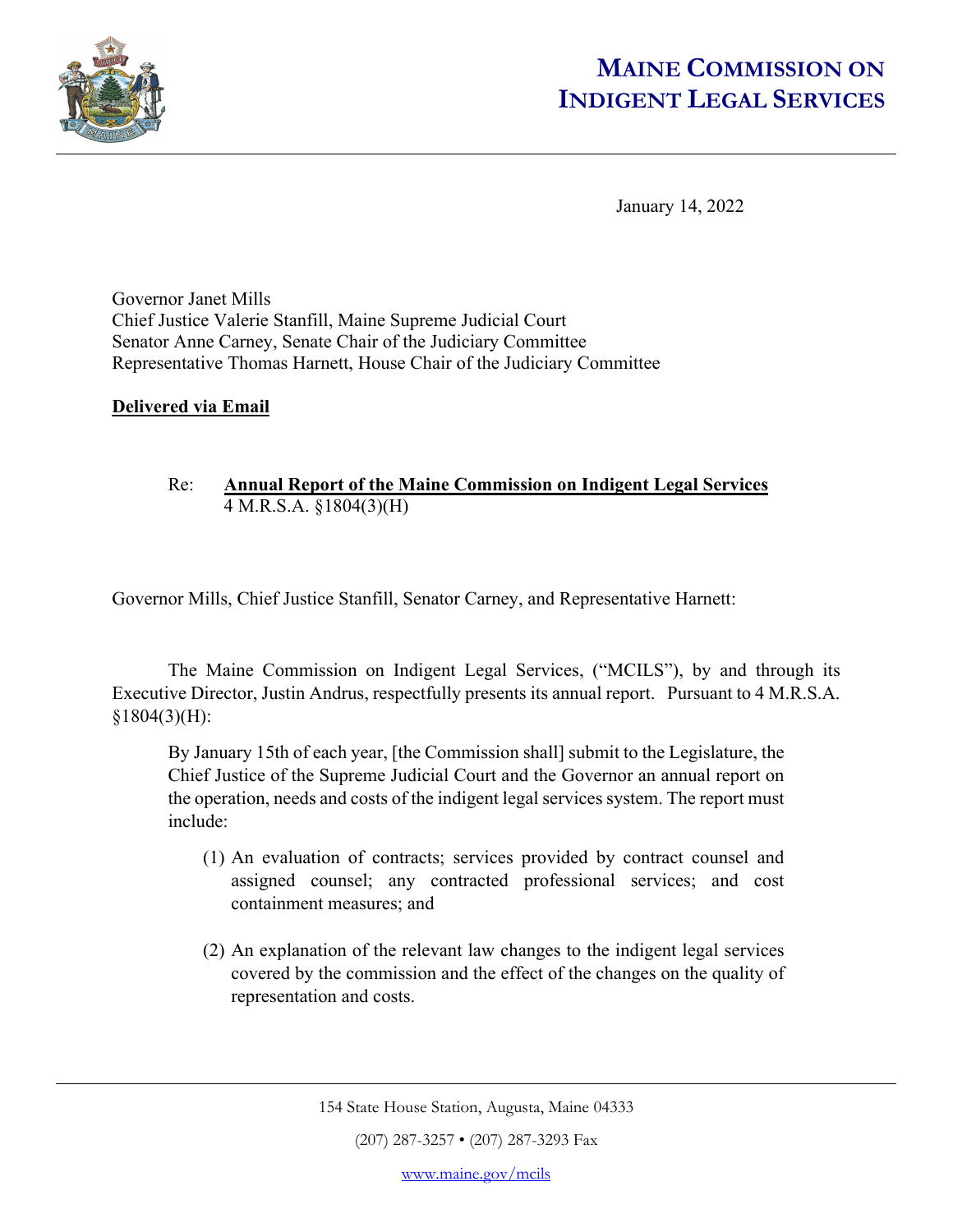#### **Overview**

The Maine Commission on Indigent Legal Services provides indigent legal services through a system of private assigned counsel representing indigent people facing a loss of liberty in cases brought by the State of Maine. MCILS sets standards for attorneys providing indigent legal services, and attorneys are assigned to individual cases by the court from lists of eligible counsel created and maintained by MCILS. MCILS also provides funds for investigative and expert services necessary for the representation of indigent clients. The work of MCILS is funded by an annual appropriation from the Legislature.

In calendar year 2021, 354 MCILS-approved assigned counsel opened 28,571 cases, averaging 73 cases per counsel. Each individual counsel is a private citizen of the State of Maine who has agreed to provide the services necessary to permit the State to discharge its constitutional and statutory obligations to every citizen, part-time resident, and visitor to the State. Every person who has reason to come within the jurisdiction of the State of Maine is among the constituency those counsel serve. MCILS thanks each of them for their dedicated service, and willingness to prioritize the public good above personal reward.

MCILS would also like to thank those with whom we have outside relationships that support our mission. We have received outstanding support from MaineIT, our Bureau of Human Resources contacts, and the Bureau of Budget. Many State employees, already with tremendous works loads, took on our tasks and projects, and brought them to fruition.

Finally, MCILS thanks the judges and particularly the clerks who have moved mountains to ensure that consumers of indigent legal services have access to justice. The clerks in particular have had to weather our changing procedures, and shifting requests. Without their patience, diligence and care, MCILS could not discharge its function.

MCILS began the year in midst of change of leadership, and under intense scrutiny following the publications of both the Sixth Amendment Center's report, *The Right to Counsel in Maine: Evaluation of Services Provided by the Maine Commission on Indigent Legal Services*, of April 2019, and the OPEGA report of December 2020. Using both of those reports as lodestars, MCILS worked throughout the year to implement resolutions to the issues each identified. MCILS has experienced significant successes through that work and has identified solutions to many of those issues that remain. A detailed report on MCILS responses to both publications is appended to this letter, together with a report on MCILS efforts to comport with the American Bar Association's *Ten Principles of a Public Defense Delivery System*. Please consider those memoranda part of this report.

MCILS - 1/14/2022

Page 2 of 8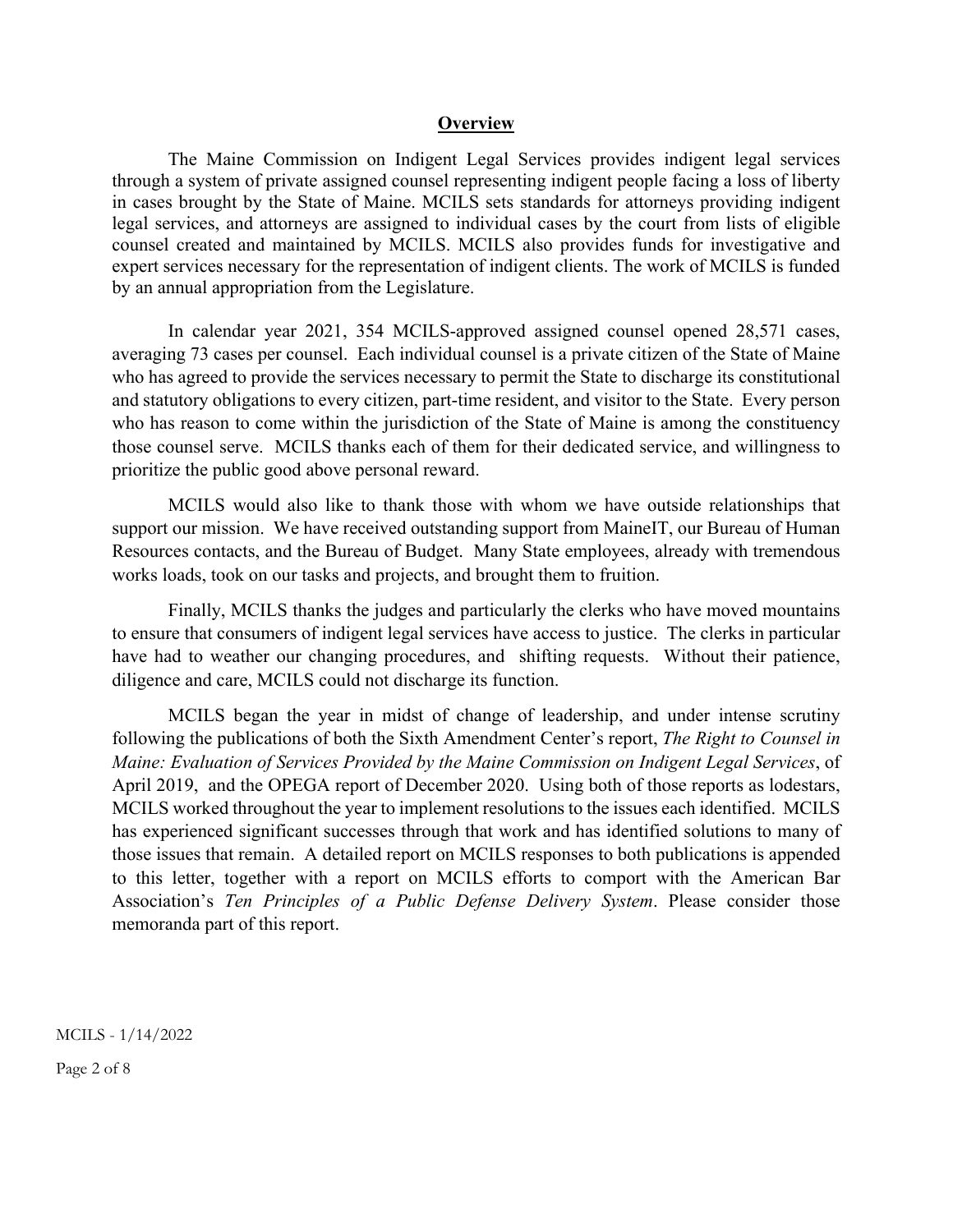## **1. An evaluation of contracts; services provided by contract counsel and assigned counsel; any contracted professional services; and cost containment measures**

In calendar year 2021, MCILS relied exclusively on services provided by assigned counsel to provide direct client services. MCILS saw a decline in the number of counsel seeking assignments to serve indigent clients from January into the summer. Since August, there has been a rebound in the number of available counsel.

MCILS counsel have successfully staffed every case in which the Court sought to make an assignment of counsel, together with those cases in which MCILS assigned counsel directly. No client was deprived of counsel. At times, however, MCILS had to search for appropriate counsel.

MCILS counsel report that there are three primary stressors that cause them to withdraw from eligibility to receive assignments either temporarily or permanently, or to consider doing so. The single greatest cause for withdrawal reported is the insufficiency of the resources available to counsel. While the rate of pay for assigned counsel increased from \$60 to \$80 per hour in 2021, at that rate it remains impossible for counsel to meet the expenses of staff, benefits, and overhead while retaining a reasonable wage. Parity with a prosecutor, including staff, would require a rate of at least \$100 per hour simply for payroll. MCILS must continue to work toward providing its assigned counsel with rate of pay that will provide parity with the State and allow a reasonable wage to counsel after expenses.

The second primary stressor reported to MCILS is difficulty navigating conflicting demands on attorney time, especially from different courts. To ensure that every indigent defense case is staffed, MCILS counsel are generally required to practice in more than one county, and many are frequently asked to take specific cases in counties that can be distant from counsel's office. Counsel have stepped up reliably to assume responsibility for these cases but doing so results in court scheduling that calls for an individual to be in two places at once, and further results in significant travel time. We have appreciated the Courts' willingness to consider changes to scheduling practices and to resume the more widespread use of remote appearances to help assuage these pressures, while recognizing that it is not always possible for a Court to do so.

Long term resolution of the scheduling and travel issues calls for an increase in the number of counsel available to serve clients in those counties that do not have a dense attorney population. That increase must come in two forms. First, incentives must be developed to induce attorneys to join the MCILS system generally, and to agree to be located in areas in which counsel are in need. The Access to Justice Tax Credit is a start in this direction. In addition, student loan forgiveness or abatement programs should be made available to counsel. Counsel must have access to the same types of legal research and other business systems that the State has available. Group health insurance must become realistic. These changes all require the participation of outside stakeholders.

MCILS - 1/14/2022

Page 3 of 8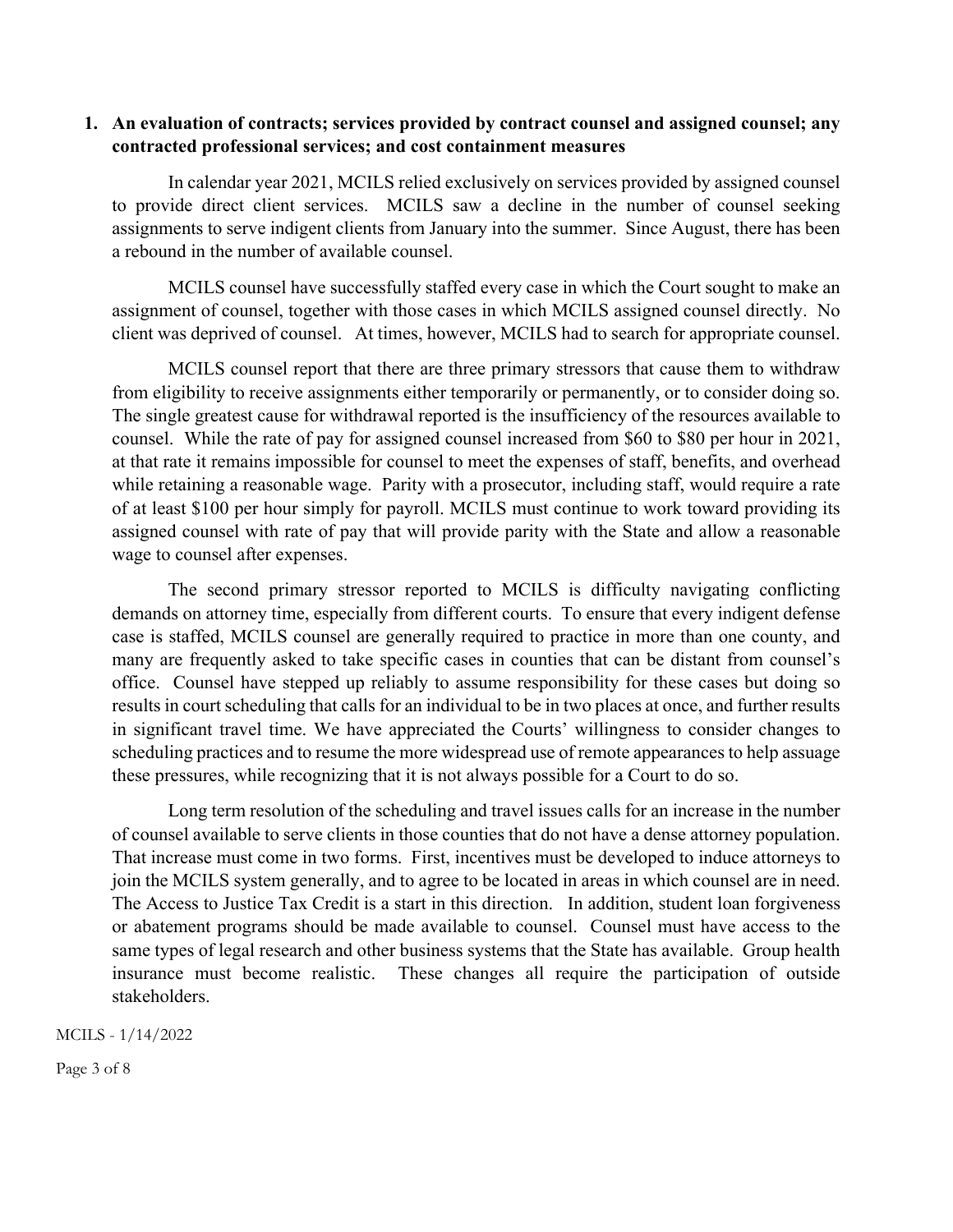Further, MCILS has asked for the authority and funding to hire State employed public defenders. To fully meet its constitutional and statutory obligations, MCILS must see that initiative proceed, and be expanded. As discussed below, there are benefits to an employed public defense system that must be realized for MCILS to fully achieve its mission. Many of those benefits can accrue to assigned private counsel in addition to employed counsel, making an investment in that system productive statewide. In the context of addressing the need to increase the number of counsel available to serve clients in currently underserved areas, MCILS would use the opportunity to employ client-serving counsel in part to create squads of attorneys who could travel to areas of need to provide those services. With the help of the Court in scheduling those attorneys, it would become possible for those employed counsel to become a very efficient mechanism for addressing changes in attorney availability across the state.

The third major stressor reported to MCILS is the ongoing evolution of MCILS itself. Over the course of this year, MCILS has made many changes to its operating practices, and we recognize that each one calls for resilience on the part of assigned counsel to adapt to those changes. MCILS has additional changes to make but doing so piecemeal risks alienating the people we rely on at each change. Instead, MCILS asks for the support to make its next evolution now, and once.

Following the publication of the Sixth Amendment Center report, MCILS resolved to introduce the concept of a public defender office to indigent defense in Maine. MCILS continues in that request. As proposed, the public defender office would serve as part of a hybrid system providing service to indigent clients through both managed assigned counsel and through employed defenders. That system would provide the ability for MCILS to provide genuine mentorship and training and engage in meaningful quality control and oversight to both employed and contracted counsel. In addition, MCILS must receive the resources it needs to develop effective programs fostering diversion programs; presenting effective mitigation evidence; and, working across the bar to foster trial level advocacy that supports effective appellate work. Providing resources to these programs will tend to reduce the net-cost of the collateral consequences of certain convictions and to better prepare people leaving the criminal justice system to become productive members of society, rather than repeat offenders.

MCILS and its attorneys have made great strides this year. From this point forward, however, MCILS requires the authority and funding to complete its evolution into an integrated public defense provider, so that counsel – assigned and employed – have the resources and flexibility across the state to provide consistent excellence to consumers.

MCILS - 1/14/2022

Page 4 of 8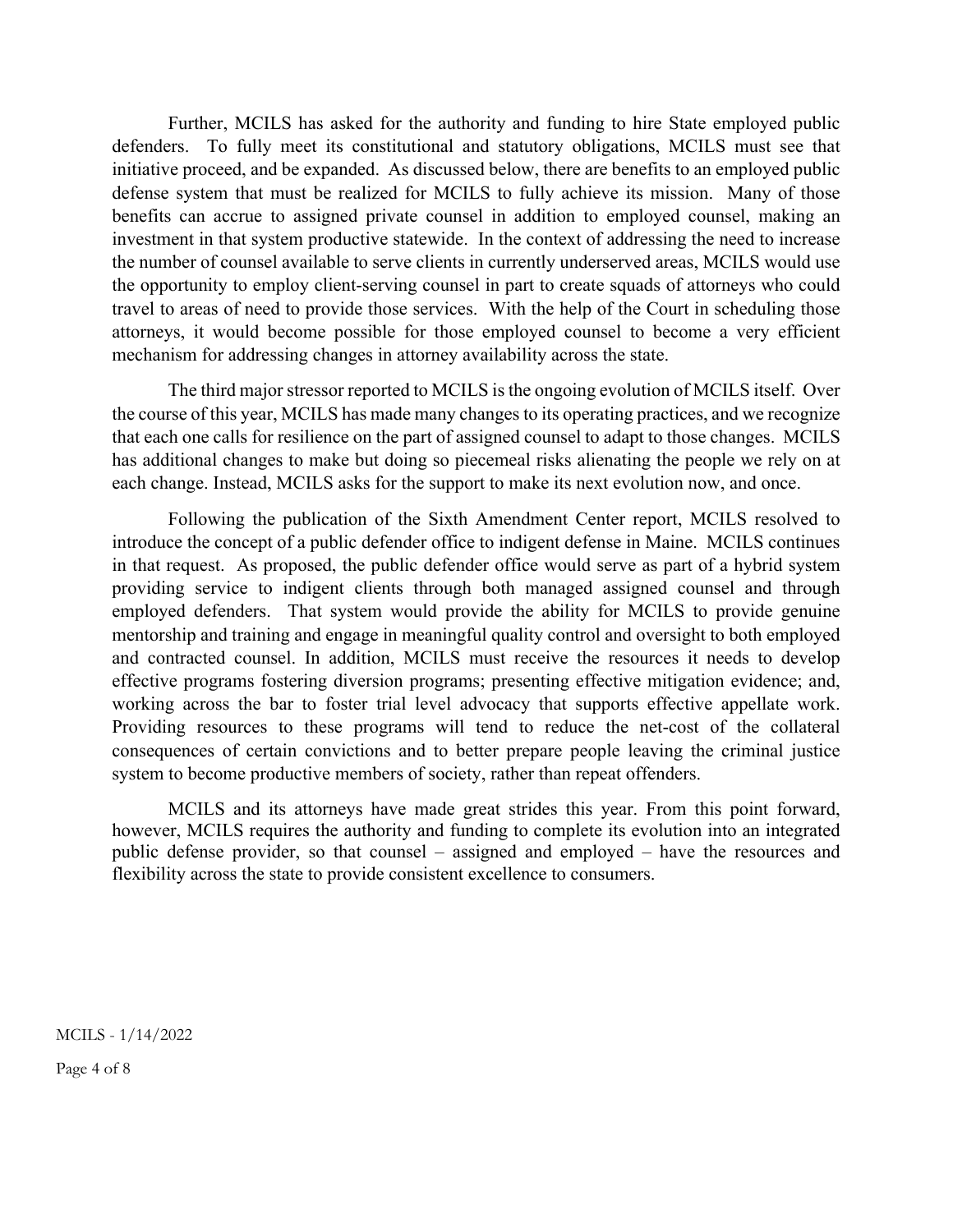Attorney Costs: With respect to existing operations, MCILS is meeting its immediate task of providing service in every appropriate case, within its budget. As of January 13, 2022, there were 279 attorneys actively seeking assignments. There were no counties in which there were no attorneys seeking cases of any specific case type. There are periods however, including the present, in which there is one or more county in which there are no local attorneys seeking cases of specific types.

The following table sets out the case statistics by case-type for 2021:

|                                                      | New              | Vouchers       | Approved        | Average    |
|------------------------------------------------------|------------------|----------------|-----------------|------------|
| Case Type                                            | Cases            | Paid           | Paid            | Amount     |
| Appeal                                               | 157              | 188            | 285547.19       | \$1,518.87 |
| <b>Child Protection Petition</b>                     | 2,377            | 4,848          | 2988213.12      | \$616.38   |
| Drug Court                                           | 10               | 122            | 183812          | \$1,506.66 |
| Emancipation                                         | 77               | 66             | 22695.97        | \$343.88   |
| Felony                                               | 6,778            | 6,745          | 4813782.57      | \$713.68   |
| <b>Involuntary Civil Commitment</b>                  | 1,142            | 1,144          | 250861.51       | \$219.28   |
| Juvenile                                             | 600              | 739            | 355263.63       | \$480.74   |
| Lawyer of the Day - Custody                          | 2,783            | 2,626          | 690817.72       | \$263.07   |
| Lawyer of the Day - Juvenile                         | 288              | 246            | 56613.09        | \$230.13   |
| Lawyer of the Day - Walk-in                          | 1,779            | 1,631          | 456947.18       | \$280.16   |
| Misdemeanor                                          | 10,027           | 9,674          | 3489502.11      | \$360.71   |
| Petition for Modified Release                        | 5                | 54             | 27642.38        | \$511.90   |
| Treatment                                            |                  |                |                 |            |
| Petition for Release or Discharge                    | 1                | 10             | 7031.53         | \$703.15   |
| Petition for Termination of Parental                 | 369              | 902            | 648481.74       | \$718.94   |
| Rights                                               |                  |                |                 |            |
| Post-Conviction Review                               | 71               | 86             | 169401          | \$1,969.78 |
| Probate                                              | 48               | 28             | 37029.4         | \$1,322.48 |
| Probation Violation                                  | 1,347            | 1,446          | 623647.83       | \$431.29   |
| Represent Witness on Fifth<br><b>Amendment Issue</b> | 17               | 15             | 6640.12         | \$442.67   |
| <b>Resource Counsel Criminal</b>                     | $\boldsymbol{0}$ | 25             | 4654            | \$186.16   |
| Resource Counsel Juvenile                            | $\theta$         | $\overline{4}$ | 136             | \$34.00    |
| Resource Counsel Protective Custody                  | $\overline{2}$   | 5              | 794             | \$158.80   |
| Review of Child Protection Order                     | 681              | 2,565          | 1413159.65      | \$550.94   |
| Revocation of Administrative Release                 | 12               | 11             | 3946.36         | \$358.76   |
| Summary                                              | 28,571           | 33,180         | \$16,536,620.10 | \$498.39   |

MCILS - 1/14/2022

Page 5 of 8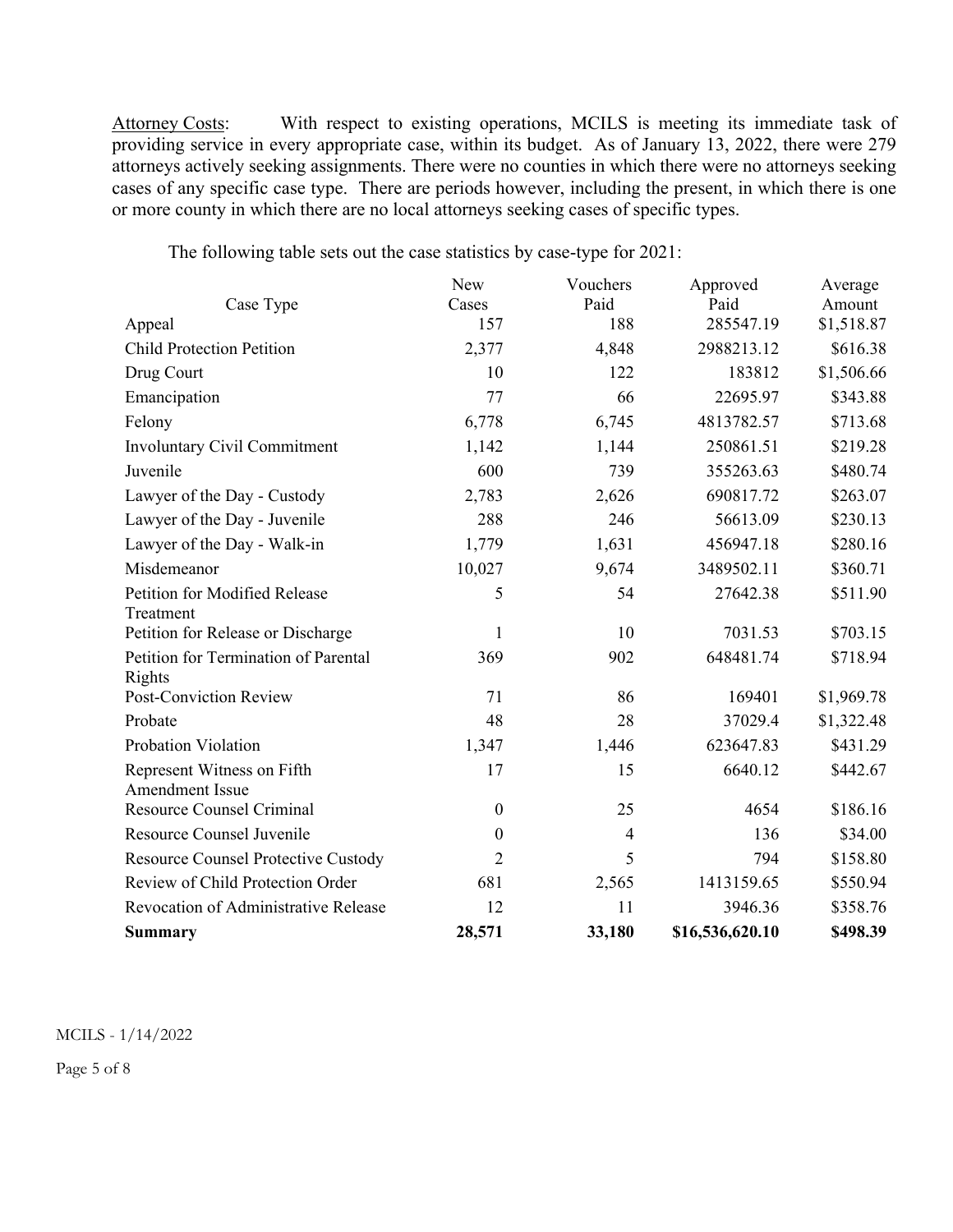The total cost of direct payments to attorneys of \$16,536,620 is an increase from \$13,440,142 in 2020. MCILS attributes this difference the to the period in which there were fewer in-court events for counsel. In calendar year 2019, the last pre-pandemic period for comparison, direct payments to attorneys totaled \$17,299,475. MCILS does expect an increase in the total of payments to attorneys as the result of the increase in the hourly rate. Because the rate did not go into effect until July, and because counsel bill MCILS in arrears, the impact of the rate change is not yet fully reflected in the total.

Contracts: Other than services MCILS receives from the State directly, there are three outside contracts. The first is a contract with an attorney skilled in immigration law. Immigration counsel is available to confer with MCILS counsel on any case in which there may be immigration consequences. Because immigration law is complicated, and changes frequently, this service is essential to MCILS operations. The services immigration counsel provides vary from month to month, but the effective cost to MCILS is much less than it would cost to engage immigration counsel on an *ad hoc* basis at a typical hourly rate.

 The second contract is between MCILS and Justice Works, an outside vendor that provides the MCILS case management and billing system. This contract was the product of competitive bidding in 2016 and is in its last extension. MCILS relies on this service for the core of its financial relationship with assigned counsel. MCILS is working with MaineIT to identify a successor product.

 Finally, MCILS has a contract with Attorney Jamesa Drake to develop a training curriculum for attorneys joining MCILS to become assigned counsel. That contract calls for Attorney Drake to produce that training once. The training is an important addition to the ability of MCILS to train counsel. Fulfillment of this training is delayed at the request of MCILS due to the pandemic.

Cost Containment: Cost containment measures in 2021 have focused on publishing detailed expectations for attorney billing and ensuring that attorney vouchers and non-counsel invoices receive effective review. MCILS has also reinforced its payment timing rules. Two new audit staff members have been hired to add to the financial review supported by our existing staff. The audit staff have developed an audit process. MCILS anticipates that process will roll out in March. Because adequate services both from counsel and from non-counsel providers is a constitutional guarantee, cost containment for MCILS means ensuring that payments are appropriate, rather than trying to eliminate services to reduce the overall cost.

MCILS - 1/14/2022

Page 6 of 8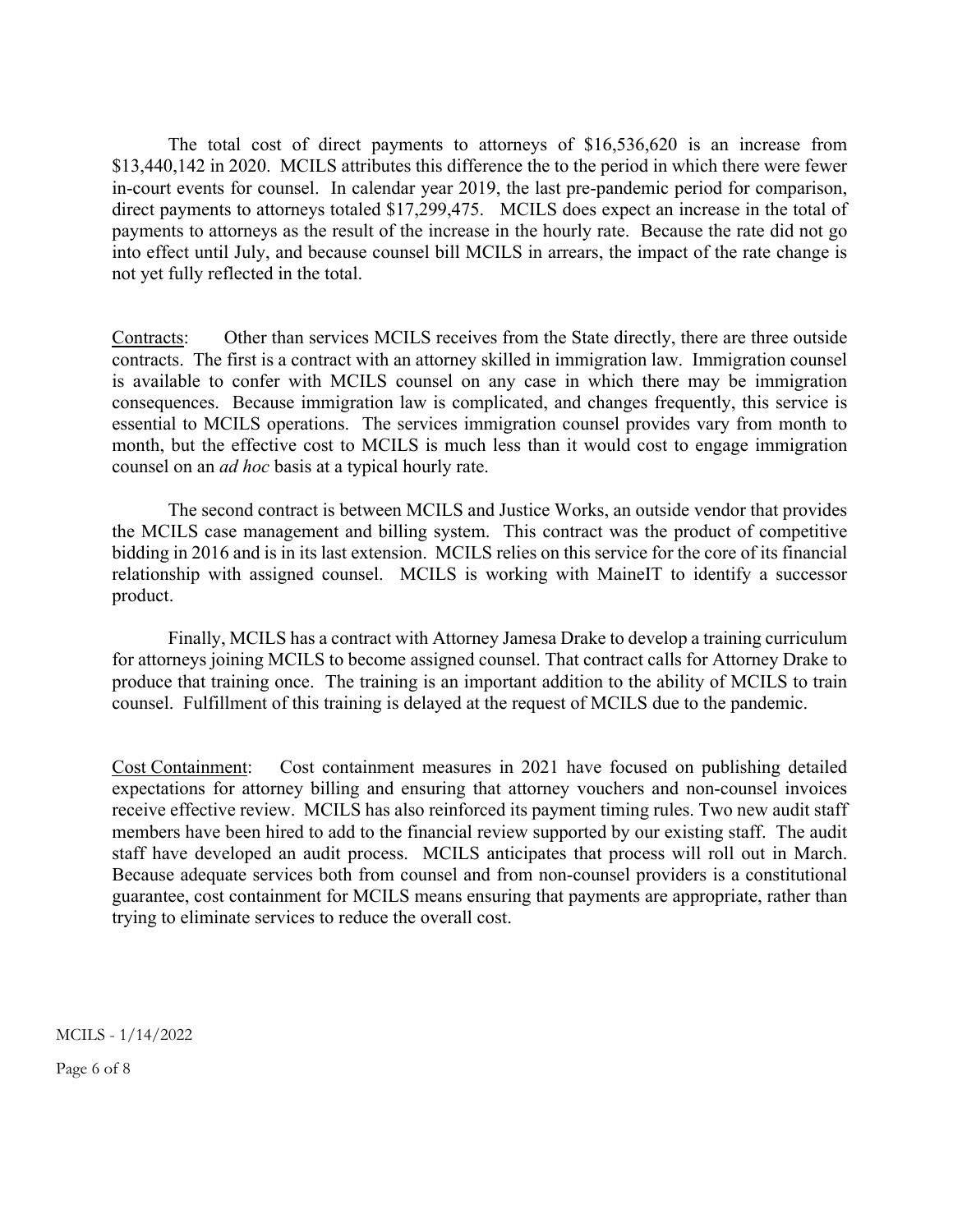# **2. An explanation of the relevant law changes to the indigent legal services covered by the commission and the effect of the changes on the quality of representation and costs.**

## 4 M.R.S.A. §1804 – Commission Responsibilities

Section 1804 was amended to authorize the use of employed attorneys to provide indigent legal services. MCILS asked for this amendment to permit flexibility in staffing indigent defense cases, however MCILS was not provided the headcount or budget to implement employed counsel.

Section 1804 was also amended to require the Commission to establish a system to audit financial requests and payments, and to recoup payments where necessary. Commission staff are working toward implementation of this system as a necessary component of ensuring that the financial resources allocated to indigent defense are properly spent on that defense.

At this time there are no additional costs related to this amendment.

## 15 M.R.S.A. §815 – Communication between prosecutor and unrepresented defendant

Section 815 was enacted to prevent most communication between a prosecutor and an unrepresented defendant, absent a knowing and voluntary waiver. MCILS supported this change because, among other benefits, it alleviates the concern that an unrepresented defendant will plead guilty to a charge in exchange for an offer from the State without the benefit of counsel as to the collateral consequences of the conviction.

This section has had the effect of driving unrepresented defendants to MCILS early in the lifespan of a charge, allowing MCILS the opportunity to provide advice to those defendants. While this increases the number of people MCILS interacts with, doing so is consistent with its defense function. MCILS does not yet have enough data to determine what impact this section will have on its costs.

### 36 M.R.S.A. §5219-ZZ – Access to justice credit

Section 5219-ZZ creates the opportunity for up to five eligible attorneys in each year from 2022 to 2027 to receive a credit of \$6,000 against state income taxes in each of five years. One of the requirements of eligibility for the credit is participation in the MCILS program. Another is a commitment to open, join, or purchase a law practice in an underserved area.

MCILS supports this effort to promote participation in its program, particularly in underserved areas. As implemented, however, the credit is not available to most existing counsel as an incentive to remain in the program and does not provide its complete relief within the income band of most new counsel.

MCILS - 1/14/2022

Page 7 of 8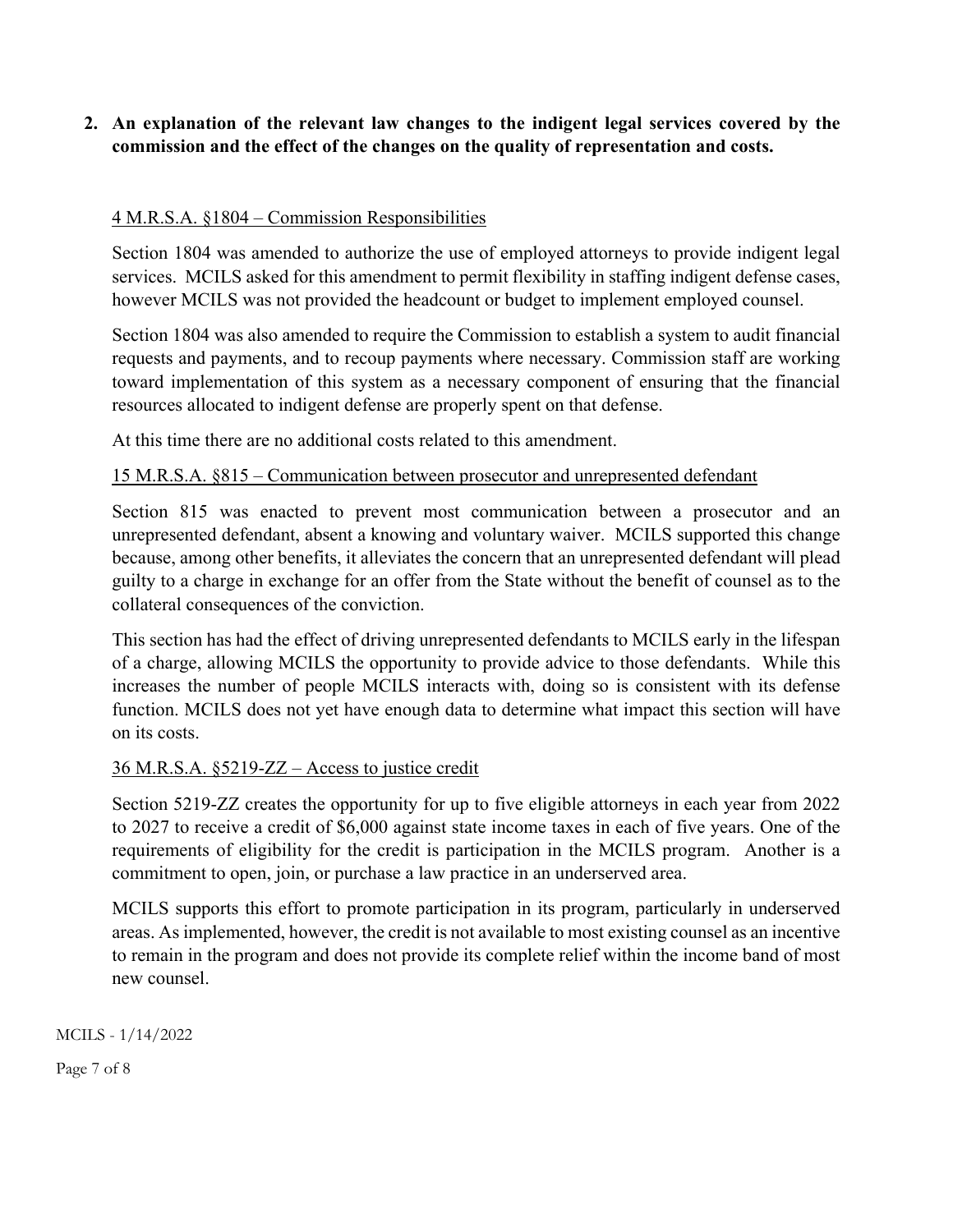In conclusion, MCILS has heard and responded to the criticisms leveled against it by owning its shortcomings and working quickly and effectively to cure them. There is still a lot of work to do, however. MCILS asks for its seat at the table, the prerogative to implement its vision, and the support to permit it to deliver on its promise.

Respectfully submitted,

 /s/ Justin W. Andrus\_\_\_\_\_\_\_\_ Justin W. Andrus, Esq. Executive Director MCILS

cc: Commissioners MCILS Staff MCILS Eligible Counsel MCILS Interested Party Distribution List

MCILS - 1/14/2022

Page 8 of 8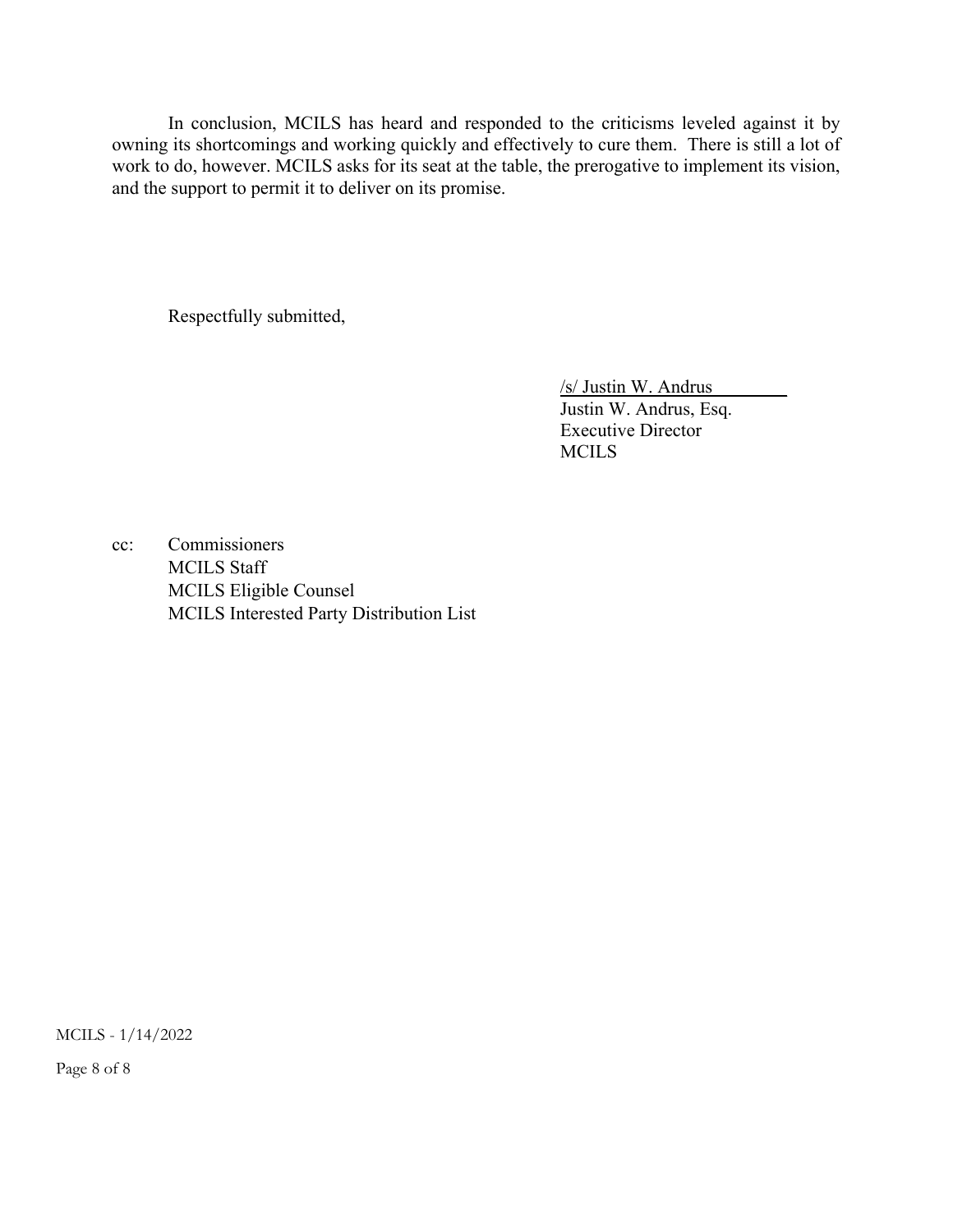#### **MCILS -RESPONSES TO OPEGA AND 6AC REPORTS**

**TO:** GOVERNOR MILLS; CHIEF JUSTICE STANFILL SENATOR CARNEY; REPRESENTATIVE HARNETT **FROM:** JUSTIN W. ANDRUS, EXECUTIVE DIRECTOR **SUBJECT:** MCILS RESPONSES TO OPEGA AND 6AC REPORTS **DATE:** 1/14/2022

MCILS began the year subject to oversight and interest related, in large measure, to reports published by OPEGA and by the Sixth Amendment Center. While those reports do not necessarily encompass every change that MCILS can make to improve the provisions of indigent legal services, the reports do serve as a useful guide to some of those improvements.

 Throughout 2021, MCILS has worked to address as many of the shortcomings identified in the two reports as possible. Most have been addressed, as follows: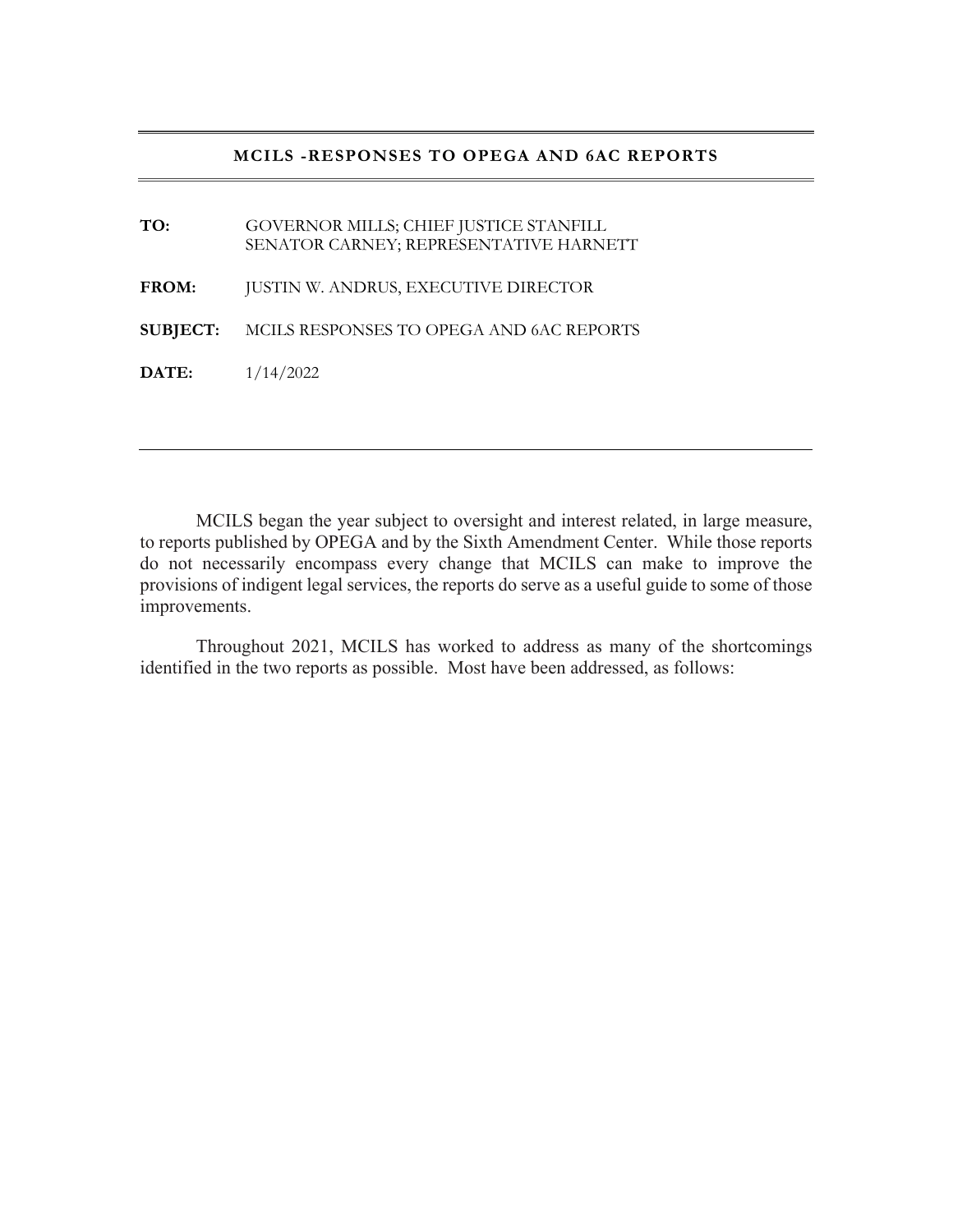### I. **OPEGA Issues and Recommendations**

**Issue 1. There are no established policies and procedures governing expenditures and payments and MCILS's expectations for billing practices may not be effectively communicated to attorneys.** 

**Recommendation: Formal policies and procedures should be established by MCILS management to better define allowable and covered expenses. These policies and procedures would clarify expectations for billing and invoicing practices that if proactively communicated, would improve the effectiveness of the system to approve expenditures and process payments to rostered attorneys and non- counsel service providers.** 

 MCILS has updated its Chapter 301 to make changes to, and to provide clarity about, the rules, practices, and expectations for billing attorney time and certain noncounsel expenses.

 MCILS has also published Defender Data usages standards and guidance on the nature and expectations of the relationship between MCILS and counsel.

 MCILS updated its Chapter 302 governing non-counsel service providers in August 2021. A revised and more streamlined process for requesting non-counsel funds is in development.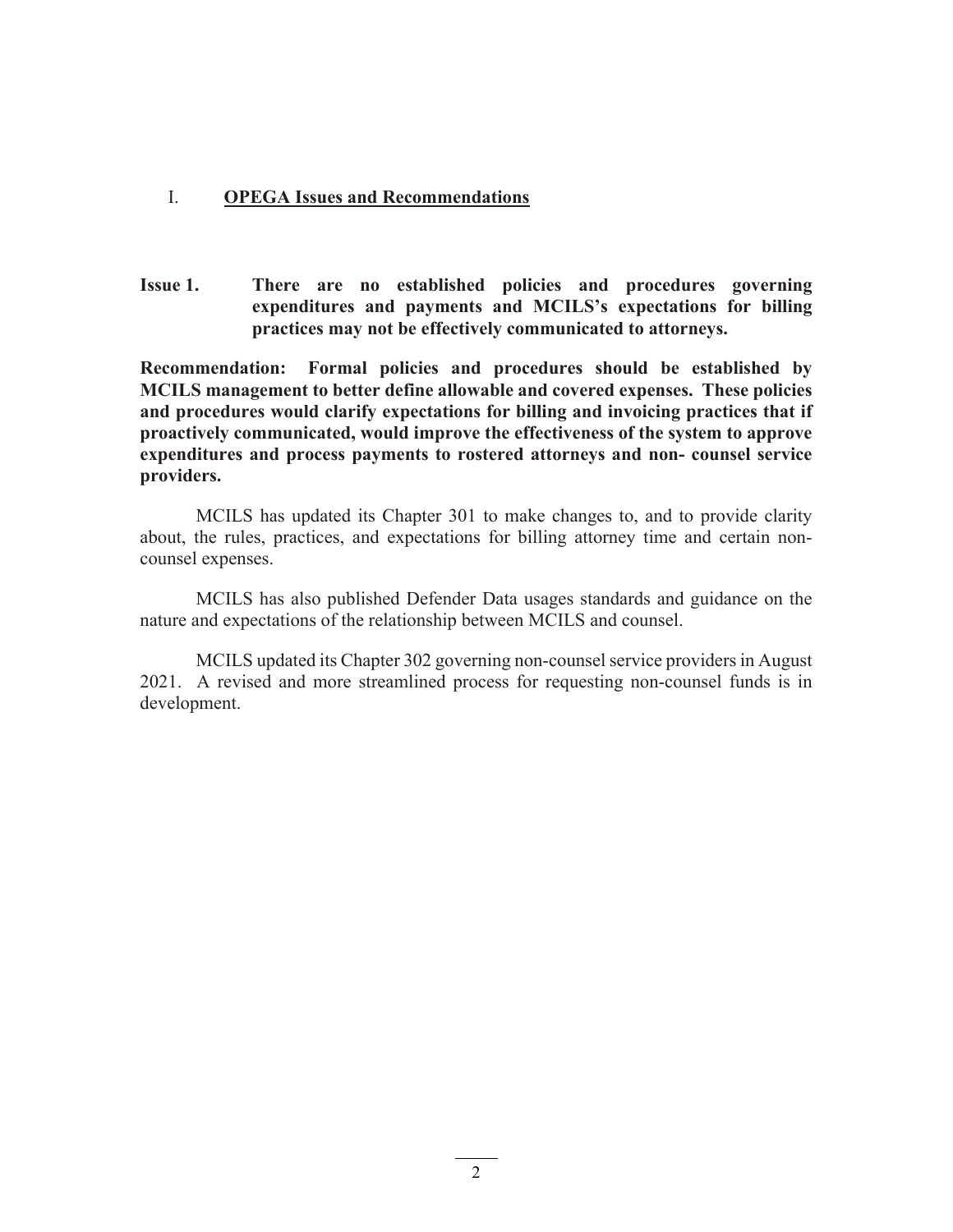## **Issue 2. Data available to MCILS staff via Defender Data is unreliable and potentially misleading**

**Recommendation: The quality of available data in terms of consistency, accuracy, and reliability could be improved in several ways if the agency undertakes the following interrelated initiatives:** 

• **Establish and communicate expectations and guidance outlining how time events are to be recorded in Defender Data to improve the consistency of the data;** 

MCILS has published its expectations to eligible counsel.

• **work with Justice Works to develop data-entry controls that reflect newlyestablished expectations and provide guidance to correct potential data issues, or errors, when they occur; and correct data errors within Defender Data at the time they are identified…**

The MCILS contract with Justice Works for the current implementation of Defender Data is in its final extension. That implementation is of a legacy version of the software that will be deprecated shortly. MCILS is working to develop an updated dataentry control concepts for implementation in the new case management and billing system. MCILS is actively working with MaineIT to finalize the request for the new system.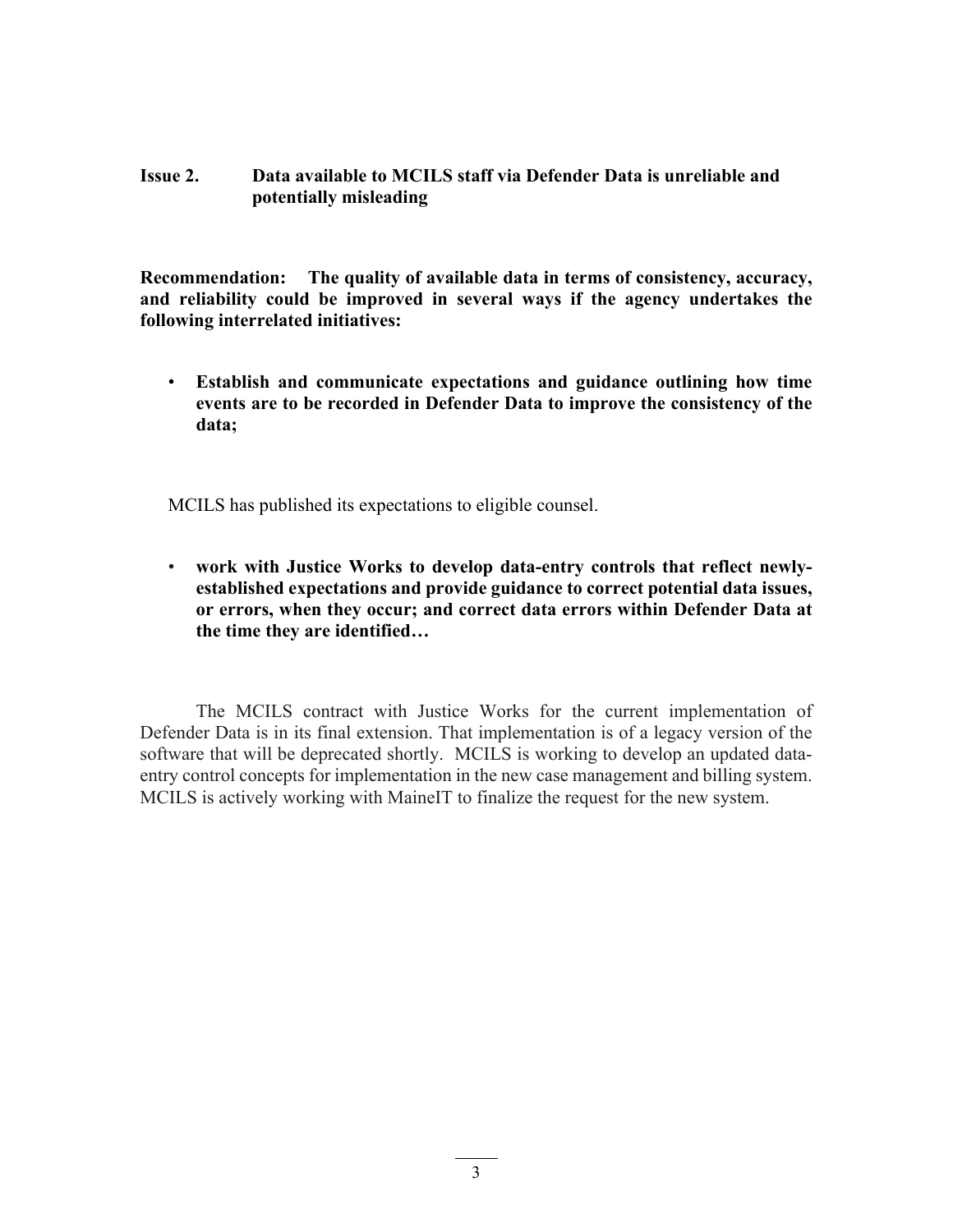#### **Issue 3. Current efforts to monitor attorney vouchers are inefficient and of limited effectiveness.**

**Recommendation: Assuming improvements are made to the overall quality of MCILS's attorney voucher data, the agency should reevaluate its process for reviewing attorney vouchers with the objective of improving both effectiveness and efficiency. At a minimum, the following process attributes should be considered by MCILS in reevaluating and potentially redesigning its attorney voucher review process.** 

• **The process should identify, investigate and, as necessary, address the types of instances with the greatest potential impacts to financial stewardship and the quality of representation— high daily and annual hours worked by attorney.**

The next MCILS case management system, expected in FY23, will report on both high and low periodic attorney-hours.

• **The process should utilize technology to identify and correct potential data entry errors when they occur, such as flagging the input of values in excess of established limits, instead of relying on manual review of vouchers to identify potential errors.** 

The MCILS system design calls for these flags. MCILS expects this function to be part of the next MCILS case management system, expected in FY23.

• **The process should incorporate data and risk-based audit techniques to the greatest extent possible to potentially reduce the burden placed on the Executive Director and Deputy Executive Director by the manual review of vouchers—allowing them to focus on other important, but neglected, aspects of MCILS's purpose as discussed in Part III.** 

MCILS, through its Audit Counsel, has developed a data and risk-based audit system, to permit meaningful sampling of voucher data. MCILS expects implementation of that system in March 2022.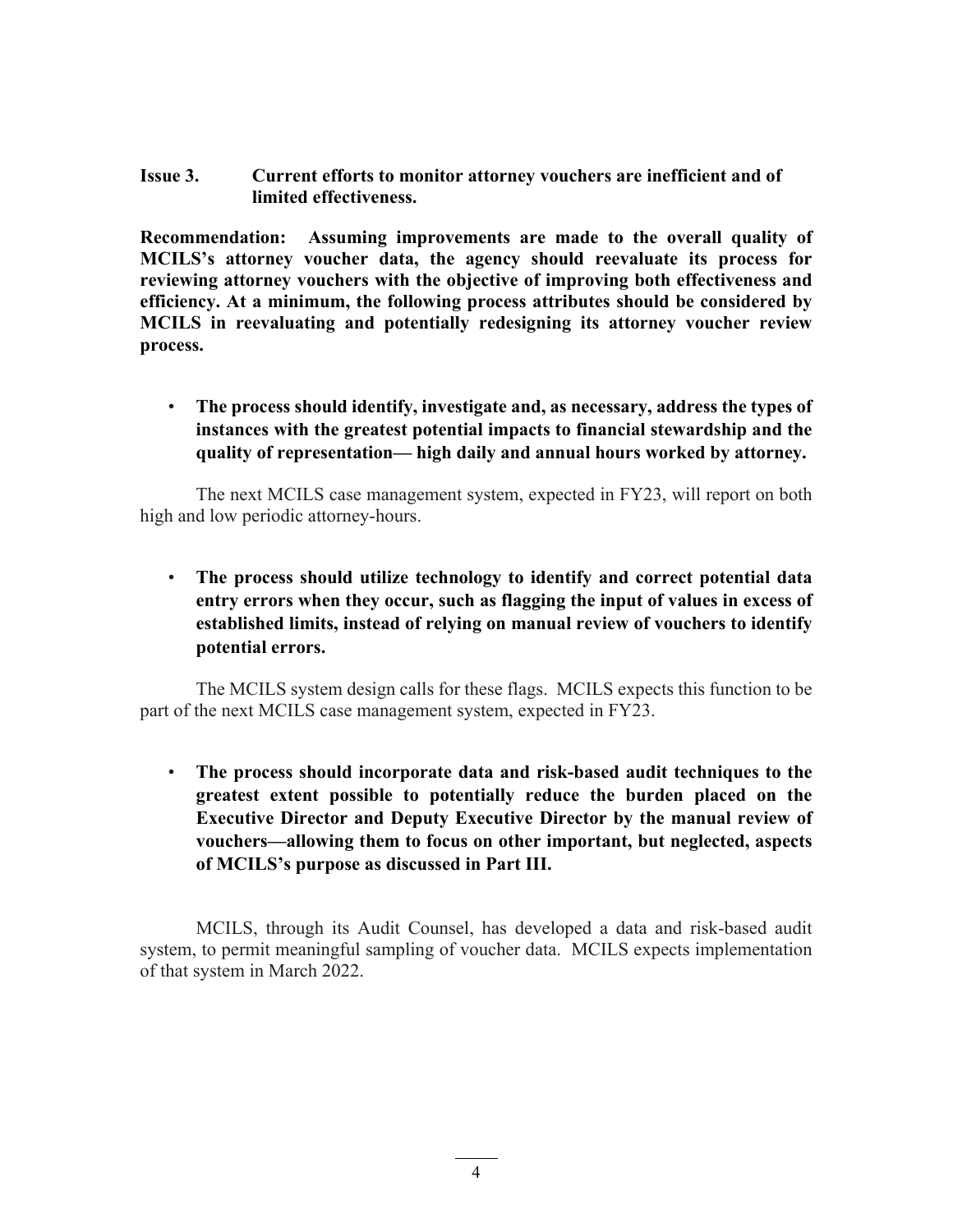**Additionally, we note that transitioning from a voucher-based payment system to a timecard-based payment system may address issues related to the timeliness and accuracy of daily hours worked.**

 MCILS agrees with OPEGA that a timecard-based periodic billing system would bring benefits to the system from both an accuracy-oversight perspective, and from an attorney satisfaction perspective. Moving to that system would require a substantial additional appropriation for the year of the transition, however.

 MCILS currently has an arrears-billed relationship with assigned counsel. Counsel bill at the end of a case, or at an intermediate trigger point. Time accrues in each case. Implementation of a timecard-based payment system would requirement payment of all the accrued time during the first payment cycle. MCILS would be able to make those payments. Doing so would exhaust its payment budget, however. Additional payments would require an additional appropriation.

## **Issue 4. Invoice-level review of non-counsel invoices may be of limited effectiveness in identifying certain types of noncompliance.**

**Recommendation: Development of a broader audit/review procedure for non-counsel invoices and periodic use of a risk-based method to select and review invoices would allow the agency to identify and correct instances of inappropriate high daily billings, duplicate charges, duplicate payments, and potentially, other instances of noncompliance.** 

MCILS expects to produce and implement an audit and review procedure for noncounsel invoices in or about April 2022, after implementation of the counsel-fee audit structure is accomplished. As it stands, MCILS accounting staff review every non-counsel invoice. Staff identifies errors and requires correction by non-counsel providers before payment.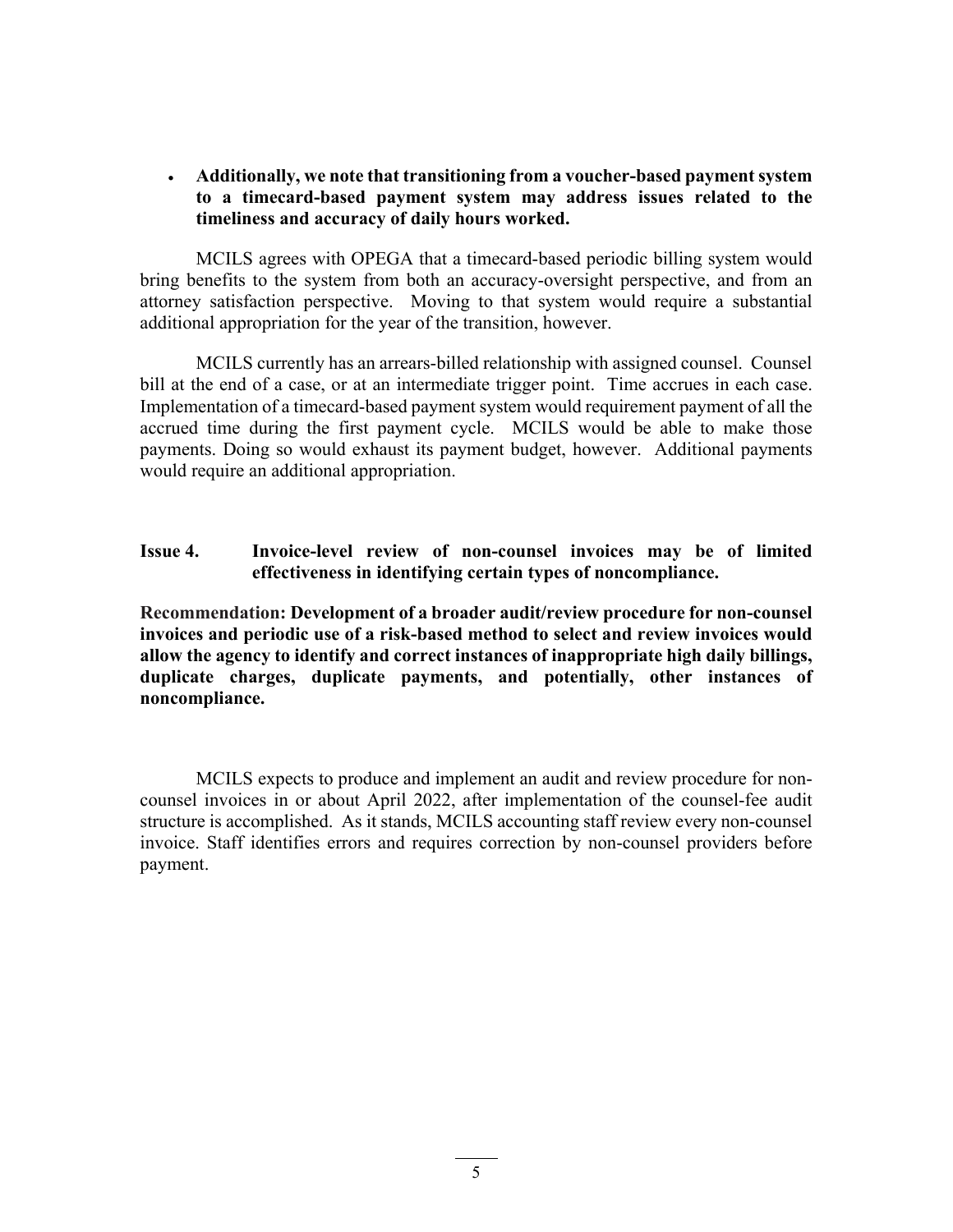**Issue 5. Defined policies and procedures for audit and investigation have not been established. Current methods used by MCILS are limited, inconsistent, and of limited scope, depth and effectiveness.** 

**Recommendation: Establishment of a formal audit process would serve as a more effective control than the current methods used by the agency and would provide for consistency in enforcement efforts. A more effective process could include policies and procedures that would guide the agency regarding:** 

- **how and when audits are to be conducted;**
- **the records to be maintained by attorneys (and other non-counsel service providers) for potential MCILS review;**
- **a means of determining, confirming, and/or settling disputed overpayment amounts;**
- **a mechanism to recoup overpayments;**
- **penalties (including dismissal from the MCILS roster) for noncompliance; and**
- **consistent enforcement of all MCILS rules.**

MCILS has developed and is implementing a formal audit process for attorney fees. Full implementation is expected by March 31, 2022. A formal process for non-counsel requests and invoices will follow. Documentation of a formal investigative process will be presented to the Commission at or before its January 2022 meeting, together with a proposed updated appellate review structure. Work is ongoing on the question of administrative recoupment. For the moment, MCILS would rely on the Court to provide the venue for a recoupment action. MCILS is enforcing its rules, including through dismissal from the MCILS rosters for noncompliance.

## **Issue 6. The agency charged with administering MCILS purpose is understaffed.**

 It remains the case that MCILS is under-staffed. Of the six positions authorized by the legislature, MCILS has filled four. Even when all six positions are filled, however, MCILS will remain understaffed to provide adequate supervision. National standards support a supervisory ratio of 10:1 and assume that supervisors are working in the same offices as the defenders being supervised. To provide proper field oversight, MCILS would require significant additional staffing. That staffing level should reflect both the number of attorneys in need of supervision, and their geographic dispersal.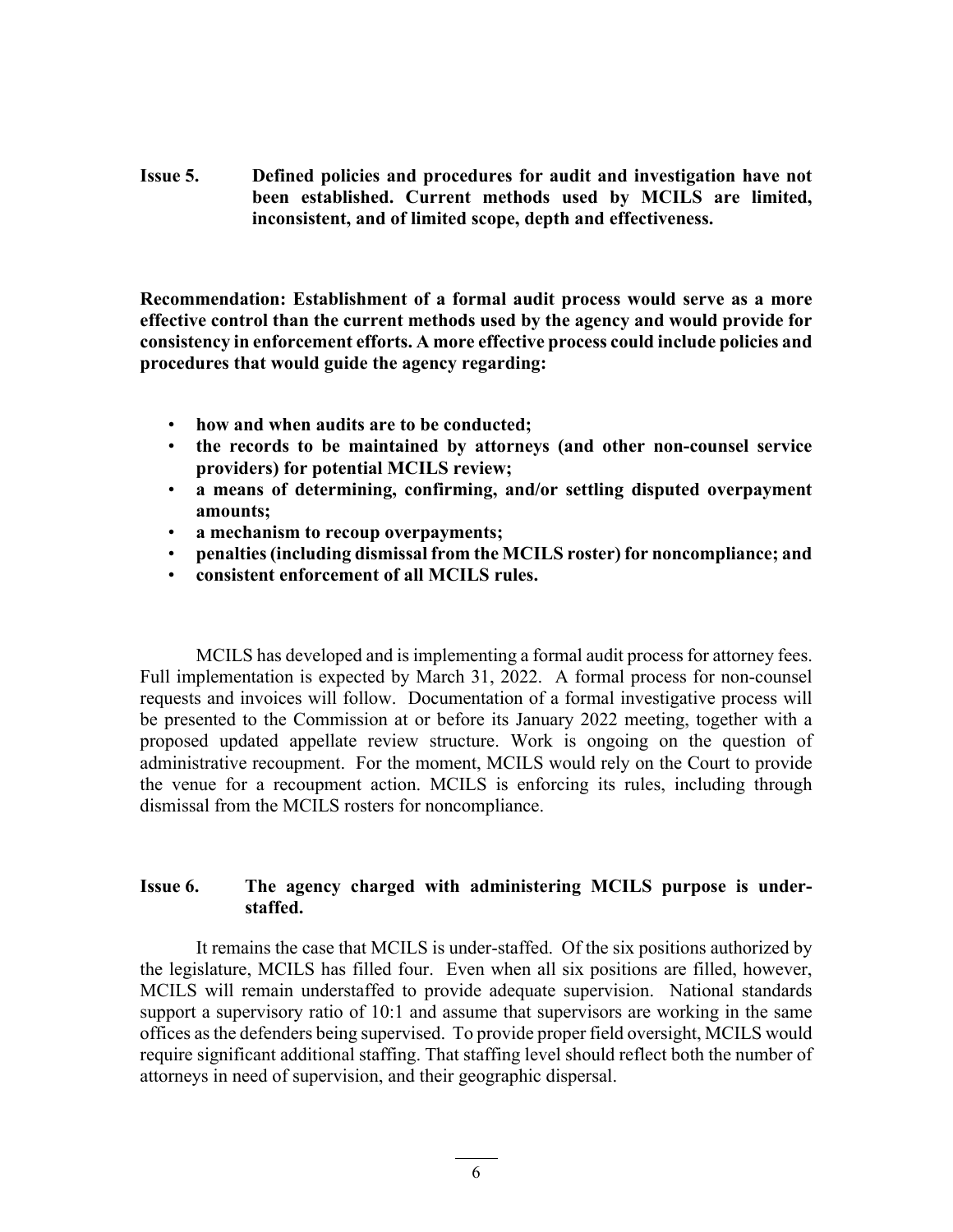## **Issue 7. MCILS staff operates without clearly defined roles and uses current staff inefficiently.**

Currently, MCILS staff have clearly defined roles, with limited overlap.

#### **Issue 8. The Commission receives insufficient support for necessary operations.**

 MCILS expects to be able to meet its current and projected operational expenses for the FY22-23 biennium with current funding. To meet some of goals set for MCILS, however, additional funding and headcount will be necessary.

## **Issue 9. A weak oversight structure impacts the ability of MCILS to adequately meet its statutory purpose.**

 MCILS is improving its oversight structure, primarily through the installation of four new attorney-administrators. Indigent defense would benefit from the addition of field trainers and supervisors under the next budget, however.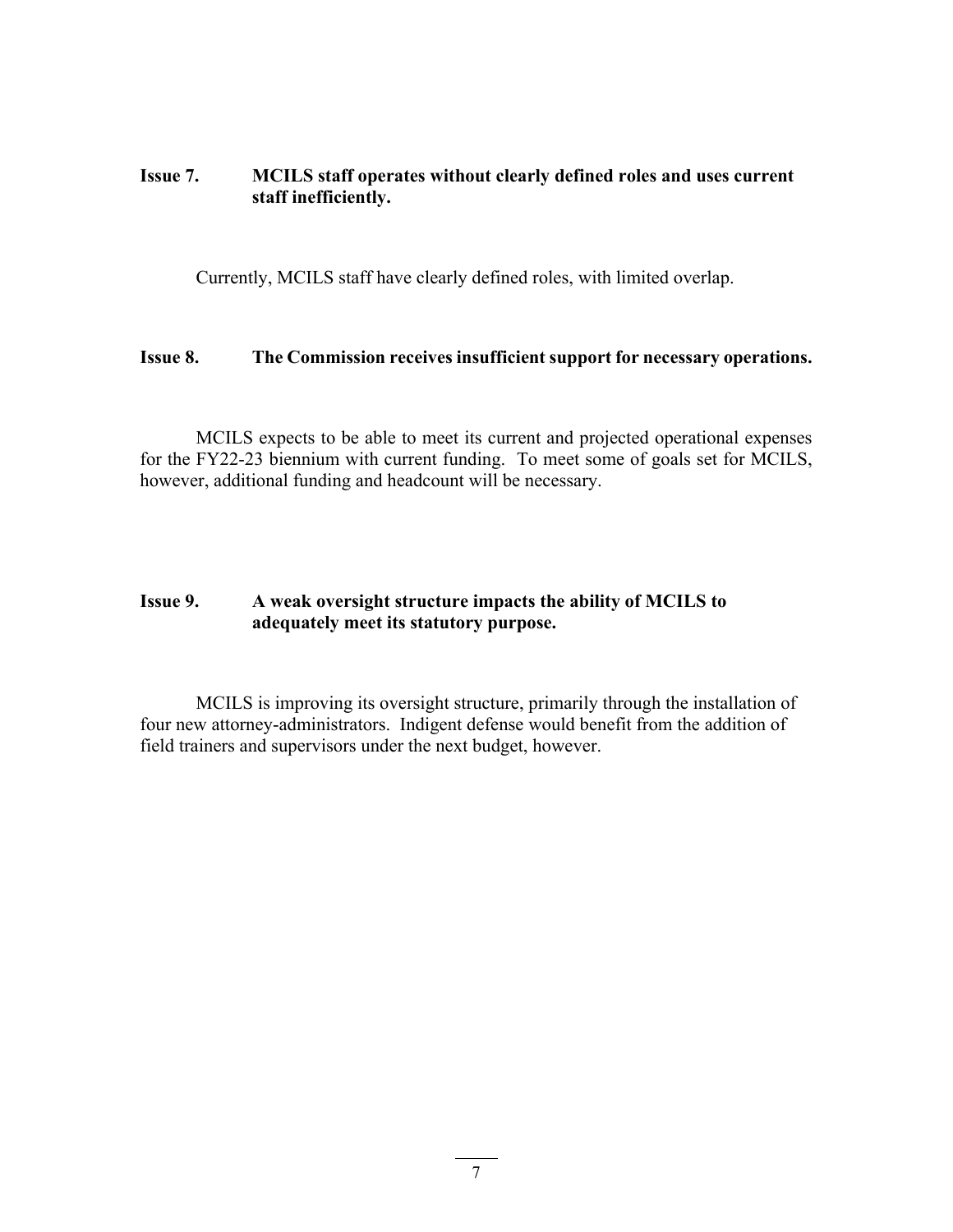#### **II. Recommendations of the Sixth Amendment Center:**

**RECOMMENDATION 1: The State of Maine should remove the authority to conduct financial eligibility screenings from the Maine Commission for Indigent Legal Services. The reconstituted Task Force on Pretrial Justice Reform should determine the appropriate agency to conduct indigency screenings.**

MCILS supported legislation that would have removed its authority to conduct financial eligibility screenings. LD 1685 as drafted would have transferred the financial screening function from MCILS to the Judicial Branch and would have eliminated MCILS involvement in collection actions against indigent clients. This section was deleted before other provisions of LD 1685 were enacted.

Resolution of this recommendation requires legislative action and cannot be accomplished by MCILS without that support.

**RECOMMENDATION 2: The State of Maine should statutorily bar communication between prosecutors and unrepresented defendants, unless and until defendants have been informed of their right to appointed counsel, a judge has conducted the legally required colloquy, and a defendant has executed a written waiver of the right to counsel in each case to ensure that all waivers of the right to counsel are made knowingly and voluntarily.** 

The legislature enacted 15 MRSA §815, prohibiting most communication between prosecutors and unrepresented defendants, absent a knowing waiver. Most or all prosecution offices now refer unrepresented defendants to MCILS for information. MCILS has been able to provide basic legal information to callers, without providing legal advice, and to facilitate early assignment of counsel in partial resolution of recommendation 3, below. MCILS is actively working on a program that will allow those unrepresented defendants who make contact to receive the benefit of early advice and assignment of counsel.

MCILS was recently asked by CLAC for its opinion on proposed amendments to §815. MCILS supports the amendments on the proposed draft.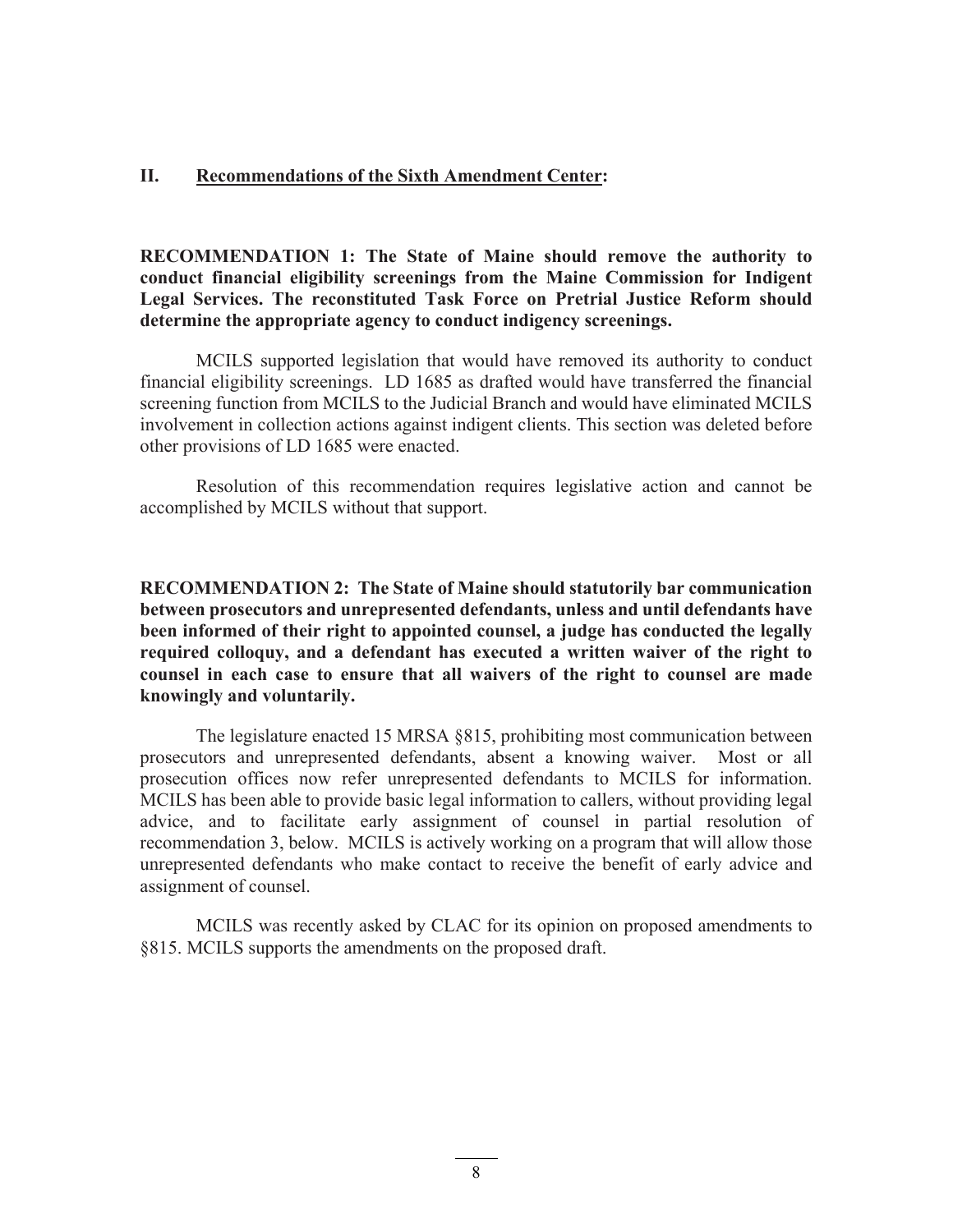**RECOMMENDATION 3: Except for ministerial, non-substantive tasks, the State of Maine and the Maine Commission on Indigent Legal Services should require that the same properly qualified defense counsel continuously represents the client in each case, from appointment through disposition, and personally appears at every court appearance throughout the pendency of an assigned case.** 

 MCILS implemented a continuous representation policy requiring informed client consent before counsel may delegate representation to another person and prohibiting delegation of enumerated dispositive appearances.

**RECOMMENDATION 4: MCILS should use its current statutory power to promulgate more rigorous attorney qualification, recertification, training, supervision, and workload standards. The State of Maine should statutorily require financial oversight by requiring that MCILS limit the number of permissible billable hours, subject to waiver only upon a finding of need for additional capacity. The State of Maine should fund MCILS at a level to ensure rigorous training and effective substantive and financial oversight of attorneys.** 

MCILS was unable to make effective progress on redrafting its standards until additional staff came on-board. Four new staff are now on-board and have begun a comprehensive review of existing MCILS rules and standards. We anticipate updating the rules to implement standards that will begin to address this recommendation by July 1, 2022.

**RECOMMENDATION 5: The State of Maine should statutorily ban all public defense contracts that provide financial disincentives to or that otherwise interfere with zealously advocating on behalf of the defendants' stated interests, including the use of fixed fee contracts. Maine should require that any public defense contract include reasonable caseload limits, reporting requirements on any private legal work permitted, and substantial performance oversight, among other protections.** 

 Public defense contracts of the type specified in recommendation 5 have not yet been statutorily banned, however, MCILS does not now make use of any such contracts.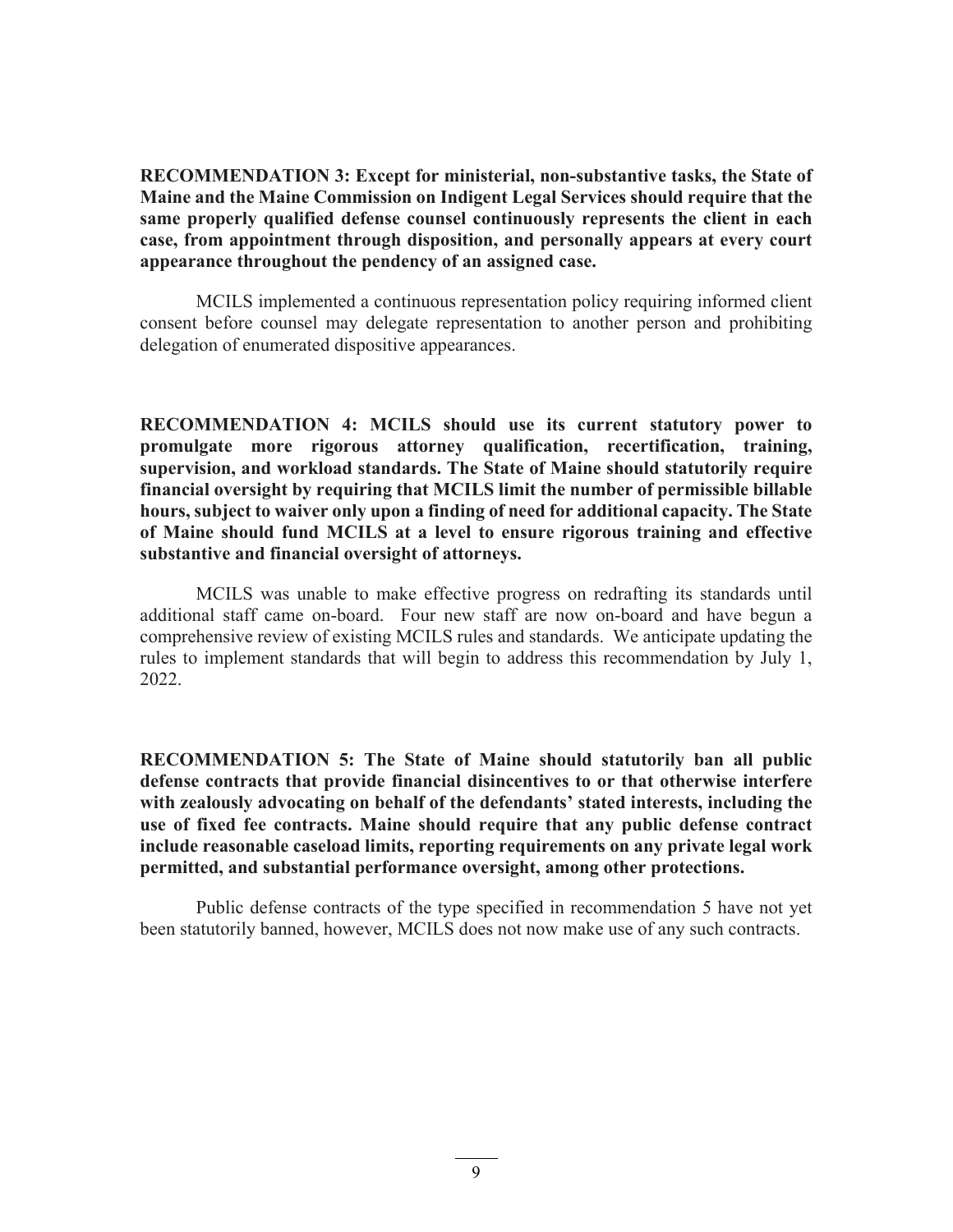**RECOMMENDATION 6: The State of Maine should fund MCILS at a level that allows private attorneys to be compensated for overhead expenses plus a reasonable fee (i.e., \$100 per hour). MCILS should be authorized to provide additional compensation of \$25 per hour for designated case types such as murder, sexual assaults, and postconviction review.** 

 The Legislature approved funding to increase the attorney compensation rate to \$80 per hour under the current budget. MCILS continues to support increasing the compensation rate to provide adequate funding for support staff and overhead, and supports authorization to provide additional compensation for designated case types.

**RECOMMENDATION 7: The State of Maine should authorize and fund MCILS at an appropriate level to employ state government attorneys and support staff to operate a statewide appellate defender office and a Cumberland County trial level public defender office.**

The Legislature did not fund the initiation of any statewide or local public defender offices. A hybrid model using both contracted and employed counsel would permit the most flexibility in staffing cases and promote the most effective representation for indigent clients. MCILS expects to renew its request for employed counsel for the next biennial budget.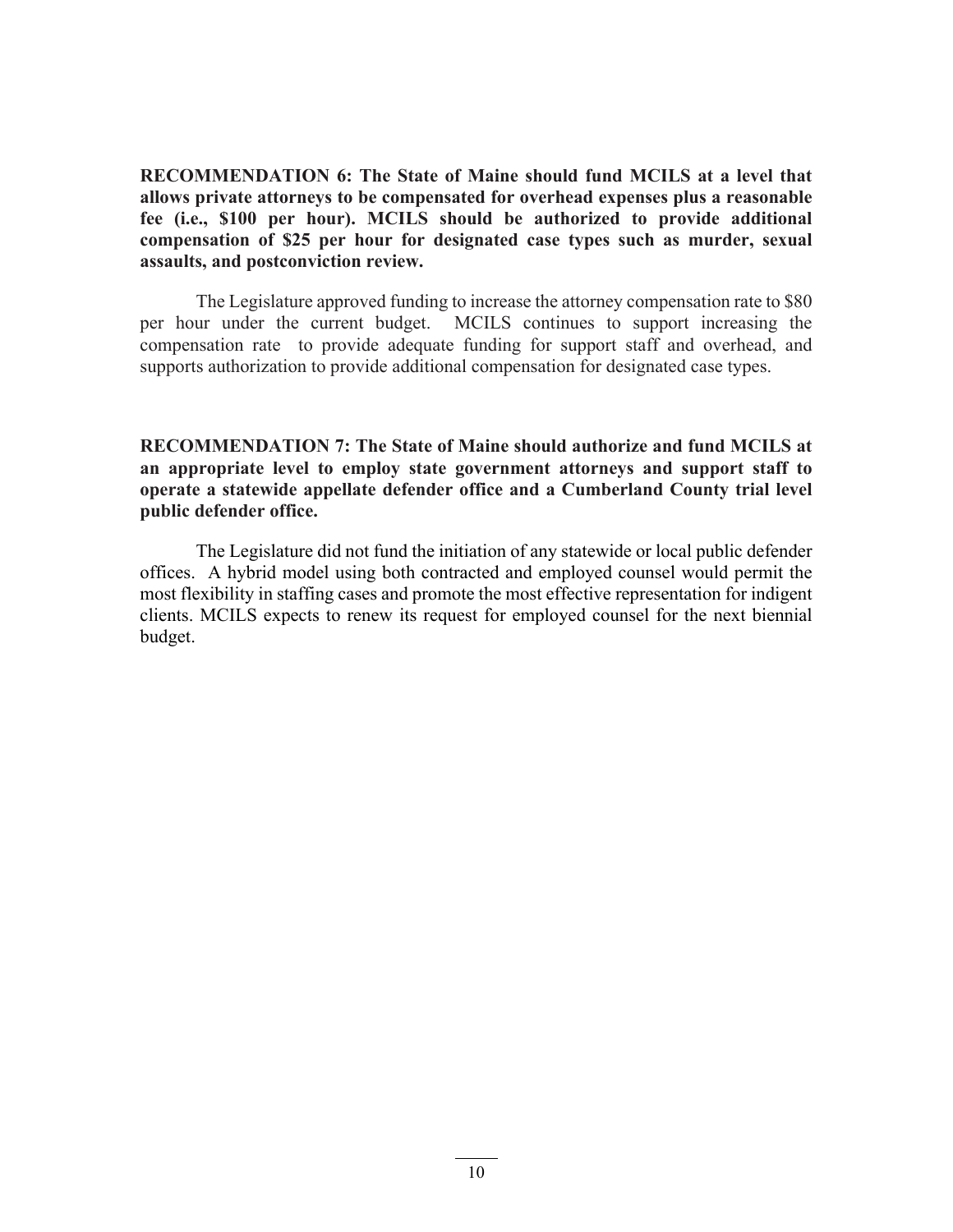#### **ABA TEN PRINCIPLES OF PUBLIC DEFENSE DELIVERY**

**TO:** GOVERNOR MILLS; CHIEF JUSTICE STANFILL SENATOR CARNEY; REPRESENTATIVE HARNETT **FROM:** JUSTIN W. ANDRUS, EXECUTIVE DIRECTOR **SUBJECT:** MCILS / ABA TEN PRINCIPLES OF PUBLIC DEFENSE DELIVERY **DATE:** 1/14/2022

#### **ASSESSMENT OF MCILS ADHERENCE TO THE AMERICAN BAR ASSOCIATION'S TEN PRINCIPLES OF A PUBLIC DEFENSE DELIVERY**

In assessing its own performance, MCILS turns to the American Bar Association's Ten Principles of a Public Defense Delivery system for guidance. The Sixth Amendment Center's April 2019 report on The Right to Counsel in Maine, providing useful insight into the then-current state of indigent defense in Maine, casts much of its comment in the light of those principles. In February 2020, the MCILS Subcommittee on Public Defender Program promulgated its memorandum reporting its findings (the "Subcommittee Report"). That report was also framed by the ABA principles. MCILS continues to use the principles to frame this discussion:

#### **1. THE PUBLIC DEFENSE FUNCTION, INCLUDING THE SELECTION, FUNDING, AND PAYMENT OF DEFENSE COUNSEL, IS INDEPENDENT.**

MCILS fails substantially with respect to this principle. The ABA comment to Principle 1 states in part that the public defense function should be independent from political influence and subject to judicial supervision only in the same manner and to the same extent as retained counsel.

The Subcommittee Report recognized that the through the creation of MCILS, independence from direct judicial control of indigent defense through the judicial budget was accomplished but noted that there were outstanding issue impacting independence. In particular, the Subcommittee noted that the judiciary still controlled the assignment of lawyers; and, that MCILS spent what the report characterized as, "an inordinate amount of time" diverting its collective attention to funding.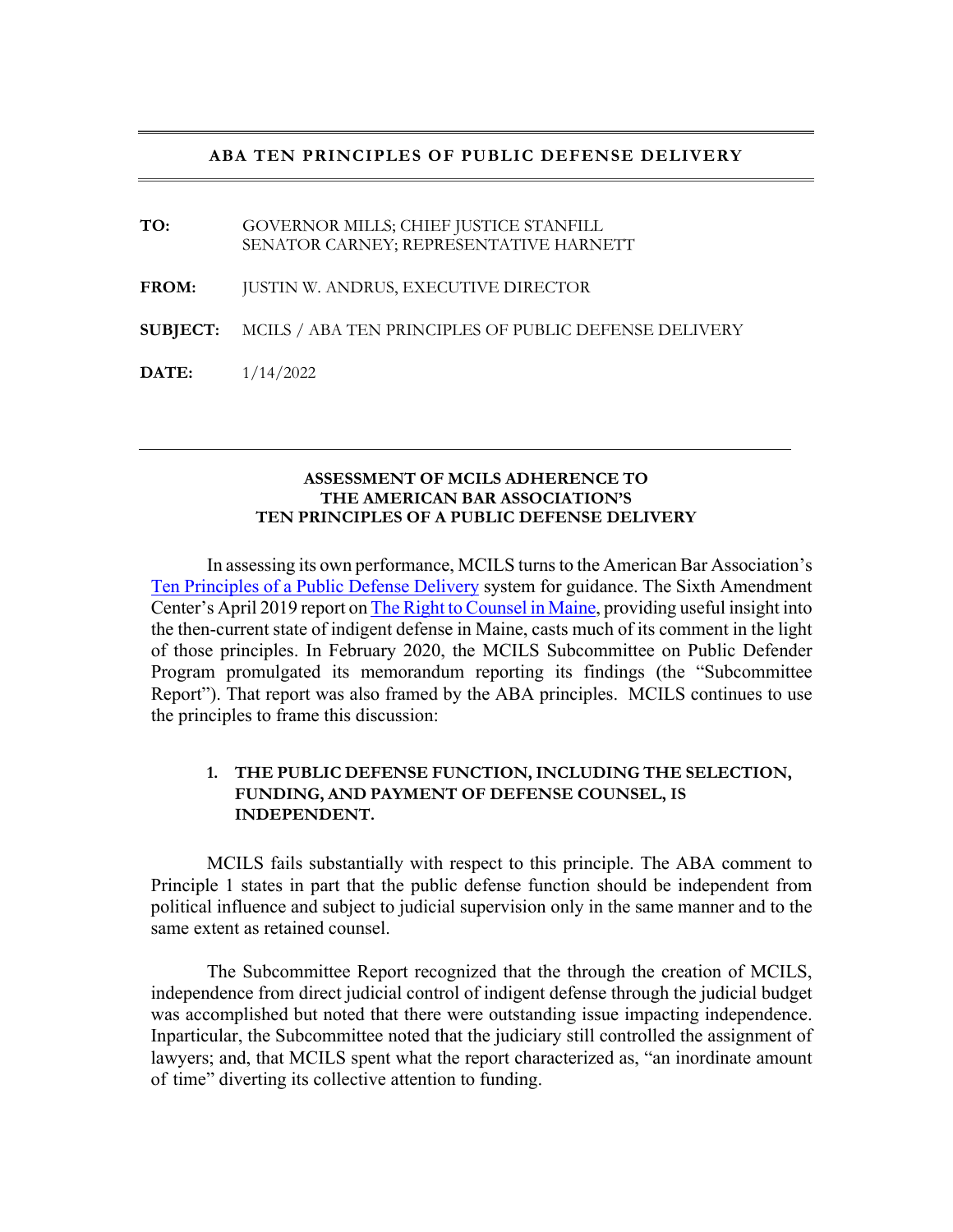These issues remain outstanding. MCILS has made some progress on the issue of independence in the assignment of counsel by implementing a process permitting internal assignments in appropriate cases. That internal process is effective in those cases to which it is applied but is only applied infrequently because most cases in which assignment is appropriate remain subject to judicial selection of counsel.

MCILS should transition to a properly funded and supported model in which potential consumers of indigent legal services are advised of the opportunity to apply for assigned counsel, and then screened for eligibility by an external screening process. Matters in which a consumer has been deemed eligible for assigned counsel should then be communicated from the Court's electronic case management system directly to the MCILS electronic case management system. MCILS would then assign the case. This would be consistent with the comment to Principle 2, that, "[t]he appointment process should never be *ad hoc*, but should be according to a coordinated plan directed by a fulltime administrator who is also an attorney familiar with the varied requirements of practice in the jurisdiction." This change in process would be agnostic as to whether fulfillment of the assignment was performed by contracted or employed attorneys.

The issue of funding remains as well. MCILS appreciates the support of the Legislature last session, and the ongoing interest of many legislators. Still, MCILS staff spends a lot of time working to foster support. More problematic, MCILS must make operational decisions that impact the quality and availability of client services based on present and anticipated political environments.

To solve these issues, MCILS funding should be statutorily defined based on a state-wide per-capita funding level consistent with an adequate defense function and revised based on changes to the state-wide cost of business. MCILS should maintain a non-lapsing account with trust-like rules to address fluctuations in costs. The account could be initially funded with a small fraction of the current surplus and should be exempt from STACAP. Operational savings would be deposited to the account, and unusual operating costs could be debited from the account.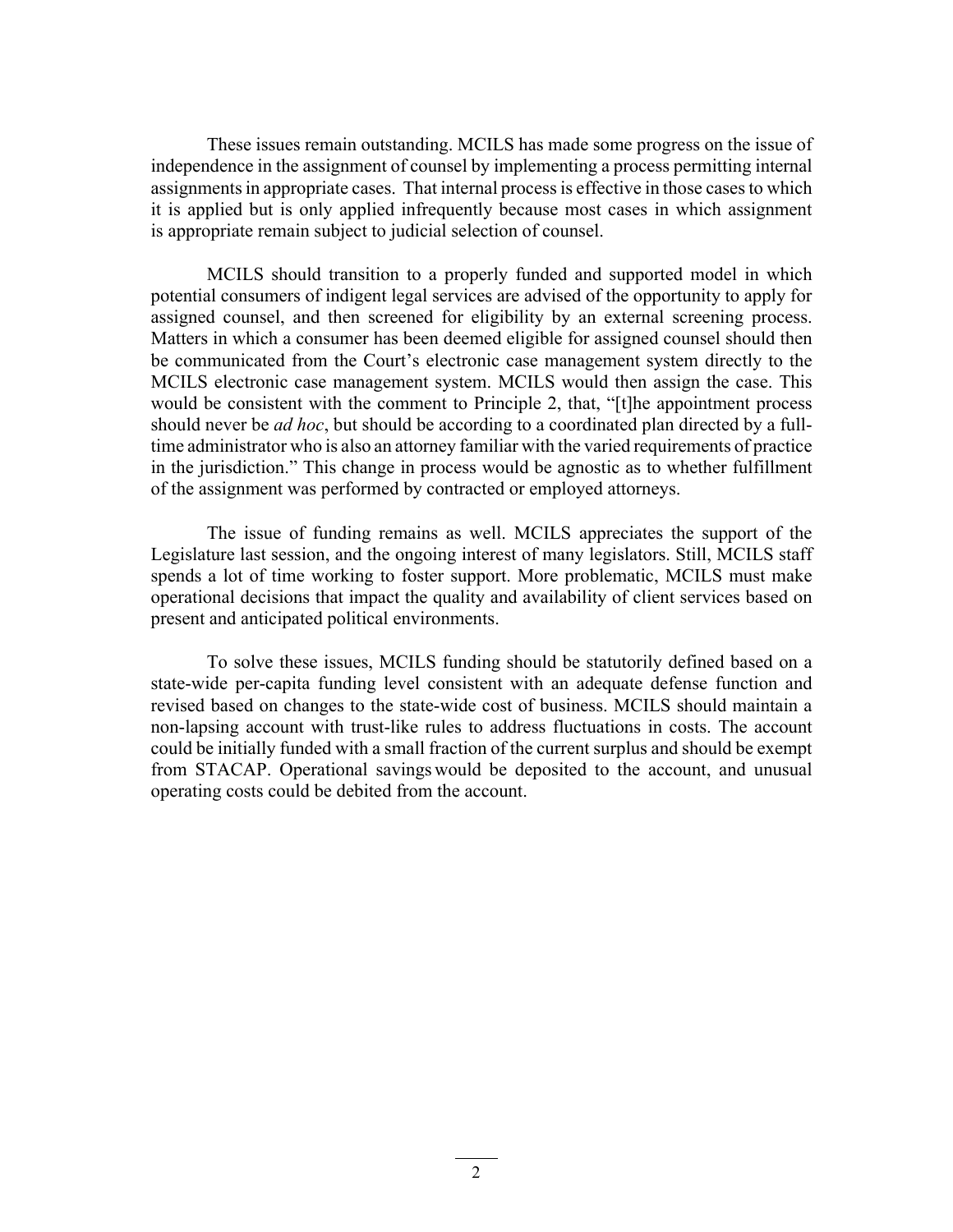#### **2. WHERE THE CASELOAD IS SUFFICIENTLY HIGH, THE PUBLIC DEFENSE DELIVERY SYSTEM CONSISTS OF BOTH A DEFENDER OFFICE AND THE ACTIVE PARTICIPATION OF THE PRIVATE BAR.**

The State of Maine fails with respect to this principle as Maine remains the only state in the United States without a defender office within its public defense delivery system. There can be no genuine dispute that Cumberland, Kennebec, and Penobscot Counties do have a sufficiently high caseload to justify the implementation of a public defender program in one or all those counties. The availability of counsel to provide services to consumers of indigent legal services has been a recurrent theme for MCILS in both its internal and external communications this year. The number of attorneys eligible and willing to receive assignments has fluctuated, reaching a low over the summer and rebounding this fall and early winter. The MCILS bar has worked diligently to serve indigent clients. Every case has been staffed successfully.

Still, there have been times identifying counsel who are both eligible and willing has required a search, and others when local counsel have been unavailable and thus distant counsel has been assigned. MCILS would be best able to provide efficient, high-quality representation to consumers if it had the ability to allocate cases between both the existing private bar and employee attorneys.

Through its initiatives request in late 2020, and through testimony to legislative committees in early 2021, MCILS asked that it be funded for "pilot" defender programs. These programs might be better characterized as "start-up" programs. They are intended to be permanent, rather than experimental in nature. MCILS should be permitted to pursue these programs.

The availability of both private and employed counsel should permit MCILS operational flexibility in staffing cases. The option of becoming employed counsel should promote retention in the defense bar by making the benefits of State employment available to those defense counsel who elect to that employment (See Principle 8), while also promoting retention of skilled and experience counsel who prefer to remain independent.

While under the MCILS initiative the first defender office would be in Augusta, that office should have the option of hiring, training, and supervising a set of defenders available to travel to staff cases in other counties if necessary.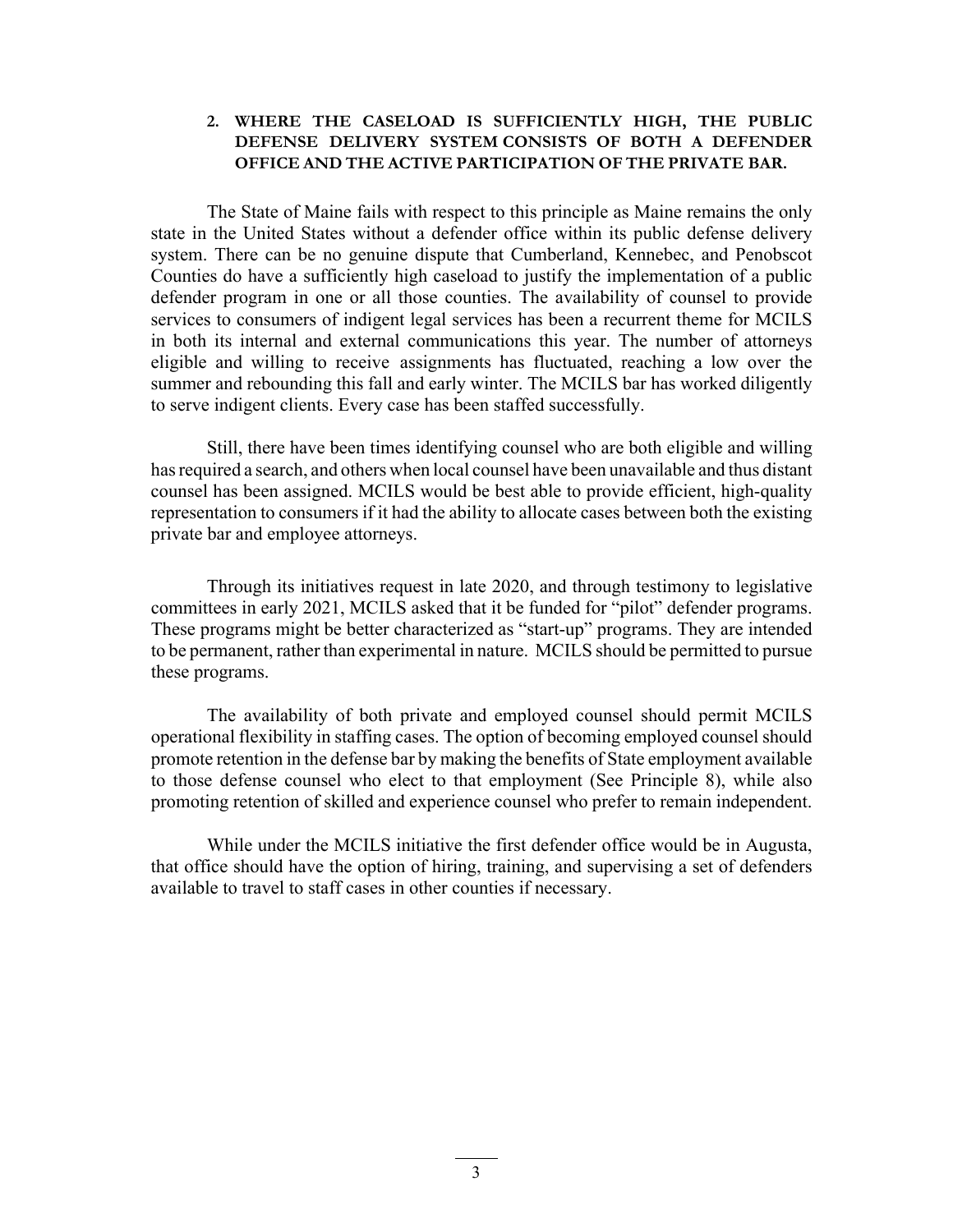#### **3. CLIENTS ARE SCREENED FOR ELIGIBILITY, AND DEFENSE COUNSEL IS ASSIGNED AND NOTIFIED OF APPOINTMENT, AS SOON AS FEASIBLE AFTER CLIENTS' ARREST, DETENTION, OR REQUEST FOR COUNSEL.**

The Subcommittee Report commented that MCILS failed with respect to this principle, in part, because of the delay in assignments through judicial action. The Subcommittee's assessment remains accurate today. A recommendation for addressing that issue is set out above. There is an additional issue, however, in that there are often long delays between when a consumer is arrested or charged, and the initial appearance when counsel is assigned.

MCILS should be resourced and authorized to oversee a process whereby consumers are advised early of the right to counsel, including by law enforcement, and referred to a centralized MCILS attorney. That attorney should be able to provide baseline legal information and, where possible, to facilitate the early assignment of counsel.

### **4. DEFENSE COUNSEL IS PROVIDED SUFFICIENT TIME AND A CONFIDENTIAL SPACE WITHIN WHICH TO MEET WITH THE CLIENT.**

The comment to Principle 4 states that:

Counsel should interview the client as soon as practicable before the preliminary examination or the trial date. Counsel should have confidential access to the client for the full exchange of legal, procedural, and factual information between counsel and client. To ensure confidential communications, private meeting space should be available in jails, prisons, courthouses, and other places where defendants must confer with counsel.

The Subcommittee Report noted that MCILS did not provide sufficient oversight to ensure that this principle was met, and noted concern with attorney communications in courthouses, particularly for lawyers of the day.

At the present time, MCILS continues to fail with respect to Principle 4, but LR #2256 is currently pending before the legislature to remedy the deficiency, at least in part. Proposed 15 MRSA §458(1) provides a person summonsed, arrested, charged, or indicted the opportunity for confidential communications with counsel in preparation for and during appearances, in a manner that cannot be overheard of monitored by another person. MCILS supports LR #2256. Passage would ameliorate the conditions that contribute to issues of confidentiality in jails and courthouses.

MCILS still needs further support for its supervision mission to be able to ensure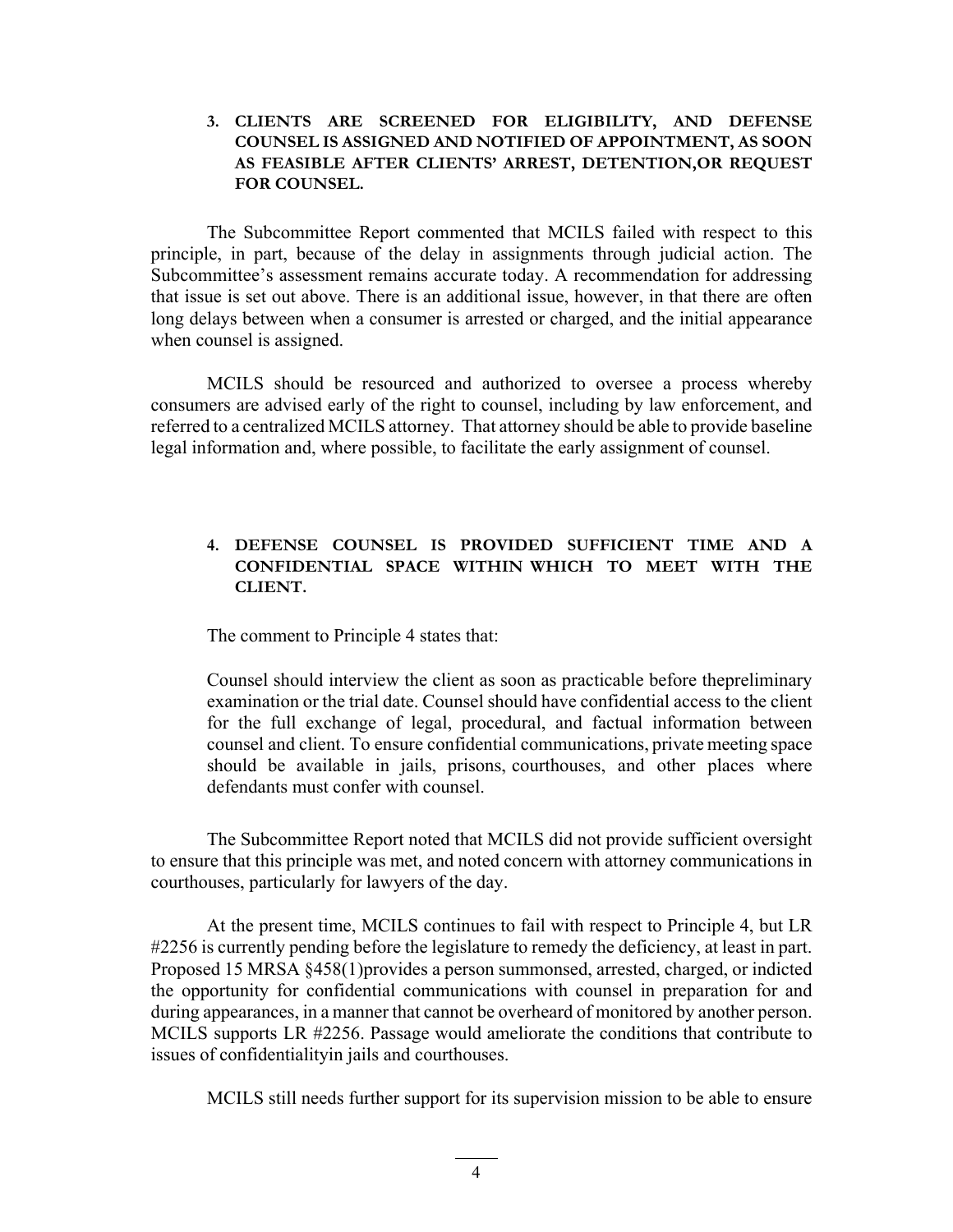that assigned counsel can provide both time and confidential space for client communications outside of the jails and courthouses.

#### **5. DEFENSE COUNSEL'S WORKLOAD IS CONTROLLED TO PERMIT THE RENDERING OF QUALITY REPRESENTATION.**

At the time of the Subcommittee Report, the MCILS case and workloads were uncontrolled. The Subcommittee noted that MCILS could not control work that assigned counsel might perform outside of the MCILS program. While MCILS remains unable to control assigned counsel's workload, MCILS is actively working on remedying that deficiency.

Since the Report was issued, MCILS has implemented program changes to permit attorneys to control their individual caseloads. MCILS has shifted from the historical monthly roster concept to a near real-time system in which attorney eligibility and availability update daily. Under this system, counsel are able to indicate to the Courts that they should not be assigned cases during periods in which counsel are either unable or unwilling to accept new work.

MCILS is in the process of updating or replacing its case management system. With the new system, and appropriate instructions and requirements around its use, MCILS will be able to determine on a timely and ongoing basis whether an attorney has the bandwidth to accept additional assigned cases. As part of that process, MCILS should promulgate rules that require attorneys with practices divided between indigent legal services and private practice to specify the proportion of each type of work. The MCILS caseload standards should then be adjusted proportionately to ensure that counsel workloads are appropriate.

The ability of MCILS to meet this principle is dependent on a functional, realtime interface with the Court's electronic case management system.

#### **6. DEFENSE COUNSEL'S ABILITY, TRAINING, AND EXPERIENCE MATCH THE COMPLEXITY OF THE CASE.**

The ABA comment to Principle 6 holds that, "Counsel should never be assigned a case that counsel lacks the experience or training to handle competently, and counsel is obligated to refuse appointment if unable to provide ethical, high quality representation." The Subcommittee Report held that MCILS was not upholding Principle 6 in 2020. The same remains true today.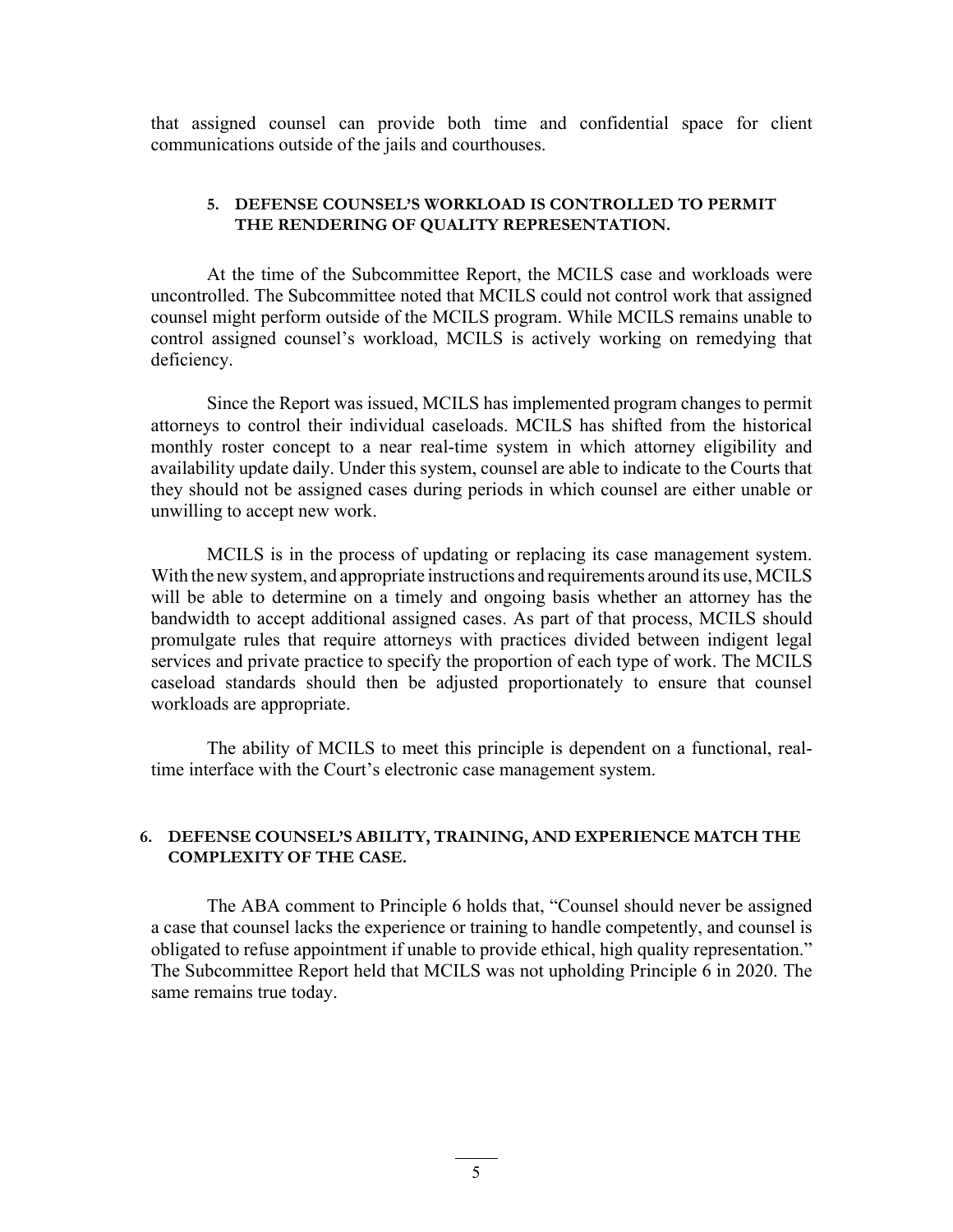Today, MCILS is ensuring that lawyers considered "qualified" under MCILS rules are assigned to cases for which they are rostered and deemed qualified. But, what remains true at the current time is that the current MCILS rules for attorney qualification for appointments establishes a low barrier to entry. As the Sixth Amendment Center found in its report:

Under MCILS' qualification requirements, an attorney who graduated from law school two years ago and hung out their shingle in a private practice, with no supervision or training, can have two jury trials and two judge trials and then be appointed to represent indigent defendants in every type of criminal case other than a homicide or sex offense. More worrisome is that indigent defendants charged with Class E crimes, carrying up to six months in jail, can be represented by an attorney who just received their bar card and completed a single training course in criminal law, as long as the lawyer has an email address, telephone number, and a confidential space to meet with clients.

(Sixth Amendment Center report on *The Right to Counsel in Maine*, at page IV of the Executive Summary).

During the 2021 session, the legislature granted MCILS the authority to implement revised standards for attorney qualification. MCILS expects to exercise that authority through an updated ruleset in 2022.

In the meantime, MCILS continues to operate under the legislatively approved set of attorney qualifications. The MCILS case management system prevents automatic approval of any instance in which counsel has not been designated eligible to provide service. MCILS staff then follow up with counsel to determine whether an actual eligibility conflict exists, and to resolve that conflict in a manner that ensures each client receives eligible counsel.

#### **7. THE SAME ATTORNEY CONTINUOUSLY REPRESENTS THE CLIENT UNTIL COMPLETION OF THE CASE.**

The Sixth Amendment Center report recommended that MCILS improve the quality of service to its consumers by requiring that except for ministerial, nonsubstantive tasks, the same properly qualified defense counsel continuously represent the client in each case, from appointment through disposition, and personally appear at every court appearance throughout the pendency of an assigned case.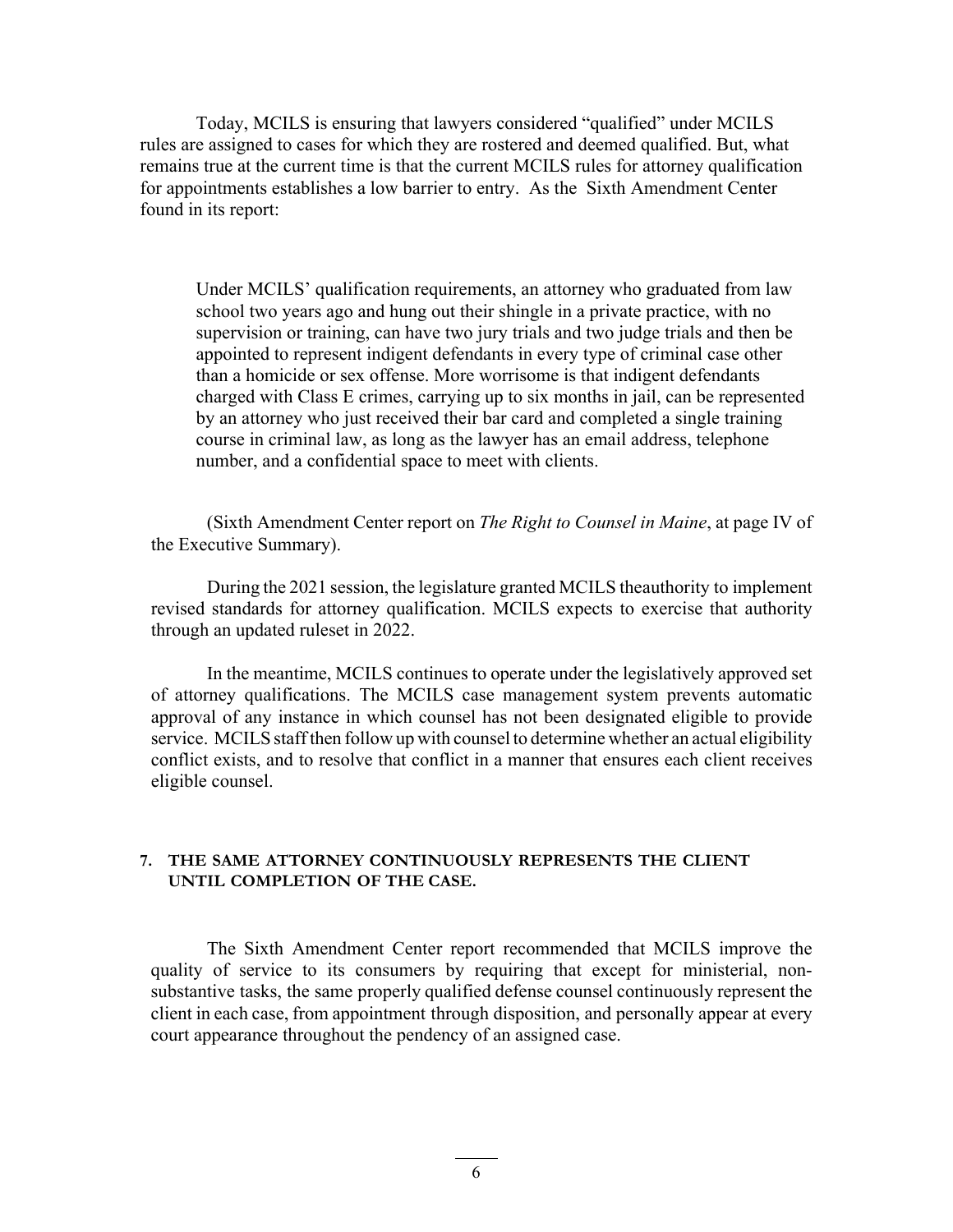MCILS promulgated a policy in 2021 to ensure vertical representation, while providing a mechanism for obtaining informed client consent for the delegation of nonsubstantive appearances in appropriate instances. The policy requires that eligible, properly assigned counsel represent each client at substantive appearances. This policy implements the recommendation of the Sixth Amendment Center and approximates adherence to the ABA Principle.

The MCILS lawyer of the day program remains in effect at this time. The Subcommittee Report found that the lawyer of the day program was problematic because counsel for a client's initial appearance would not necessarily serve the client throughout the case. MCILS is working to address this issue. The lawyer of the day program will be modified to permit the early assignment of permanent counsel where possible, including in as many instances as possible prior to the initial appearance.

To accomplish the goal of providing vertical representation, MCILS will need the assistance of the Courts to fully integrate each respective case management system. This would permit MCILS to become aware of cases in need of assignment earlier, and in a form that would permit matching with eligible counsel.

# **8. There is parity between defense counsel and the prosecution with respect to resources and defense counsel is included as an equal partner in the justice system.**

The ABA Comment to Principle 8 states that:

There should be parity of workload, salaries, and other resources (such as benefits, technology, facilities, legal research, support staff, paralegals, investigators, and access to forensic services and experts) between prosecution and public defense. Assigned counsel should be paid a reasonable fee in addition to actual overhead and expenses. Contracts with private attorneys for public defense services should never be let primarily on the basis of cost; they should specify performance requirements and the anticipated workload, provide an overflow or funding mechanism for excess, unusual, or complex cases, and separately fund expert, investigative, and other litigation support services. No part of the justice system should be expanded, or the workload increased without consideration of the impact that expansion will have on the balance and on the other components of the justice system. Public defense should participate as an equal partner in improving the justice system. This principle assumes that the prosecutor is adequately funded and supported in all respects, so that securing parity will mean that defense counsel is able to provide quality legal representation.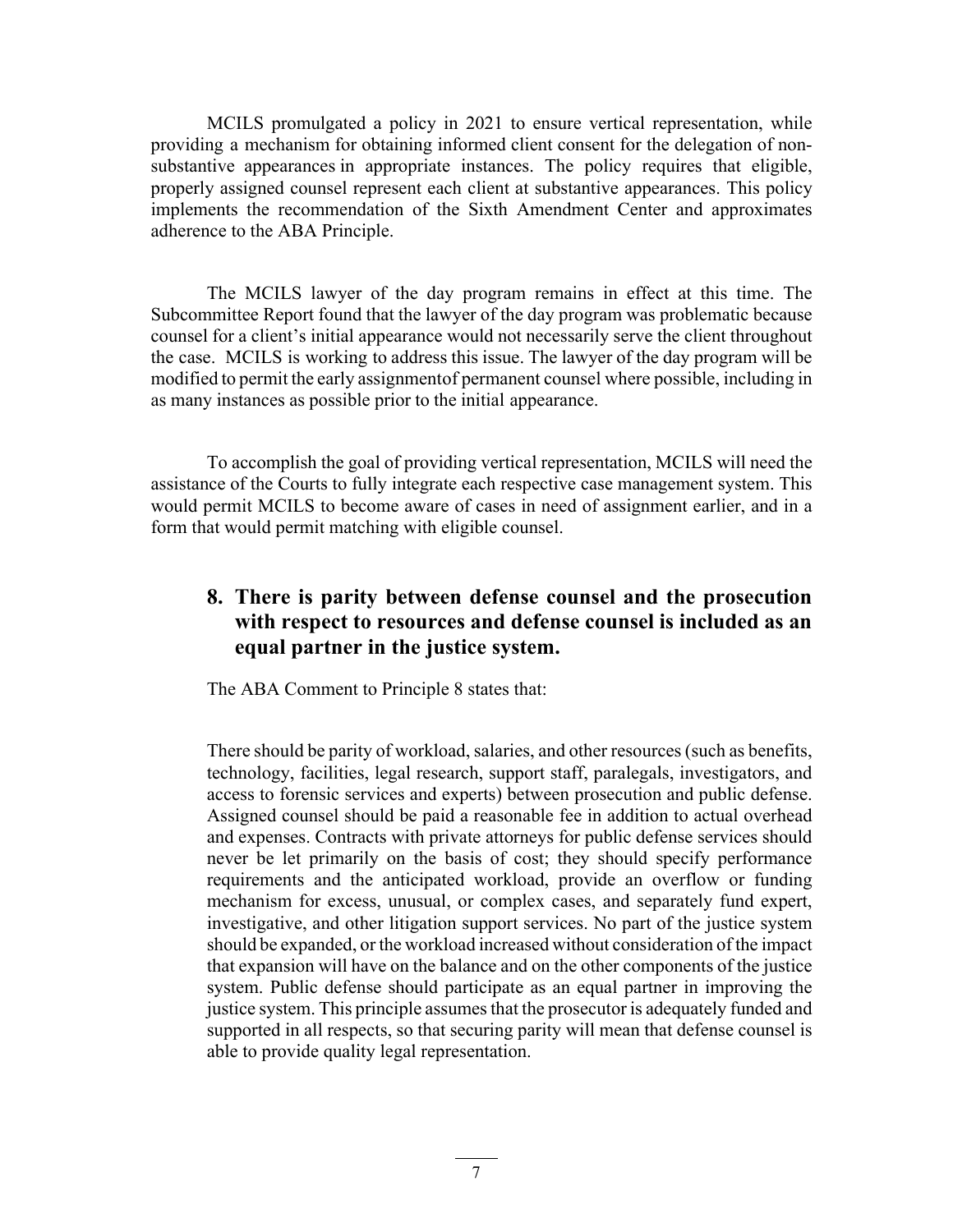In 2020, the Subcommittee Report noted that there is no parity between assigned counsel and the state, nor was the defense function an equal partner in the system. The Subcommittee wrote that, "In short, the Commission is at present not representative of an essential third leg of the three- legged stool that is the criminal justice system." This remains true today.

In 2021, MCILS made strides toward accomplishing parity, but there is still a long way to go. Legislative support for MCILS and assigned counsel permitted a radical improvement in quality assurance and oversight but fell short of providing MCILS with the resources it and assigned counsel need to achieve genuine parity.

For example, the payment rate for assigned counsel was increased from \$60 to \$80 per hour this year. This increase alleviated some burden for counsel. It is universally appreciated. That increase, however, does not allow defense counsel to practice with the same resources as attorneys for the state. MCILS is seeking data from assigned counsel to quantify the expenses state-wide and expects to publish a report on that data in early 2022.

Even without that data, however, the gulf between the practice conditions of assigned counsel and their state-employed peers is stark. In 2020, the legislature gave MCILS permission to hire two paralegals to support its operations. Those paralegals would be paid \$40,463, with fringe benefits costs of \$38,500, for a total of \$78,963 per position, excluding equipment costs. That is an effective hourly cost of \$39 per hour, of effectively half of the \$80 gross payment assigned counsel receive per hour. At that rate MCILS has been unable to attract appropriate candidates to its positions, and they remain unfilled, suggesting that those rates are low for the labor market. Even if assigned counsel could hire staff at that rate, however, only \$41 per hour would remain for counsel to operate the law firm, obtain benefits, and earn take-home pay. Defenders thus cannot hire staff but must litigate cases against District Attorney offices equipped with up to three support staff per attorney.

MCILS asked to hire employee-defenders in the last session. The junior defenders were intended to bring parity with assistant district attorneys. Those defenders would have been paid \$70,720, with fringe costs of \$49,907, totaling \$120, 627 each – an effective hourly rate of \$60 perhour.

In other words, defender parity requires an hourly rate of \$100 per hour simply to make payroll. Rent, equipment, insurance, legal research software, books, communications, internet access, and other expenses would still not be accounted for at that rate.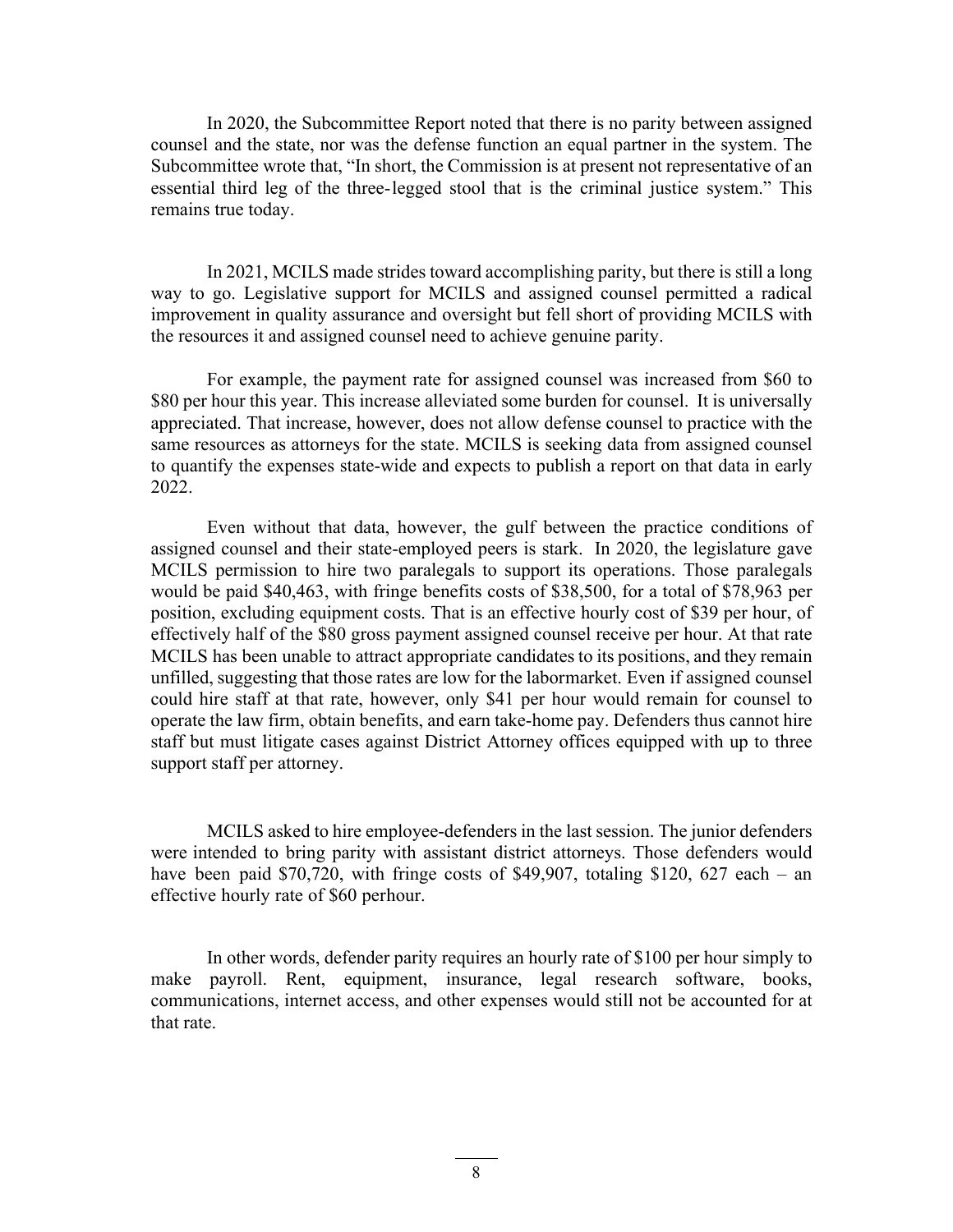MCILS should be funded to permit true parity between prosecution and defense offices. In addition, MCILS must increase the rate of pay for investigators to a rate that allows functional equivalence to law enforcement, on at least a per-case basis.

Eliminating the resource disparity between the defense and prosecution functions is only part of the solution, however. Unlike the prosecution, MCILS has not been treated a full partner in the justice system. That must change. MCILS should be designated by statute as the core of the defense function, and should be included at every level of dialogue, planning, and policy making. MCILS has appreciated the access the Court has provided, particularly at the leadership level, but that access must be of right, and carry the same force as the prosecution.

This parity in the power structure is essential in any functional defense system but is especially vital in Maine. Much is made of the fact that Maine is the only state that relies on private attorneys for all of its defense function. Much of the discussion around that fact carries a negative connotation. The reality, however, is that Maine is fortunate to have a legal culture in which private attorneys are willing to invest their time and energy in providing what is ultimately the State's obligation. MCILS attorneys are diligent, conscientious, believers in justice. They are, however, not adequately recognized and represented in government. MCILS must be funded and authorized to fulfill that function.

# **9. Defense counsel is provided with and required to attend continuing legal education.**

MCILS has historically been inconsistent in the training opportunities it can afford counsel. In 2021, MCILS was granted authority to hire two attorney staff members to begin a true oversight and training function. Those staff members joined MCILS at the end of October, and have since then been presenting legal education programs, and identifying outside programs for counsel. In 2022, MCILS expects to obtain access to an outside library of national level programming, and to integrate that material into its systems. It remains true, however, that MCILS may never be able to require attendance and adherence to a comprehensive multi-week orientation and training, and ongoing training and mentorship, to private assigned counsel as it would be able to provide to employed public defenders. This is certainly true if MCILS is not funded and authorized to provide payment to private assigned counsel for attending those trainings.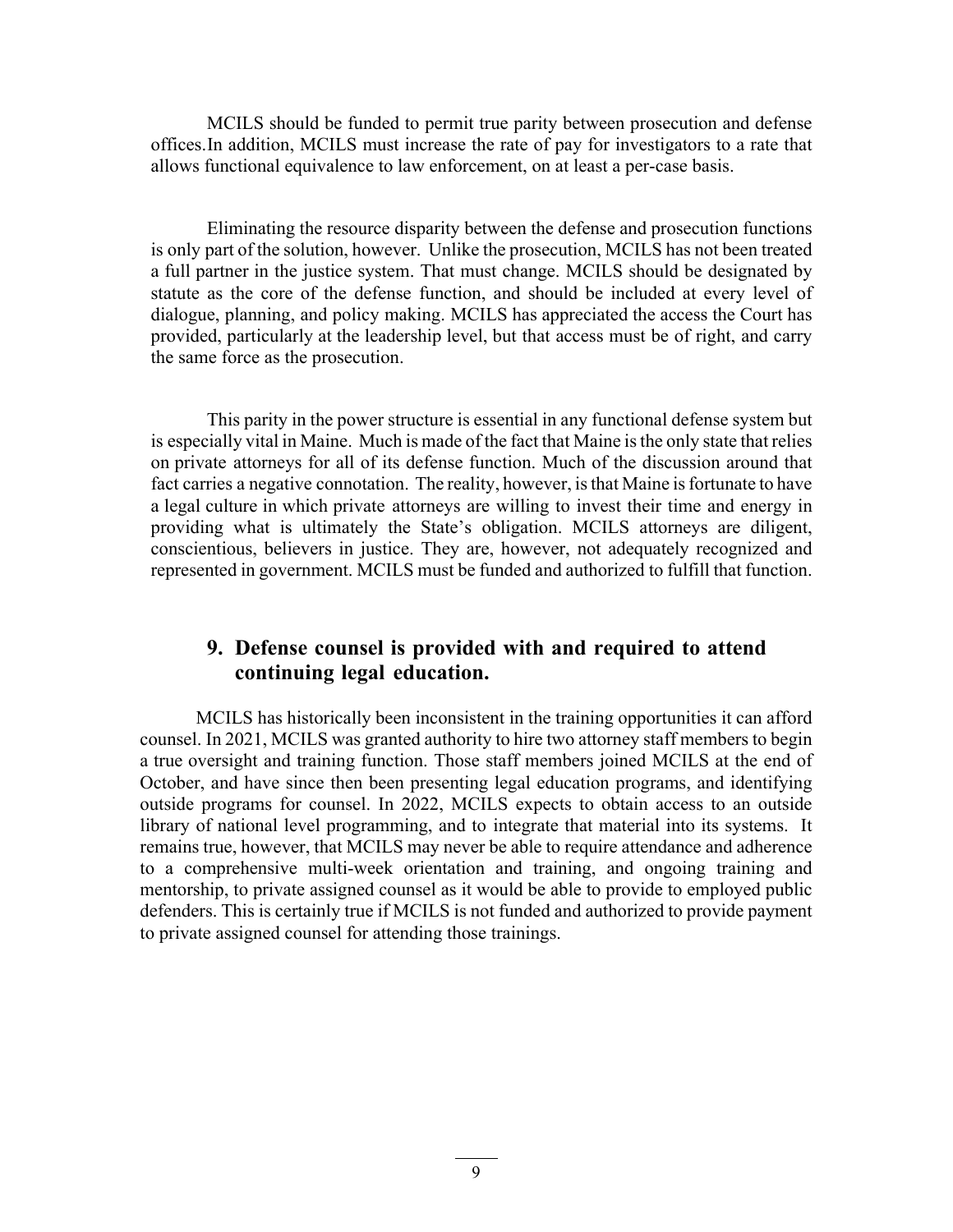# **10.Defense counsel is supervised and systematically reviewed for quality and efficiency according to nationally and locally adopted standards.**

The Subcommittee Report noted that in 2020 MCILS was unable to provide meaningful supervision and systematic review of the services performed by MCILS assigned counsel. In 2021, MCILS added the two staff position noted above. Those staff members have made significant progress toward ensuring that counsel meet eligibility standards to support quality representation. It has not yet been possible to develop a systematic process, however. MCILS continues to fail with respect to Principle 10, but MCILS anticipates working to remedying the deficiency in 2022.

Implementation of that process will require additional resources, however. It will not be possible for the central office staff to perform a meaningful number of field evaluations, or to provide direct support to attorneys.

National standards require one supervising attorney for every ten attorneys practicing with a full caseload. As of January 7, 2022, MCILS had approximately 300 attorneys representing indigent clients (of which approximately 280 were actively seeking additional cases). Compliance with a constitutionally sound supervision structure will require the addition of many field training \and supervision staff. MCILS should be authorized and funded to employ that staff.

In addition, MCILS must have better access to information other participants in the process may hold regarding attorney performance. To ensure quality, MCILS must receive information from prosecutors, clerks, and judges when MCILS assigned counsel do not perform adequately.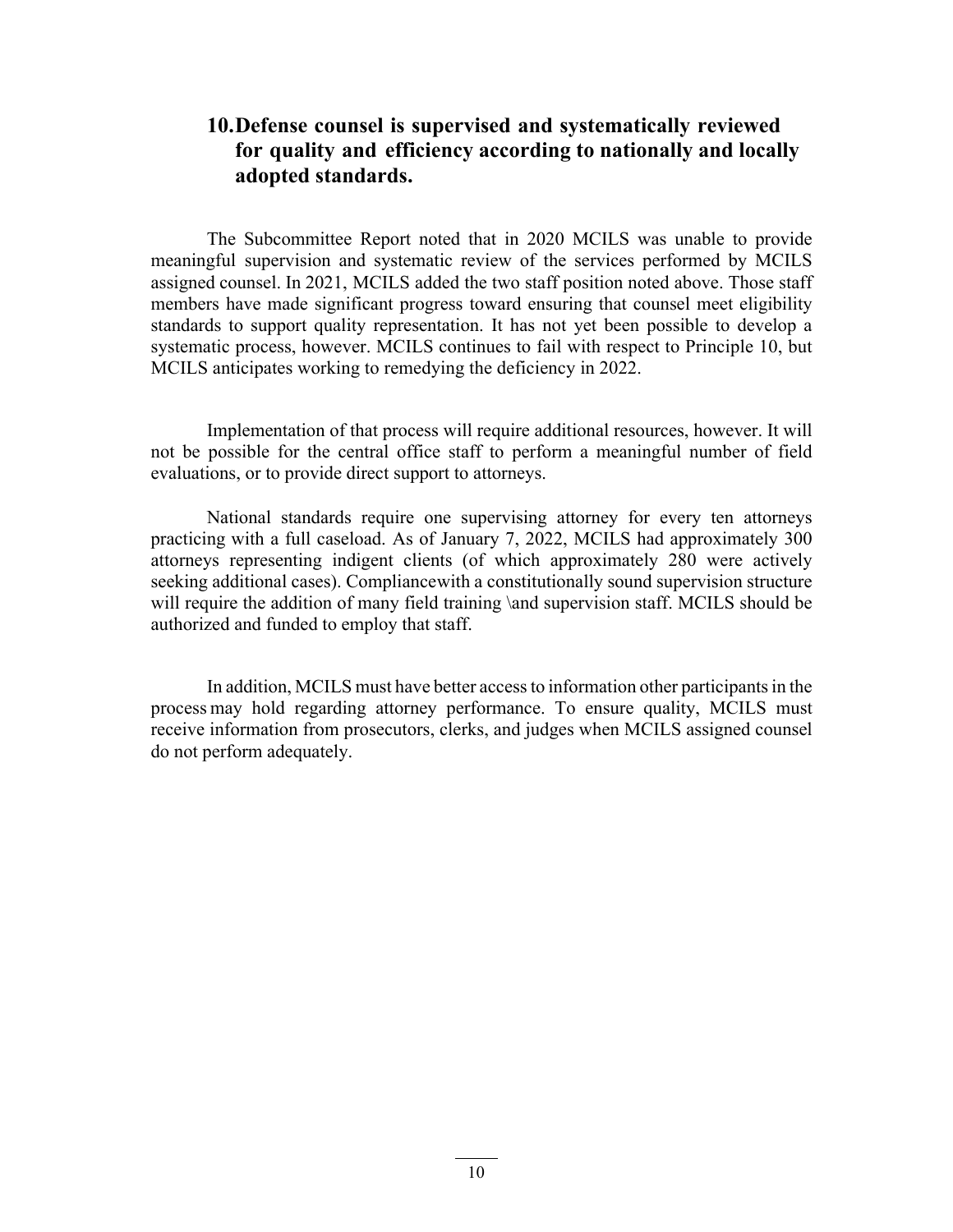# **Audit Management Program**

- 1. Executive Summary
- 2. General
	- a. Program Design Basis
	- b. Information Security and Confidentiality
	- c. Education and CLE
- 3. Audit Objectives
	- a. Overall Objectives of the Audit Program
	- b. Key Performance Indicators and Performance Goals
- 4. Risks and Opportunities
	- a. Audit Team and Responsibilities
		- i. Audit Team Leader
		- ii. Audit Staff
	- b. Barriers to accurate audit results
	- c. Possibilities for inefficiencies
	- d. Potential causes of reduced effectiveness
- 5. Audit Types
	- a. Continuous
	- b. Fraud
	- c. Performance
	- d. Systems
- 6. Audit Scope
	- a. Overall substantive scope given overarching goals
	- b. Guidance for determine individual audit scope
		- i. Continuous Auditing and Monitoring Scope
		- ii. Fraud Scope
		- iii. Performance Scope
	- c. Systems Audit Scope
- 7. Schedule
	- a. Regularity and Frequency of Audits
	- b. Continuous Auditing and Monitoring
	- c. Fraud
	- d. Performance
	- e. System
- 8. Audit Criteria
	- a. Continuous Auditing and Monitoring
	- b. Fraud
	- c. Performance
	- d. System
- 9. Auditing Methods
	- a. General methods used
	- b. Guidance RE: application of methods
		- i. Continuous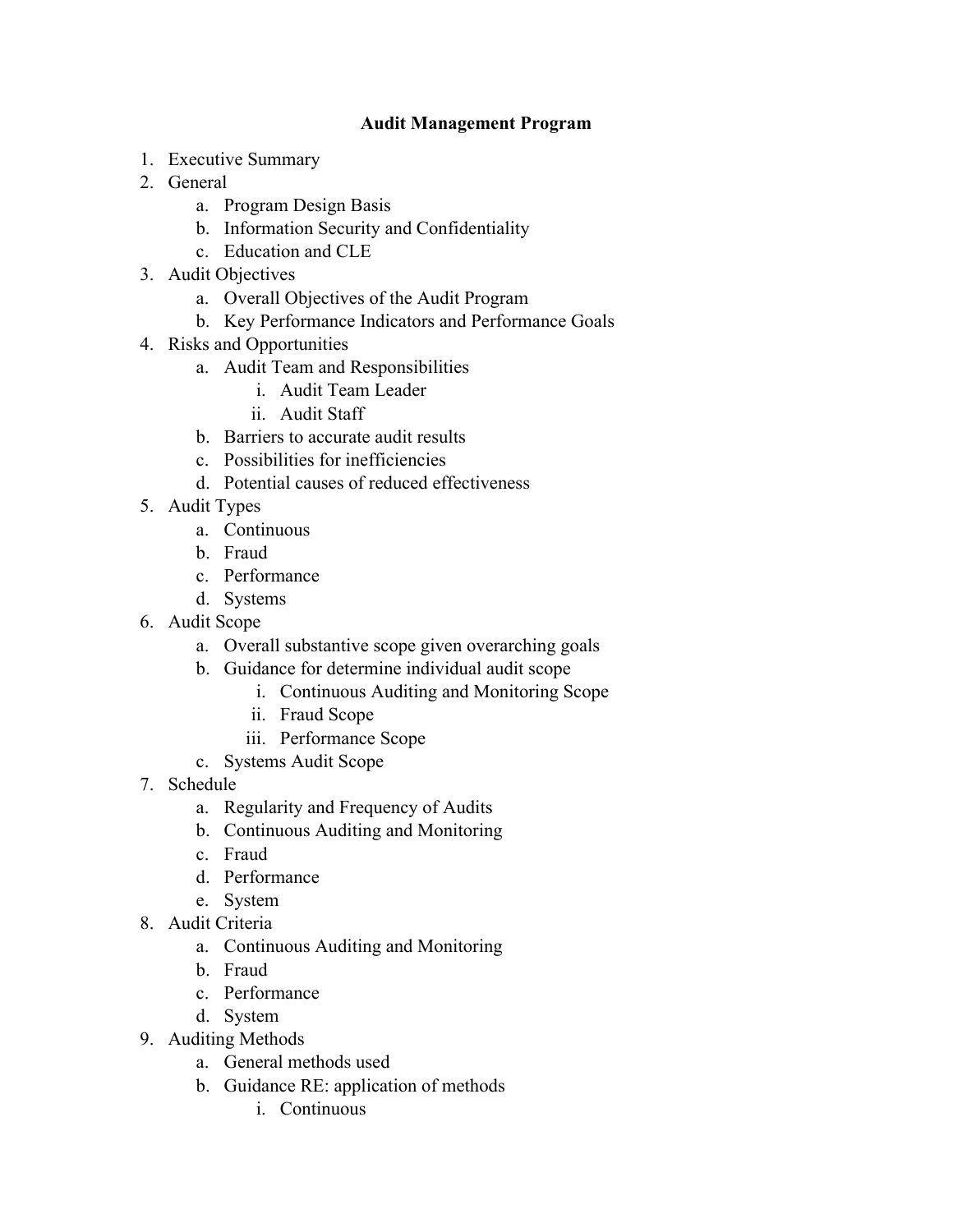- ii. Fraud
- iii. Performance
- iv. System
- c. Audit Evidence guidance and sufficiency
- 10. Audit Process
	- a. General
	- b. Initiate the Audit
		- i. Contact with Auditee
		- ii. Procedures Overview
		- iii. Document Collection and Retention Schedule Disclosure
	- c. Planning and Preparation
		- i. Planning Approach
		- ii. Assign and Allocate Work
		- iii. Gather Documented Information
		- iv. Document Audit Plan
			- 1. Minimum content requirements
		- v. Communicate Plan to Auditee
	- d. Conduct Audit
		- i. Roles and Responsibilities
		- ii. Opening Meeting
		- iii. Communication
		- iv. Information Availability and Access
			- 1. Standards for Attorney Cooperation
		- v. Review of Documented Information
			- 1. Resource Documents
		- vi. Collect and Verify Information
			- 1. Sources of Relevant Information
			- 2. Collection Methods
			- 3. Evaluation for Deviation Conditions
			- 4. Storage and Retention Policies
		- vii. Generate Audit Findings
			- 1. Documenting Findings
			- 2. Communicating Findings
			- 3. Escalation Procedures based on Findings
		- viii. Determine Conclusions
			- ix. Closing Meeting
				- 1. Minimum Content
	- e. Prepare Audit Report
		- i. Preparation
		- ii. Contents
			- 1. Minimum Contents
			- 2. Optional Contents
		- iii. Distribution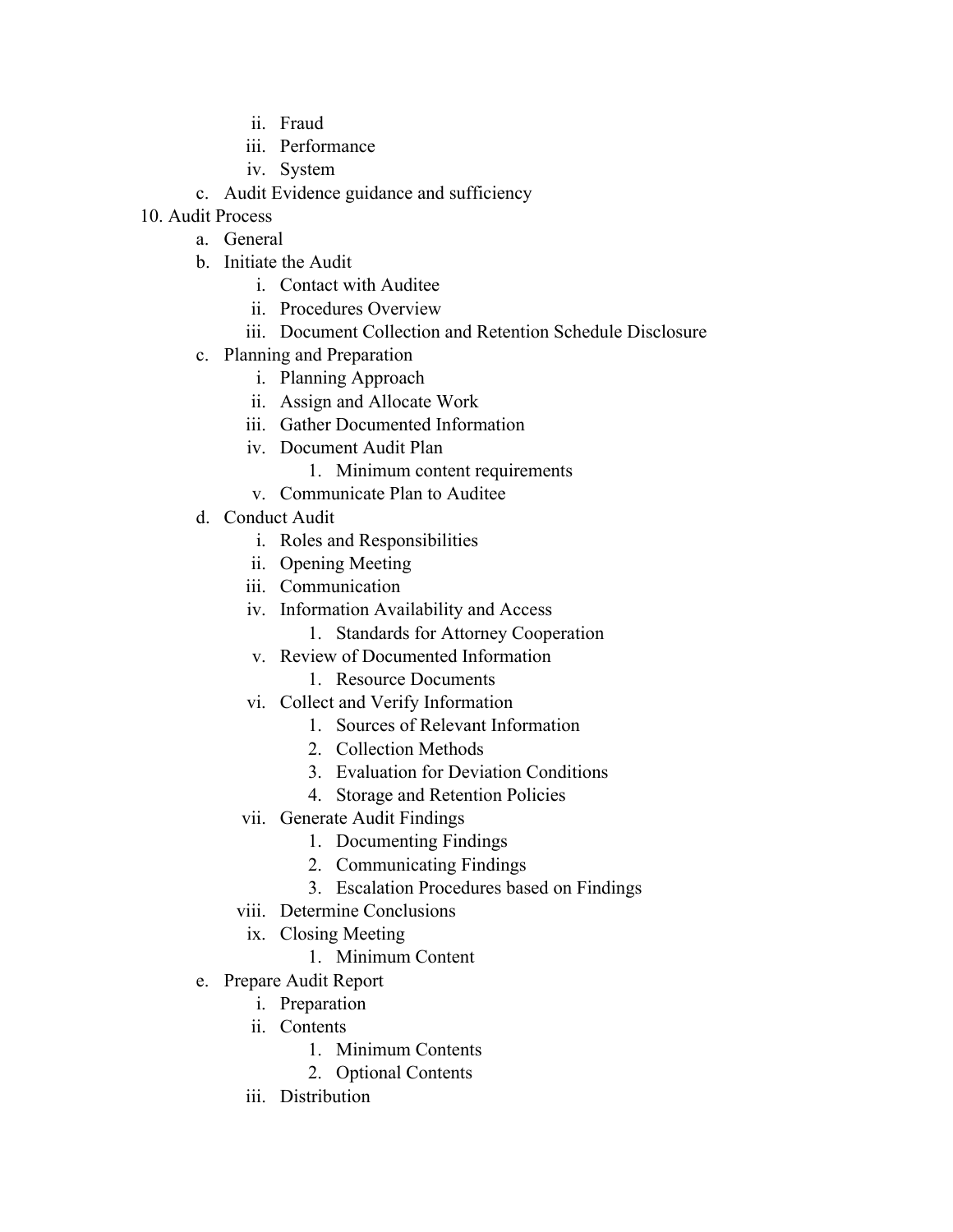- 1. Recipients
- 2. Method
- iv. Retention Schedule
- f. Follow-up
	- i. Applicability
	- ii. Scope
	- iii. Procedures
- 11. Program Monitoring
	- a. Responsible Persons
	- b. Monitoring Schedule
	- c. Feedback Mechanisms
	- d. Documentation
	- e. Action
- 12. Program Review and Revision
	- a. Schedule for Review and Revisions
	- b. Establish Roles and Responsibilities of the Audit Team
	- c. Process for making changes to program
	- d. Relevant Information for Review
- 13. Criteria for Selecting Team Members
	- a. General Competence Requirements
	- b. Knowledge and Skills
	- c. Discipline and Sector Specific Competence
	- d. Audit Team Leader Competence
	- e. Auditor Evaluations
	- f. Maintaining and Improving Competence
- 14. Documented Information
	- a. Checklists
	- b. Work Documents
	- c. Guidance
		- i. Field Audit Etiquette
		- ii. Remote Audit
	- d. Standards
	- e. Informative References
	- f. Other Resources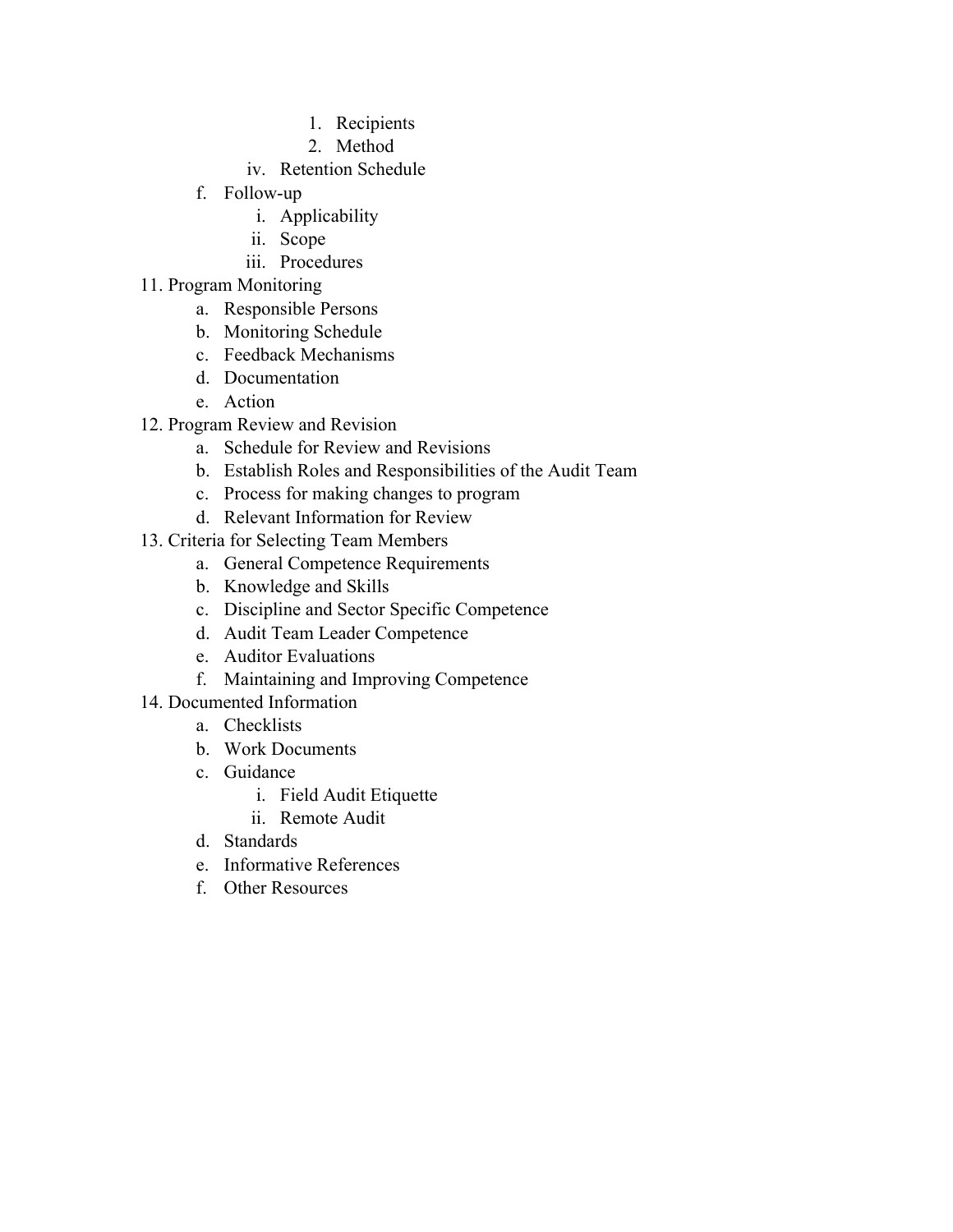# Random Sampling: Fraud Detection

#### **1. Test Objectives**

The purpose of selecting this random sample is to identify anomalous entries reflected in submitted vouchers which are indicative of fraudulent or non-compliant billing practices. This sample is drawn to test for the presence of double billing, over billing, billing for work not done, and misstated billing. These billing practices each share characteristics and are component parts of the larger problem that is fraudulent billing.

### **2. Type of Test Performed**

In pursing the objective stated above, this sampling procedure will employ both compliance testing and substantive testing. The **compliance tests** designed for this audit procedure are intended to identify the presence of actions or practices which are expected to exist where fraudulent billing practices are present. The **substantive tests** designed for this are intended to quantify the presence and extent of fraudulent billing practices within the indigent defense system.

### **3. Deviation Conditions**

A deviation occurs when the auditor finds, given the evidence collected, that the sampling unit (voucher) contains at least one intentionally misstated billing entry. In this context a deviation does not occur when the misstatement reduces the value for that billing entry below the amount for which the attorney is entitled. The auditor must use their professional judgment in determining whether a deviation has occurred in each sampling unit. However, the auditor should apply the formal procedures and guidelines developed for determining the presence of fraud within a sampling unit.

### **4. Population**

The relevant population includes all vouchers submitted to MCILS through electronic or other means during the previous calendar year. Because this sampling procedure is designed to test for fraud within the system generally, it is appropriate to reduce stratification of the population as fraud is as likely to exist within any strata likely to be defined. Further, not only does MCILS lack the data necessary to determine that stratification would yield more representative results, but stratification would result in reduced efficiency and increased costs to MCILS.

Additionally, the overall audit strategy employed by MCILS includes both automated and manual sampling procedures designed to identify, among other things, anomalous or fraudulent billing practices. For example, MCILS has designed continuous auditing and monitoring controls and procedures which will be implemented once the underlying infrastructure is developed. These controls and procedures are designed to perpetually monitor MCILS's billing system in real time to identify the types of anomalies auditors will be testing for pursuant to this procedure. Once an anomaly is identified, the audit division and MCILS Executive Directors will be notified of the anomaly and a report will be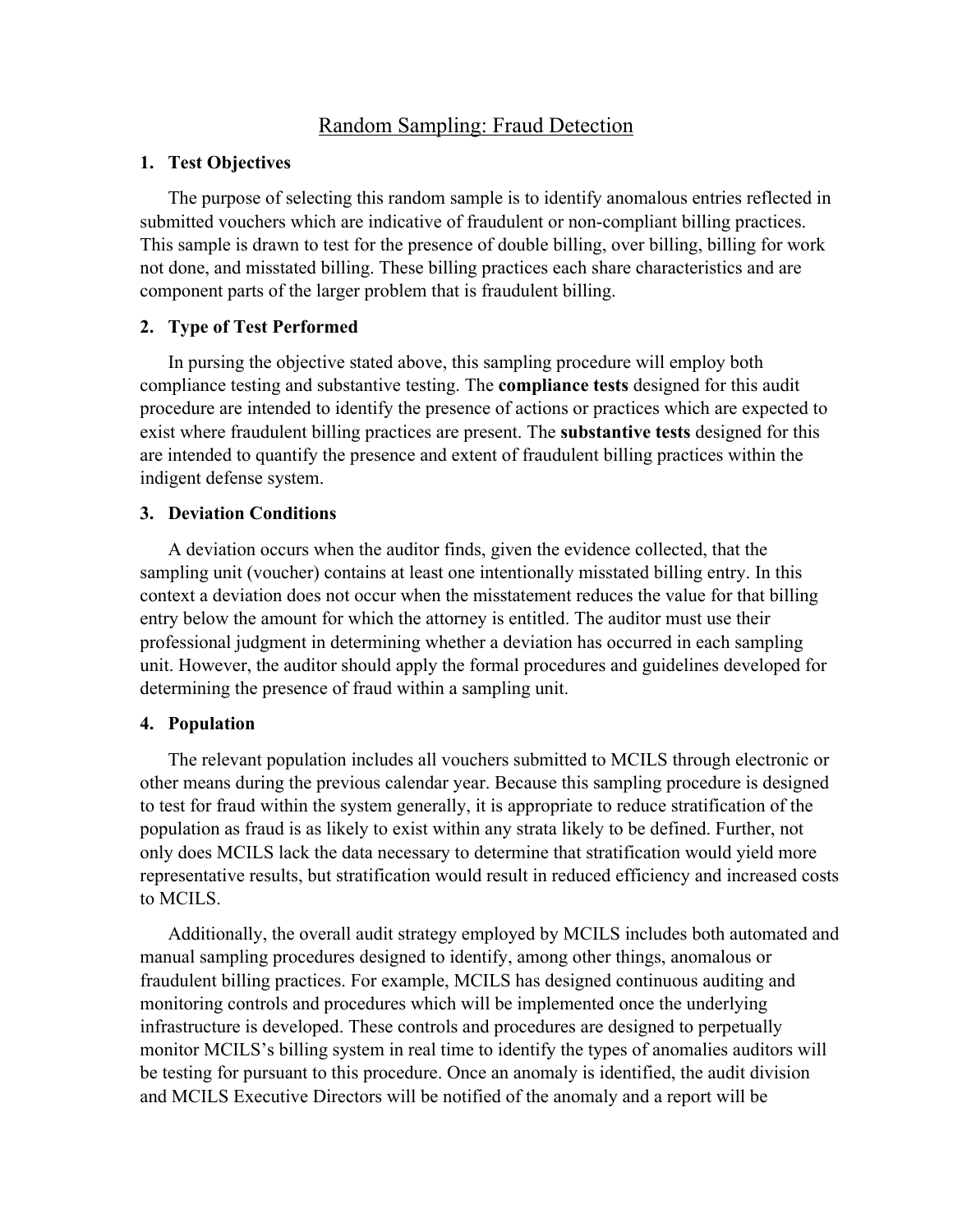generated to provide auditors with the information needed to pursue the alert according to the established auditing procedures.

MCILS also engages in manual sampling strategies designed to identify anomalous and fraudulent billing practices within the system. For instance, MCILS has developed a scheme which scans the system for conditions matching pre-defined criteria determined by audit staff. The criteria set is designed to, among other things, identify the conditions expected where fraud is present. Of course, this set of criteria is limited to data housed within the case management and billing system used by MCILS to manage attorney billing. But, while MCILS's manual methods for sampling will not initially determine the presence of fraud, they will allow audit staff to focus their efforts and initiate targeted audits where fraud may be present.

Therefore, because MCILS has implemented complimentary sampling and audit procedures, including some level of 100% audit through continuous auditing and monitoring, the appropriate population for this sampling procedure is the entire population of vouchers submitted within the relevant time period.

#### **5. Sample Size**

The sample size is determined using the Yamane formula which determines the appropriate sample size based on the overall population and desired confidence level. This sampling procedure is designed with a 95% confidence level and is based on the population of vouchers as described above in Section 4. Because the population size is variable, the sample size will not be known until the sample is drawn. However, the range of possible sample sizes is predictable given historical voucher data. Consequently, this sampling procedure assumes a sample size of 395. This size was determined by recording the number of vouchers submitted per year starting in 2016 and ending in 2021. The Yamane formula was then applied to each year to determine the appropriate sample size. Because the number of vouchers submitted per year were fairly consistent across the data set, each sample size was within .5 of 395. Therefore, although the sample size should be determined according to the actual characteristics of the population, this sampling procedure assumes a sample size of 395.

#### **6. Selection Method**

This auditing procedure uses random selection to choose both attorneys and records to be audited. To do so, this procedure employs two levels of randomization.

The first level of randomization designates the attorneys who will be subject to audit. The number of attorneys selected is dependent on the sample size and the amount of vouchers submitted by the attorneys that are selected. As an initial step, the appropriate sample size for the population is designated as described above in Section 5. The system will then begin to randomly select attorneys from the roster. The randomization system will be entirely handled by software and every attorney will have an equal chance of being chosen. When an attorney is selected, the software will determine how many vouchers were submitted by that attorney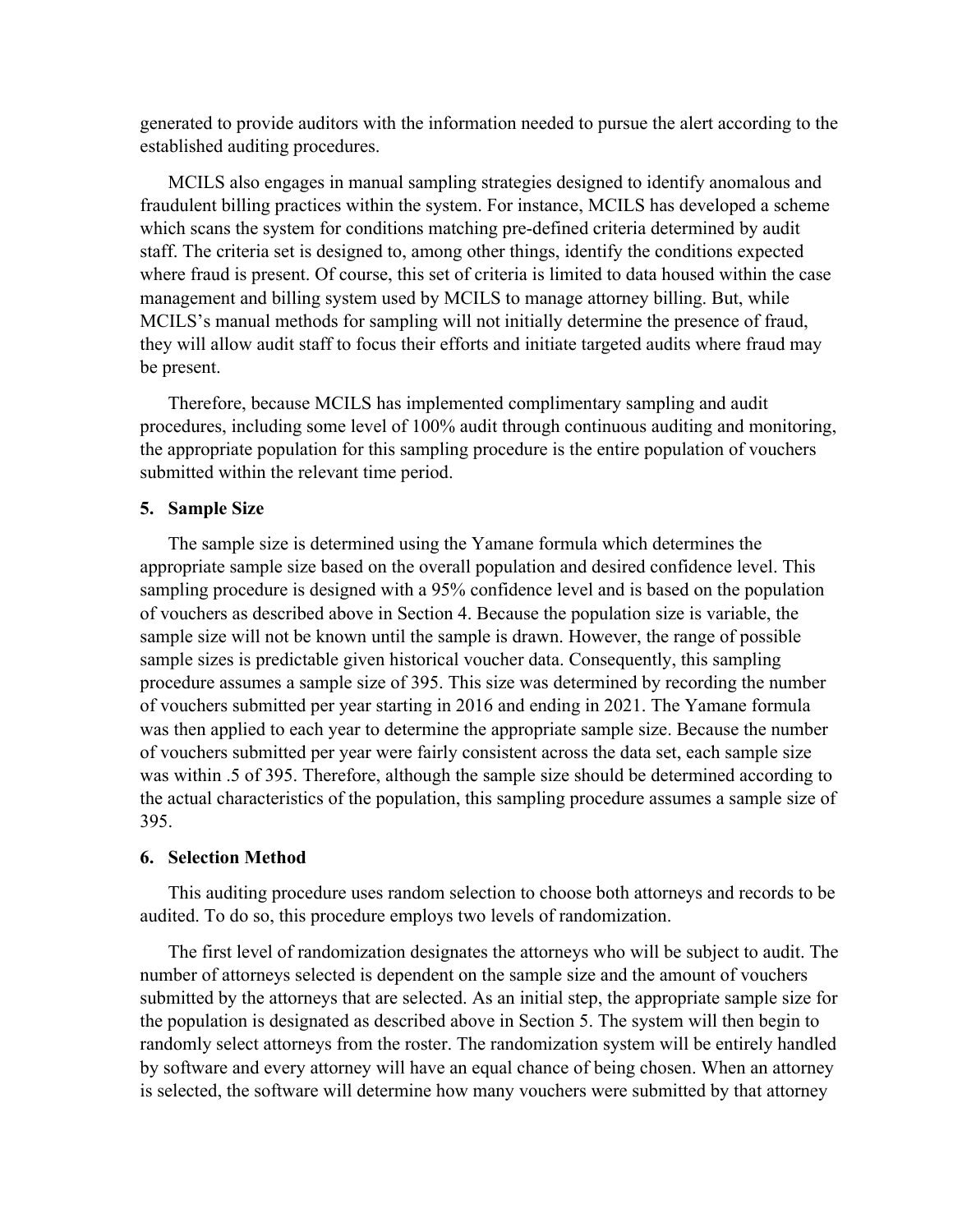during the relevant period. The software will then calculate a percentage of those vouchers and reduce that number from the overall sample size. The attorney will then be removed from the master list and a new attorney will be selected. This process will continue until the population counter reaches zero. In the event that the last attorney is chosen where the amount of necessary records left in the counter is lower than the appropriate percentage of vouchers submitted by the attorney, that attorney should still be selected and the percentage control should be enforced. This will occasionally result in an actual sample size which is larger than the originally calculated sample size and may result in additionally costs. However, the increased sample size will not reduce the confidence level or increase the error rate of the test. Once the attorneys and the appropriate amount of cases for each attorney have been selected, the system will then randomly select the cases submitted by that attorney for auditing.

Next, the second level of randomization will select the actual vouchers (sampling units) which will be the subject of the audit. This random process will also be automated and therefore handled by a software solution. Initially, the software will generate a list of voucher numbers submitted by the attorney within the relevant population described above in Section 4. The system will then randomly select a number from that list which will be included in the sample. The number selected is then removed from the population and another voucher is randomly chosen. This process will repeat until the appropriate amount of vouchers have been randomly selected for each attorney. Once this process is complete a list of each attorney and the respective vouchers will be generated and output to audit staff for viability testing.

#### **7. Test Sample Viability**

Once the sample is selected it will be tested for viability. A sample will be determined viable if the average voucher amount across the selected sample is within a predefined range. This is done by first calculating the average voucher amount across the population. A 10% deviation in either direction from the average is then calculated and assigned as the upper and lower ends respectively. For example, if the average voucher amount for population is \$450 then the viability range will be \$405-\$495. If the average sample voucher amount is within that range, then the sample is considered representative of the population. However, if the average sample voucher amount is outside the permissive range then the sample is considered non-representative. Where a sample is considered non-representative, the sample will be discarded, and a new sample drawn using the process described above in Section 5.

#### **8. Evaluate Sample Results**

While the audit procedures are being conducted auditors must record their findings and periodically review their results and findings. Where deviations are found, the sample size should either be increased, or the relevant record should be rejected as unreliable. Auditors will use their professional judgment when determining whether to reject a record or increase the sample size. If the record is reject a new record should be randomly selected from the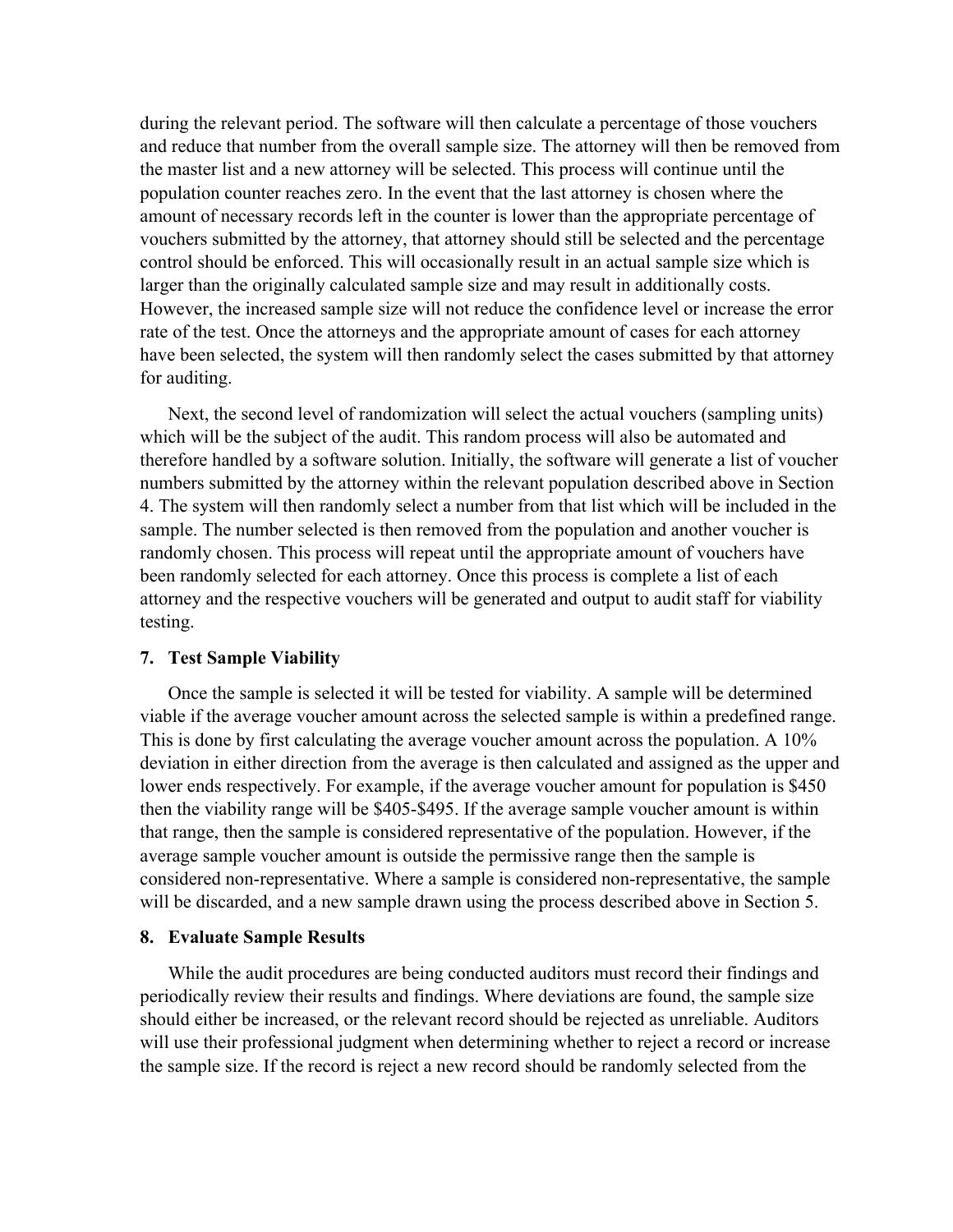respective attorney's voucher population. Once the substantive audit procedures have been conducted the results from that sample must be summarized and evaluated.

The substantive test results should be evaluated for the rate of deviations found. If there are 5 or more deviations, then the auditor must extrapolate the results of the sample to the population. Otherwise the deviations should be detailed and recorded instead of extrapolated to the population. Where results are being extrapolated to the population, audit staff should calculate the percentage of error (POE). They should do so using the following formula:

> \$Deviations (or sample results) (\$Population) \$Total Sample

The numerator in the above formula should represent the subject of testing relevant to the sample. The numerator should not contain any non-recurring deviations which do not affect the rest of the population. Similarly, non-systematic errors should be evaluated to determine their cause. Once the cause is understood they should be investigated according to the auditor's professional judgment. The denominator should be the corresponding value represented by the sample. The population value should be the complete population as defined above in Section 4.

Once the POE is calculated, it should be extrapolated to the population. This number will provide an estimate regarding the level of fraud present in the system. Where deviations were found, audit staff should also determine the next steps, in accordance with established policies and procedures. A report should then be drafted which describes the findings and overall result of the audit. Finally, this audit process and the audit procedures employed should be reviewed for efficiency and effectiveness so that appropriate changes may be made.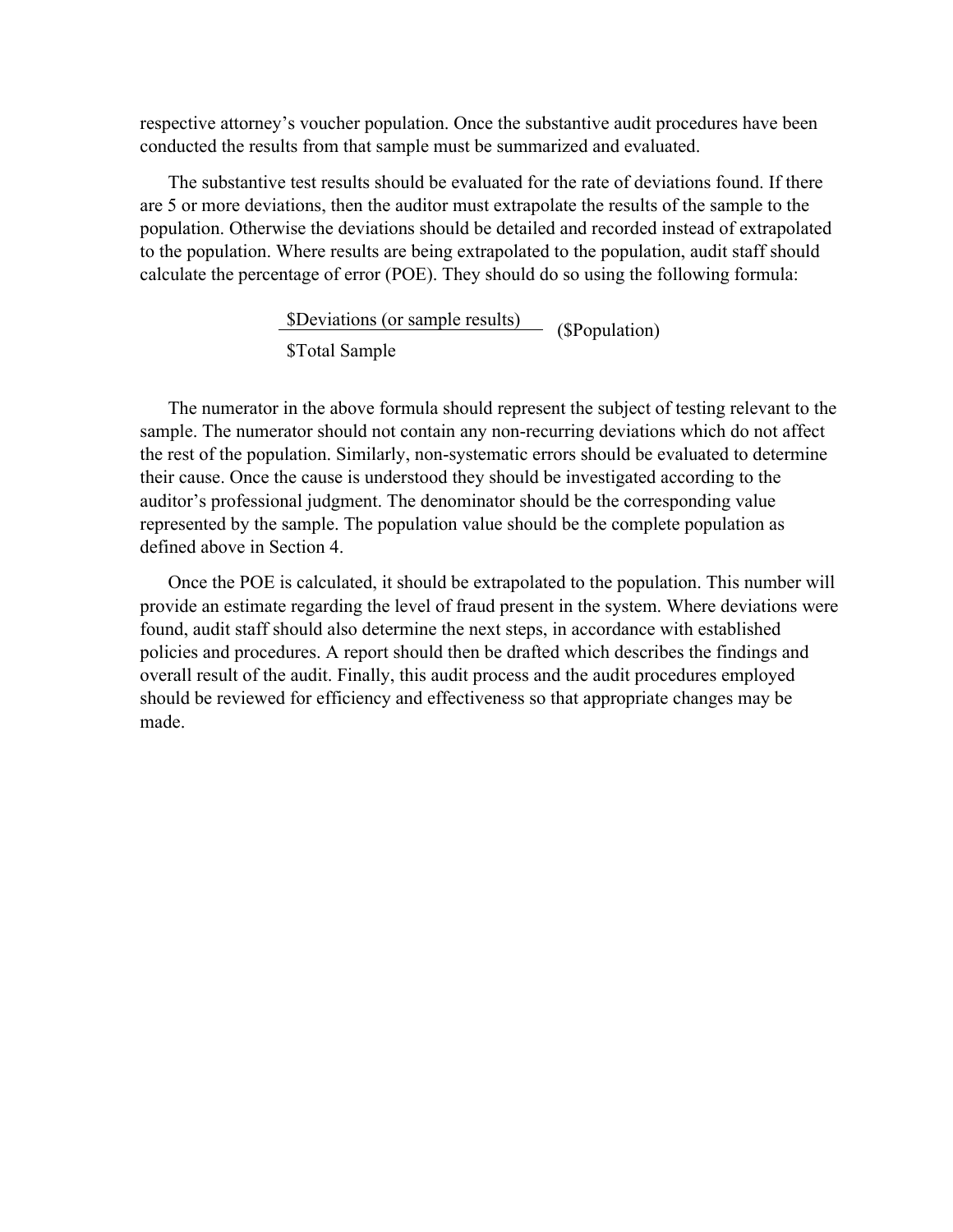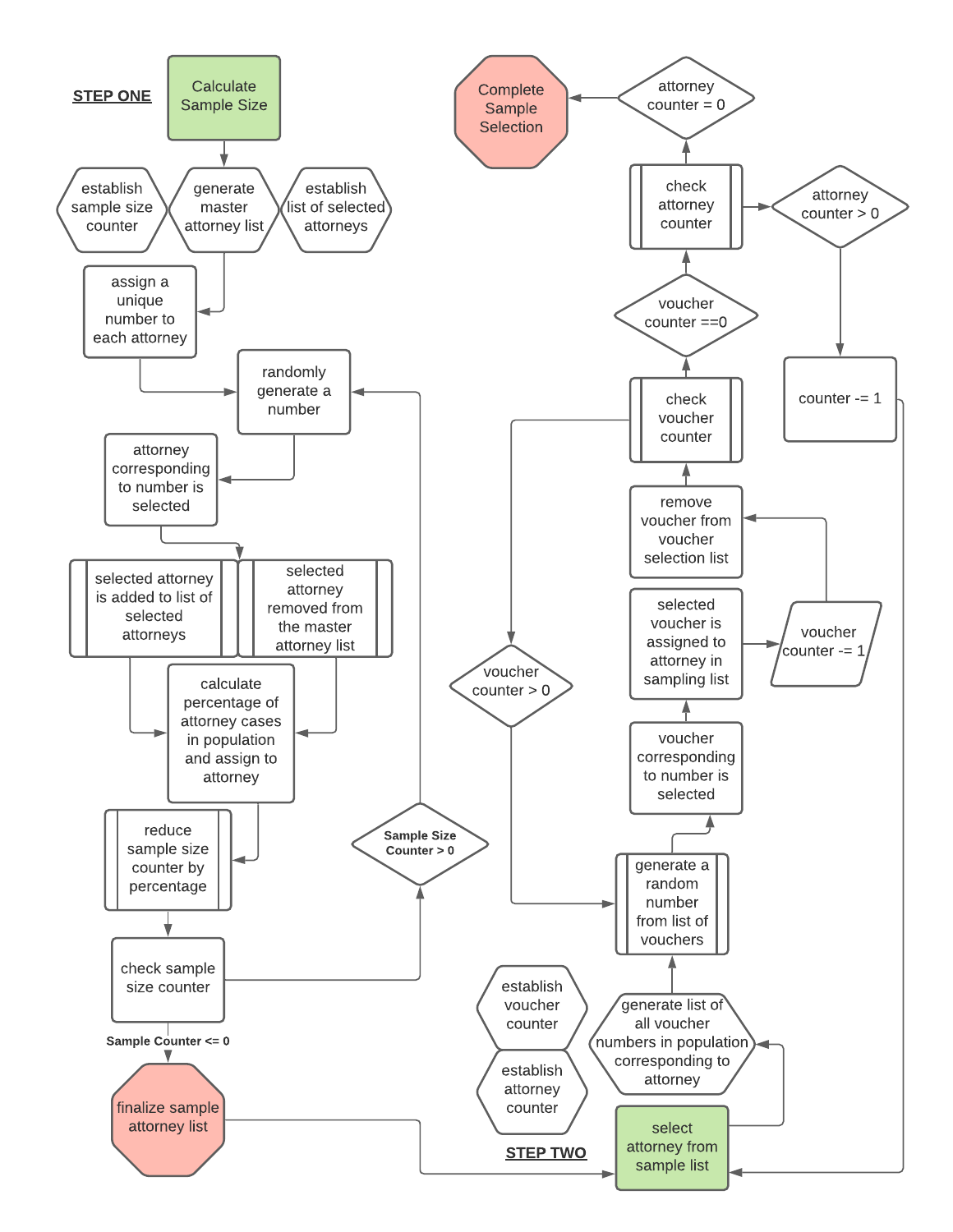#### **ATTORNEY DEMOGRAPHICS AND EXPENSES**

| <b>COMMISSION</b>                                        |
|----------------------------------------------------------|
| <b>JUSTIN ANDRUS, EXECUTIVE DIRECTOR</b>                 |
| <b>SUBJECT:</b> MCILS ATTORNEY DEMOGRAPHICS AND EXPENSES |
| 1/21/2022                                                |
|                                                          |
|                                                          |

#### **I. Attorney age and location demographics**

On January 19<sup>th</sup>, MCILS published a survey to its attorneys seeking information related to attorney demographics and the cost of operating a law firm. The survey will not close finally until on or after April 16, 2022, but by 9:30 a.m. on Friday, January 21, 77 attorneys, representing 28% of those actively seeking cases had responded. These provide a useful sample from which to form a preliminary report. This report may be updated as additional responses are received.

 Overall attorney age, experience, and degree of participation in indigent defense is reflected in the following table:

| Responses Received             |    |
|--------------------------------|----|
| Average Age                    | 52 |
| Average years of practice      | 21 |
| Years serving indigent clients | 18 |
| Years with MCILS               |    |
| % MCILS caseload               |    |

These overall statistics are concerning from an attorney replacement rate perspective, suggesting that few new attorneys are joining the MCILS program. Only 27 of the 77 attorneys reported joining MCILS after its creation. Only 18 were in the first five years of practice. These numbers illustrate the pressing need for the State to not only eliminate barriers to entry to indigent defense, but to create incentives to do so.

 A breakdown of age demographics by county reveals that the problem of attorney replenishment is even more stark in some areas of the state. With 14 counties represented in the sample, we see that in four the average respondent is over 60 years old, and that only in Kennebec is the average age what might reasonably be mid-trajectory for a career in the law. In considering the table that follows, please note that this table reflects the attorney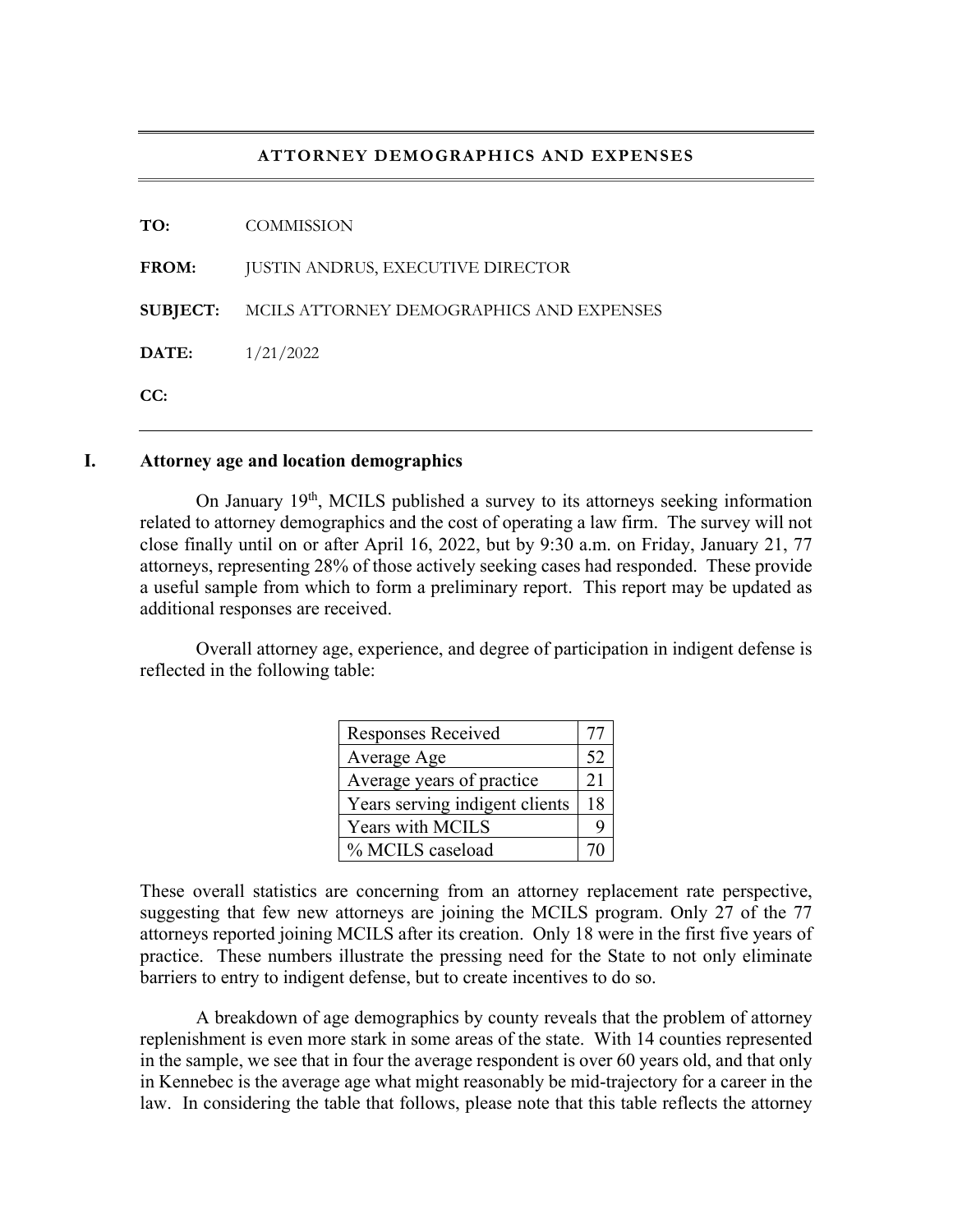demographic by the county in which counsel has an office, but that many counsel serve clients in multiple counties.

| County       | Age (Ave) |  |
|--------------|-----------|--|
| Androscoggin | 58        |  |
| Aroostook    | 52.5      |  |
| Cumberland   | 48        |  |
| Hancock      | 62        |  |
| Kennebec     | 44        |  |
| Knox         | 62        |  |
| Lincoln      | 63        |  |
| Oxford       | 60        |  |
| Penobscot    | 50        |  |
| Sagadahoc    | 52        |  |
| Somerset     | 58        |  |
| Waldo        | 49        |  |
| Washington   | 55        |  |
| York         | 48        |  |

While MCILS has been able to staff all of its cases so far, the issue of recruitment, and the related issue of retention, remain high priorities. Unless a practice including indigent defense is made more accessible and more attractive, MCILS will likely be unable to staff its cases in the not distant future.

#### **II. Attorney Expenses**

#### a. Overview

# The 8th ABA Principle of a Public Defense Delivery System requires that "**There is parity between defense counsel and the prosecution with respect to resources and defense counsel is included as an equal partner in the justice system."**

The comment continues by explaining that there should be parity of workload, salaries and other resources (such as benefits, technology, facilities, legal research, support staff, paralegals, investigators, and access to forensic services and experts) between prosecution and public defense. Assigned counsel should be paid a reasonable fee in addition to actual overhead and expenses. Contracts with private attorneys for public defense services should never be.primarily on the basis of cost; they should specify performance requirements and the anticipated workload, provide an overflow or funding mechanism for excess, unusual, or complex cases, and separately fund expert, investigative, and other litigation support services.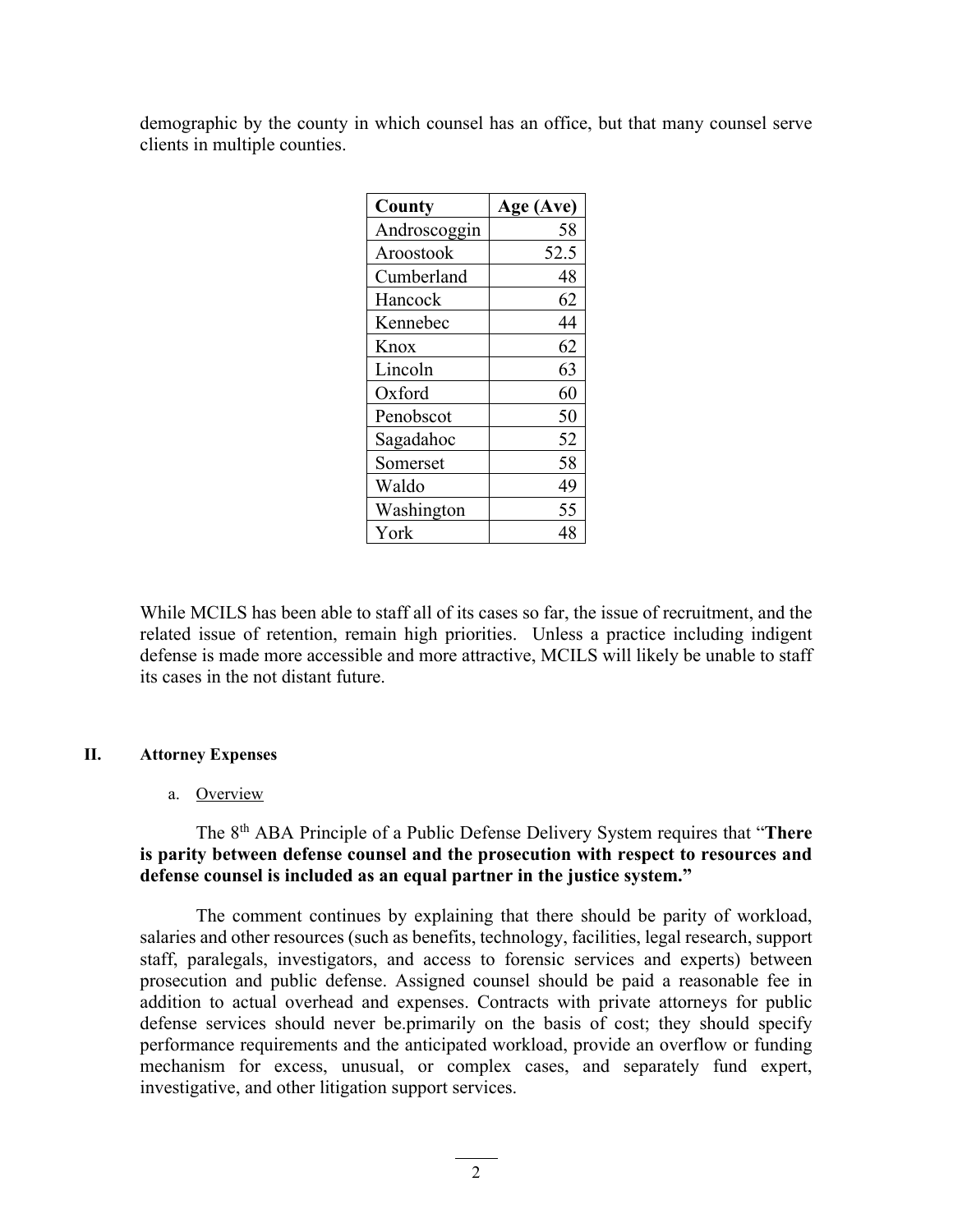It remains the situation that defense counsel – including all counsel serving indigent clients in matters involving state action – do not experience parity with the prosecution functions.

For example, the payment rate for assigned counsel was increased from \$60 to \$80 per hour in July 2021. That increase alleviated some burden for counsel. It is universally appreciated. The increase, however, does not allow defense counsel to practice with the same resources as attorneys for the state. MCILS has sought data from assigned counsel to quantify the expenses state-wide. Data from the initial sample of respondents is discussed below.

Before turning to that data, however, the gulf between the practice conditions of assigned counsel and their state-employed peers is evident. In 2020, the legislature gave MCILS permission to hire two paralegals to support its operations. Those paralegals would be paid \$40,463, with fringe benefits costs of \$38,500, for a total of \$78,963 per position, excluding equipment costs. That is an effective hourly cost of \$39 per hour, or effectively half of the \$80 gross payment assigned counsel receive per hour. At that rate MCILS has been unable to attract appropriate candidates to its positions, and they remain unfilled, suggesting that those rates are low for the labor market. The most recent job listing has recent expired without a single applicant. Even if assigned counsel could hire staff at that rate, however, only \$41 per hour would remain for counsel to operate the law firm, obtain benefits, and earn take-home pay. Defenders thus cannot hire staff but must litigate cases against District Attorney offices equipped with up to three support staff per attorney.

MCILS asked to hire employee-defenders in the last legislative session. The junior defenders were intended to bring parity with assistant district attorneys. Those defenders would have been paid \$70,720, with fringe costs of \$49,907, totaling \$120,627 each – an effective hourly rate of \$60 perhour.

In other words, defender parity requires an hourly rate of more than \$100 per hour across assuming 40 billable hours per week, and 50 weeks per year, simply to make payroll. Rent, equipment, insurance, legal research software, books, communications, internet access, bar dues, and other expenses would still not be accounted for at that rate.

Even the idea that assigned counsel could, or should, bill 2,000 hours per year illustrates the lack of parity between the defense and prosecution functions. Maine State employees will enjoy 13 paid holidays in 2022. State attorneys will be granted at least two full weeks of vacation, in addition to personal time and sick time. Holidays, vacation time, and personal days result in approximately 10% of a State employee's pay resulting form paid time off. Furthermore, State employed attorneys have the opportunity to be paid while sick or injured, or while caring for children or family members under certain circumstances.

Line state prosecuting attorneys are also not required to engage in billing and business management tasks and are paid for time spent attending trainings and engaging in professional development. Assigned counsel must dedicate time to those functions without compensation. Even very efficient assigned counsel spend 20% or more of their time engaged in tasks for which they cannot bill.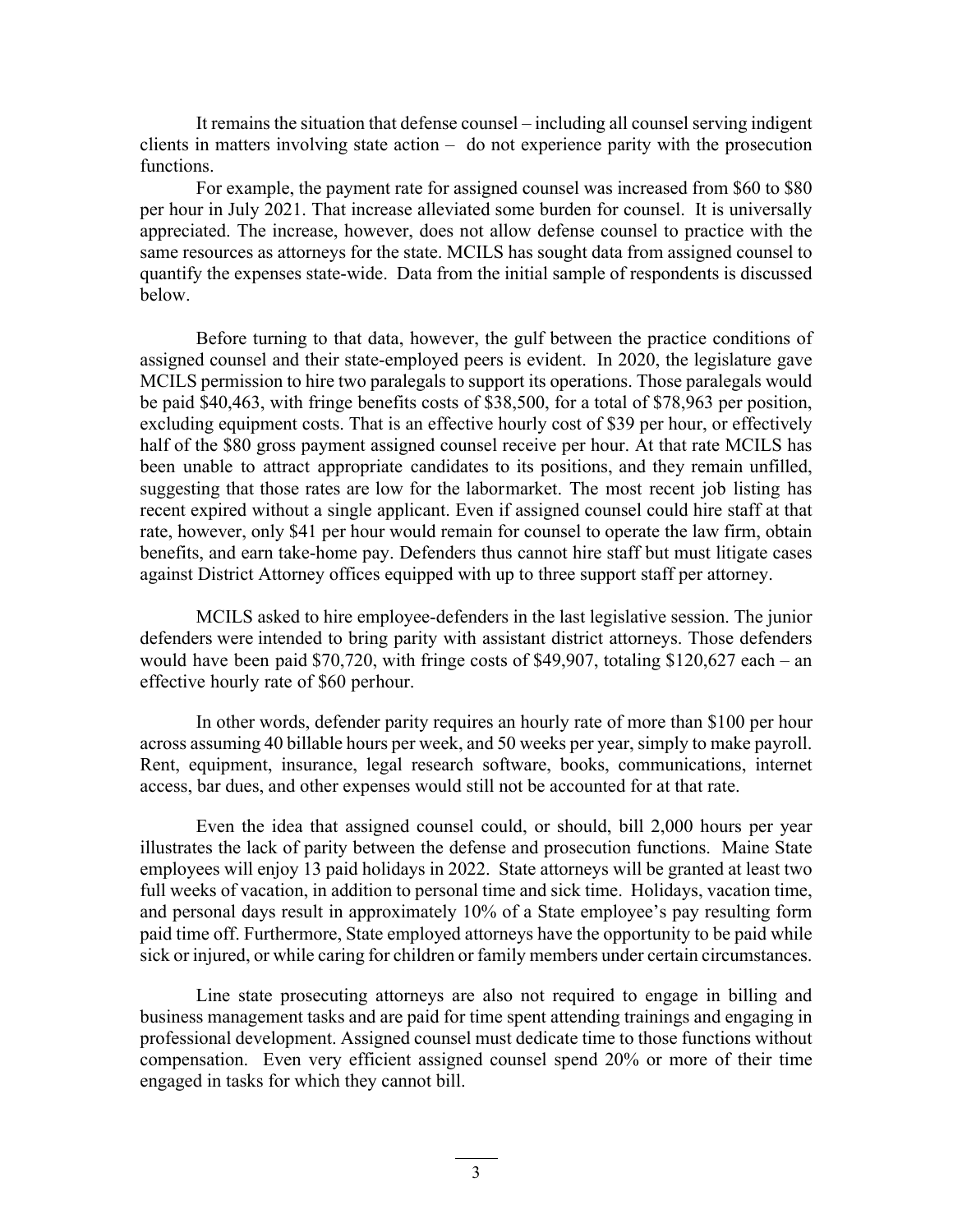In considering parity then, it is necessary to discount the potential for assigned counsel to earn revenue to account for that administrative time, and further to account for the paid time State attorney spend performing tasks that are not compensable for assigned counsel. From 260 total week days per year, 26 must be discounted to account for State paid holidays, vacation and personal time for prosecutors. This leaves 234 workdays per year (still without adequately addressing the disparity with respect to sick time and other special leaves). 234 days of eight hours of work, is 1,872 hours. Discounting those by the 20% of activity that cannot be billed results in slightly fewer than 1,500 hours per year. At the current attorney compensation rate of \$80 per hour, this results in gross payment of \$120,000 per year.

Remarkably, that \$120,000 per year is almost precisely the projected cost of a paid defender, again calculated for parity with a typical assistant district attorney. That \$120,000 per year excludes, however, staff and overhead altogether. It is also important to recognize that many assigned counsel do not receive a caseload that permits billing even to that standard.

The attorneys who had answered the MCILS survey when the sample was collected for analysis ranged widely among different tiers of office expense. In discussing parity with the State, however, the comparisons cannot be made assuming that defense counsel can continue to operate from beleaguered, under resourced positions. The State must provide the resources necessary for defense counsel to achieve a reasonable living while also permitting their clients to benefit from the same resources available to prosecutors.

Of the responding attorneys, 26 of 77 reported practicing with one or more other attorneys. The remainder are sole practitioners. The survey questions were phrased to elicit responses on a per attorney basis, to permit uniform consideration of the data.

#### b. Survey Data – Attorney Specific Costs

Assigned counsel report that servicing student loan debt is a major expense and an impediment to serving indigent consumers. The ability of prosecutors to earn loan forgiveness through state service while defense counsel are unable to do so represents a significant point of departure from parity.

Of the 77 respondents, 29 reported still having student loan debt, while 25 reported no debt and 23 declined to answer. As might be expected, there is a marked difference in the average ages between those who still have school debt, and those that do not. It is reasonable to assume that most of those students now graduating from law school will carry loan debt, and thus debt service should be considered an obstacle to recruitment.

| Count | $\frac{Yes}{29}$ | $\frac{No}{25}$ | Declined |
|-------|------------------|-----------------|----------|
| Age   | 45               | 59              | 23       |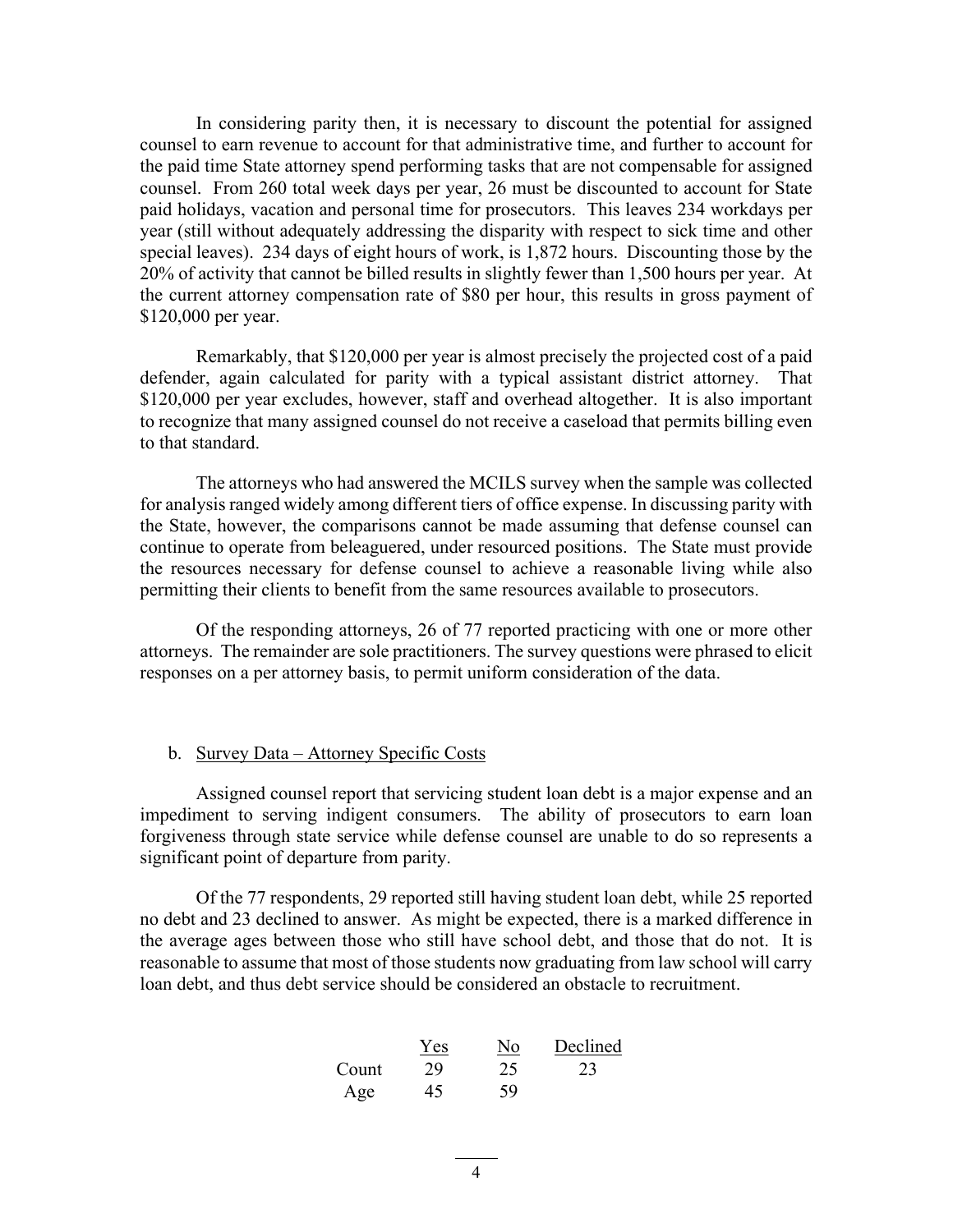The 29 attorneys who provided data on their student loans were responsible for an average of \$119,951 in principle, and pay an average of \$727 per month, including those who have negotiated a loan payment through an income-based repayment plan. One-third of those making student loan payments were not able to pay enough to reduce the principle balances due.

 Based on these responses, a prosecutor is eligible to receive a benefit worth on average almost \$120,000 over ten years, while defense counsel have no similar opportunity. Parity between the functions requires some form of loan forgiveness or payment for assigned counsel.

 A similar disparity exists with respect to health, dental, vision, and disability insurances. Among the sampled attorneys, 39% did not indicate that they could maintain health insurance. Counsel reported an average monthly premium of \$724 – with almost 25% over \$1,000 – for insurance that carried an average deductible approaching \$5,000 and significant copays and coninsurance burdens.

 These insurance costs, and uninsured costs, create a significant deterrent to serving consumers of indigent legal services, while providing an incentive to enter state service instead. In addition, the high uninsured costs pose a risk to clients by creating a disincentive for counsel to seek medical attention when necessary.

 31% endorsed having dental insurance and only 16% endorsed having vision benefits. From among the 77 respondents, one indicated that they had access to short term disability insurance and four indicated access to long term disability insurance. All of these are benefits available to state attorneys.

 Finally, only 29% of attorneys responding during the sample period are able to contribute to a retirement account or plan, and only three of the 77 indicated that they believed they could support themselves in retirement. In contract, a state attorney earns access to a pension, and will receive a payment of 20% of final average salary every year, after 10 years of service.

 Achieving parity between the defense and prosecution functions, and promoting recruitment and retention of defense counsel, is dependent on addressing these disparities, and ensuring that defense counsel have reasonable, equivalent access to the same benefits as prosecutors. When considering how to accomplish that parity, it is important to consider the cost differences between insurance for state group insurance enrollees and the individual policies most assigned counsel are eligible for.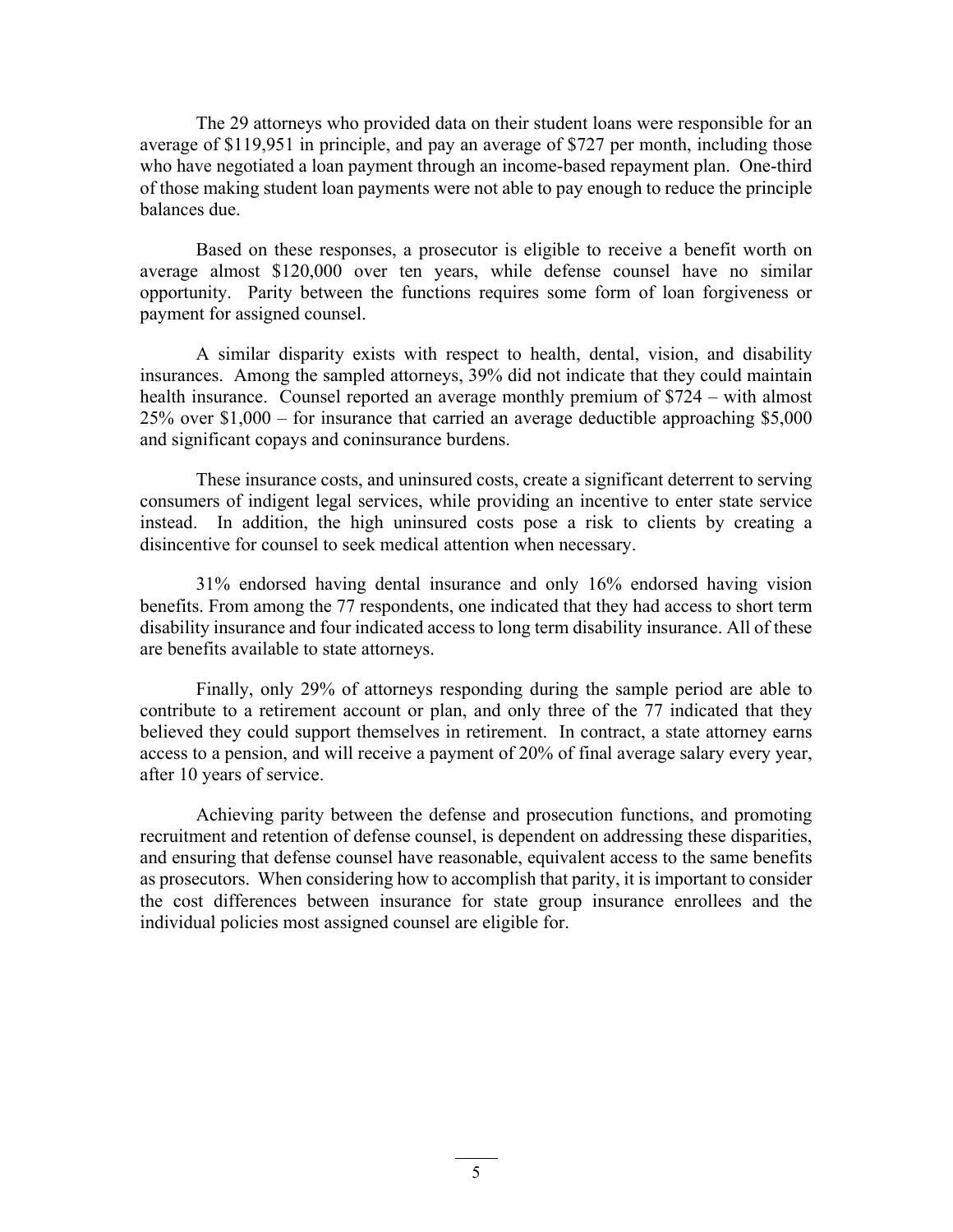#### c. Survey Data – Staff Specific Costs

Prosecutors are provided with staff to support their offices. Most assigned counsel are unable to engage staff to support their practices with the budget available from serving consumers of indigent legal services. Among the attorneys who provided the data sampled here, only 36% had any staff support. Among those with some staff support, on average each had less than one full time equivalent in support, in contrast with prosecutors who, by report, enjoy staff support from 1:1 to 3:1 per prosecutor. For those attorneys with staff support, the average direct payroll cost for staff was \$4,000 per month. Five attorneys reported being able to provide any staff fringe benefits.

The impossibility of acquiring adequate staff support results in attorney fatigue and eventually to burnout, adding to the difficulty in recruitment and retention. The absence of staff support has a tendency to create a negative impact on client services by making it more difficult for clients to communicate with counsels' offices.

### d. Survey Data – Office Costs

The survey asked counsel to provide the costs involved in operating their offices. The averages are reflected in the table below. Not every attorney reported incurring every expense, but every expense listed reflects a benefit afforded to the prosecution function by the State. The sole exception may be for legal malpractice insurance, because prosecutors have immunity, while assigned counsel do not.

| Rent/Mortgage                       |    | 823.00     |
|-------------------------------------|----|------------|
| <b>Utilities</b>                    |    | 236.00     |
| Landline                            |    | 130.00     |
| Cellular Telephone                  |    | 146.00     |
| Internet                            |    | 126.00     |
| <b>Legal Research Subscriptions</b> | \$ | 58.00      |
| Technology / Software               |    | 200.00     |
| Legal Malpractice Insurance         |    | 285.00     |
| Supplies                            | \$ | 199.00     |
| Postage                             | \$ | 76.00      |
| Storage                             |    | 83.00      |
|                                     |    |            |
| Total office expenses               |    | \$2,362.00 |